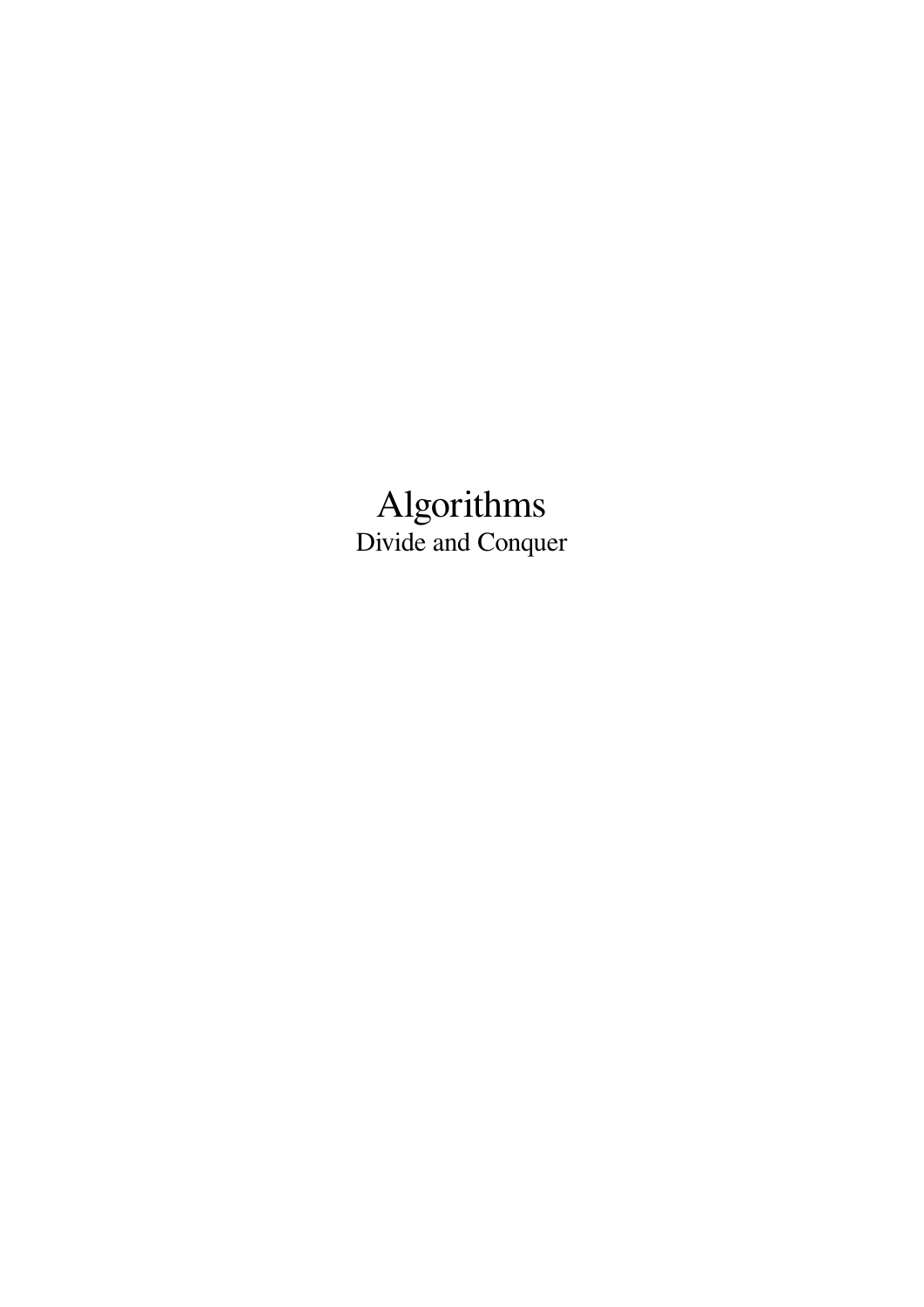# **Contents**

| 1 |     | <b>Recursion (computer science)</b><br>1                                                                                                                                                                                       |                |
|---|-----|--------------------------------------------------------------------------------------------------------------------------------------------------------------------------------------------------------------------------------|----------------|
|   | 1.1 |                                                                                                                                                                                                                                | $\mathbf{1}$   |
|   | 1.2 |                                                                                                                                                                                                                                | $\overline{2}$ |
|   |     | 1.2.1                                                                                                                                                                                                                          | 3              |
|   |     | 1.2.2                                                                                                                                                                                                                          | 3              |
|   | 1.3 |                                                                                                                                                                                                                                | 3              |
|   |     | 1.3.1                                                                                                                                                                                                                          | 3              |
|   |     | 1.3.2                                                                                                                                                                                                                          | $\overline{4}$ |
|   |     | 1.3.3                                                                                                                                                                                                                          | $\overline{4}$ |
|   |     | 1.3.4                                                                                                                                                                                                                          | $\overline{4}$ |
|   | 1.4 |                                                                                                                                                                                                                                | 5              |
|   |     | 1.4.1                                                                                                                                                                                                                          | 5              |
|   |     | 1.4.2                                                                                                                                                                                                                          | $\tau$         |
|   | 1.5 |                                                                                                                                                                                                                                | 9              |
|   |     | 1.5.1                                                                                                                                                                                                                          | 9              |
|   |     | 1.5.2                                                                                                                                                                                                                          | 9              |
|   |     | 1.5.3                                                                                                                                                                                                                          | 10             |
|   | 1.6 |                                                                                                                                                                                                                                | 10             |
|   |     | 1.6.1                                                                                                                                                                                                                          | 11             |
|   |     | 1.6.2                                                                                                                                                                                                                          | 11             |
|   |     | 1.6.3                                                                                                                                                                                                                          | 11             |
|   |     | 1.6.4                                                                                                                                                                                                                          | 11             |
|   | 1.7 |                                                                                                                                                                                                                                | 12             |
|   | 1.8 |                                                                                                                                                                                                                                | 12             |
|   |     | 1.8.1                                                                                                                                                                                                                          | 12             |
|   |     | 1.8.2                                                                                                                                                                                                                          | 12             |
|   | 1.9 |                                                                                                                                                                                                                                | 13             |
|   |     | 1.9.1                                                                                                                                                                                                                          | 13             |
|   |     |                                                                                                                                                                                                                                | 13             |
|   |     |                                                                                                                                                                                                                                | 13             |
|   |     |                                                                                                                                                                                                                                | 13             |
|   |     | 1.11 Notes and references entrances in the contract of the contract of the contract of the contract of the contract of the contract of the contract of the contract of the contract of the contract of the contract of the con | 14             |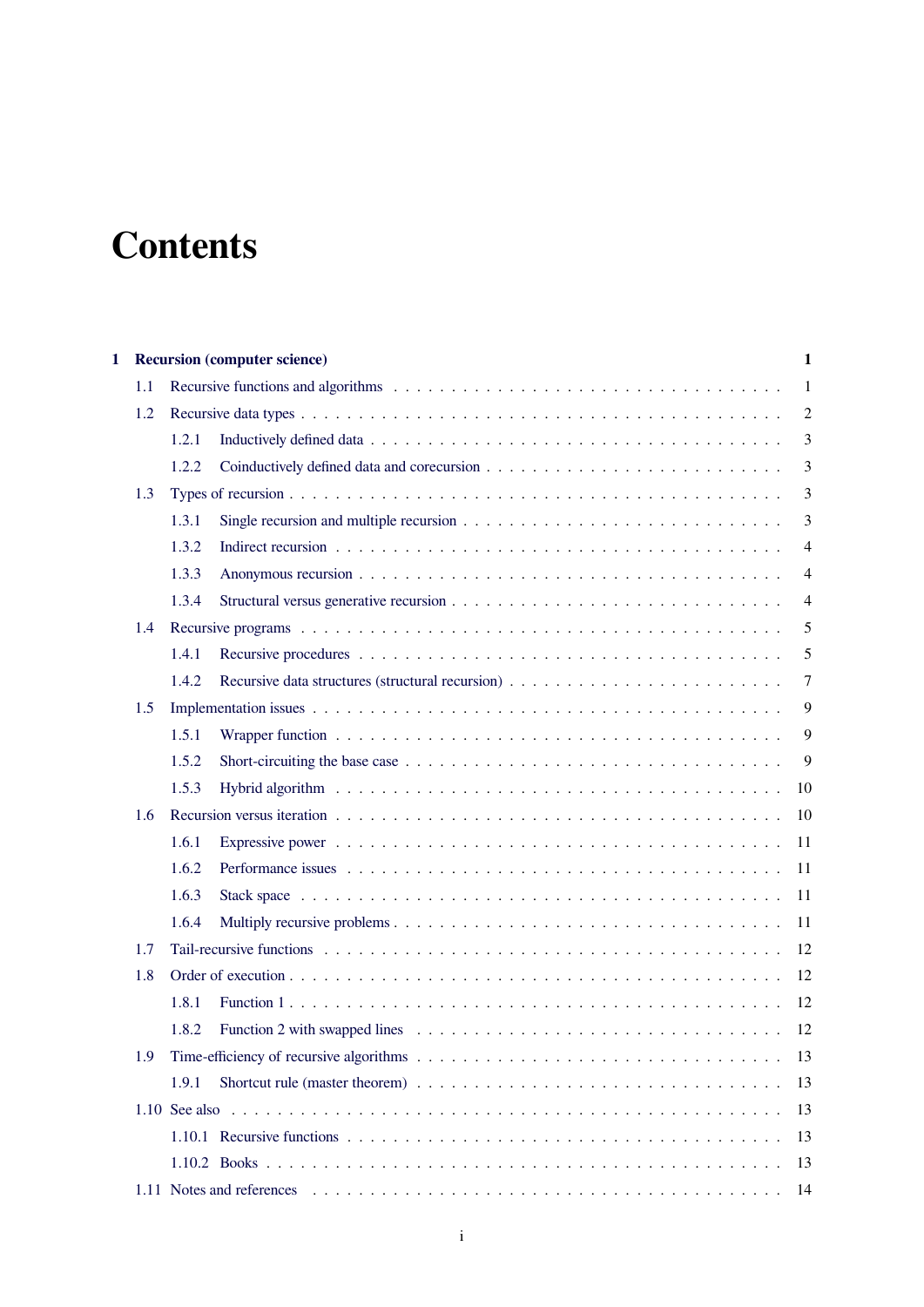|                |     |                                    |                                                                                                                                                                                                                                | - 14 |
|----------------|-----|------------------------------------|--------------------------------------------------------------------------------------------------------------------------------------------------------------------------------------------------------------------------------|------|
|                |     |                                    |                                                                                                                                                                                                                                | -14  |
| $\overline{2}$ |     | Divide and conquer algorithm<br>15 |                                                                                                                                                                                                                                |      |
|                | 2.1 |                                    |                                                                                                                                                                                                                                | 15   |
|                | 2.2 |                                    |                                                                                                                                                                                                                                | 15   |
|                | 2.3 |                                    |                                                                                                                                                                                                                                | -16  |
|                |     | 2.3.1                              |                                                                                                                                                                                                                                | 16   |
|                |     | 2.3.2                              |                                                                                                                                                                                                                                | 16   |
|                |     | 2.3.3                              |                                                                                                                                                                                                                                | 16   |
|                |     | 2.3.4                              |                                                                                                                                                                                                                                | 16   |
|                |     | 2.3.5                              |                                                                                                                                                                                                                                | 17   |
|                | 2.4 |                                    |                                                                                                                                                                                                                                | 17   |
|                |     | 2.4.1                              |                                                                                                                                                                                                                                | -17  |
|                |     | 2.4.2                              |                                                                                                                                                                                                                                | 17   |
|                |     | 2.4.3                              |                                                                                                                                                                                                                                | 17   |
|                |     | 2.4.4                              |                                                                                                                                                                                                                                | 17   |
|                |     | 2.4.5                              |                                                                                                                                                                                                                                | 18   |
|                | 2.5 |                                    |                                                                                                                                                                                                                                | 18   |
|                | 2.6 |                                    |                                                                                                                                                                                                                                | -18  |
|                | 2.7 |                                    |                                                                                                                                                                                                                                | -19  |
|                |     |                                    |                                                                                                                                                                                                                                |      |
| $\mathbf{3}$   |     |                                    | Karatsuba algorithm                                                                                                                                                                                                            | 20   |
|                | 3.1 |                                    |                                                                                                                                                                                                                                | 20   |
|                | 3.2 |                                    |                                                                                                                                                                                                                                | 20   |
|                |     | 3.2.1                              |                                                                                                                                                                                                                                | 20   |
|                |     | 3.2.2                              |                                                                                                                                                                                                                                | 21   |
|                |     | 3.2.3                              |                                                                                                                                                                                                                                | 21   |
|                |     | 3.2.4                              |                                                                                                                                                                                                                                | 22   |
|                | 3.3 |                                    |                                                                                                                                                                                                                                | 22   |
|                | 3.4 |                                    |                                                                                                                                                                                                                                | 23   |
|                | 3.5 |                                    |                                                                                                                                                                                                                                | 23   |
|                | 3.6 |                                    |                                                                                                                                                                                                                                | 23   |
| 4              |     | <b>Merge sort</b>                  |                                                                                                                                                                                                                                | 24   |
|                | 4.1 |                                    |                                                                                                                                                                                                                                | 24   |
|                |     | 4.1.1                              |                                                                                                                                                                                                                                | 24   |
|                |     | 4.1.2                              |                                                                                                                                                                                                                                | 24   |
|                |     | 4.1.3                              | Top-down implementation using lists $\dots \dots \dots \dots \dots \dots \dots \dots \dots \dots \dots \dots$                                                                                                                  | 25   |
|                |     | 4.1.4                              |                                                                                                                                                                                                                                | 26   |
|                | 4.2 |                                    | Natural merge sort in the contract of the contract of the contract of the contract of the contract of the contract of the contract of the contract of the contract of the contract of the contract of the contract of the cont | 26   |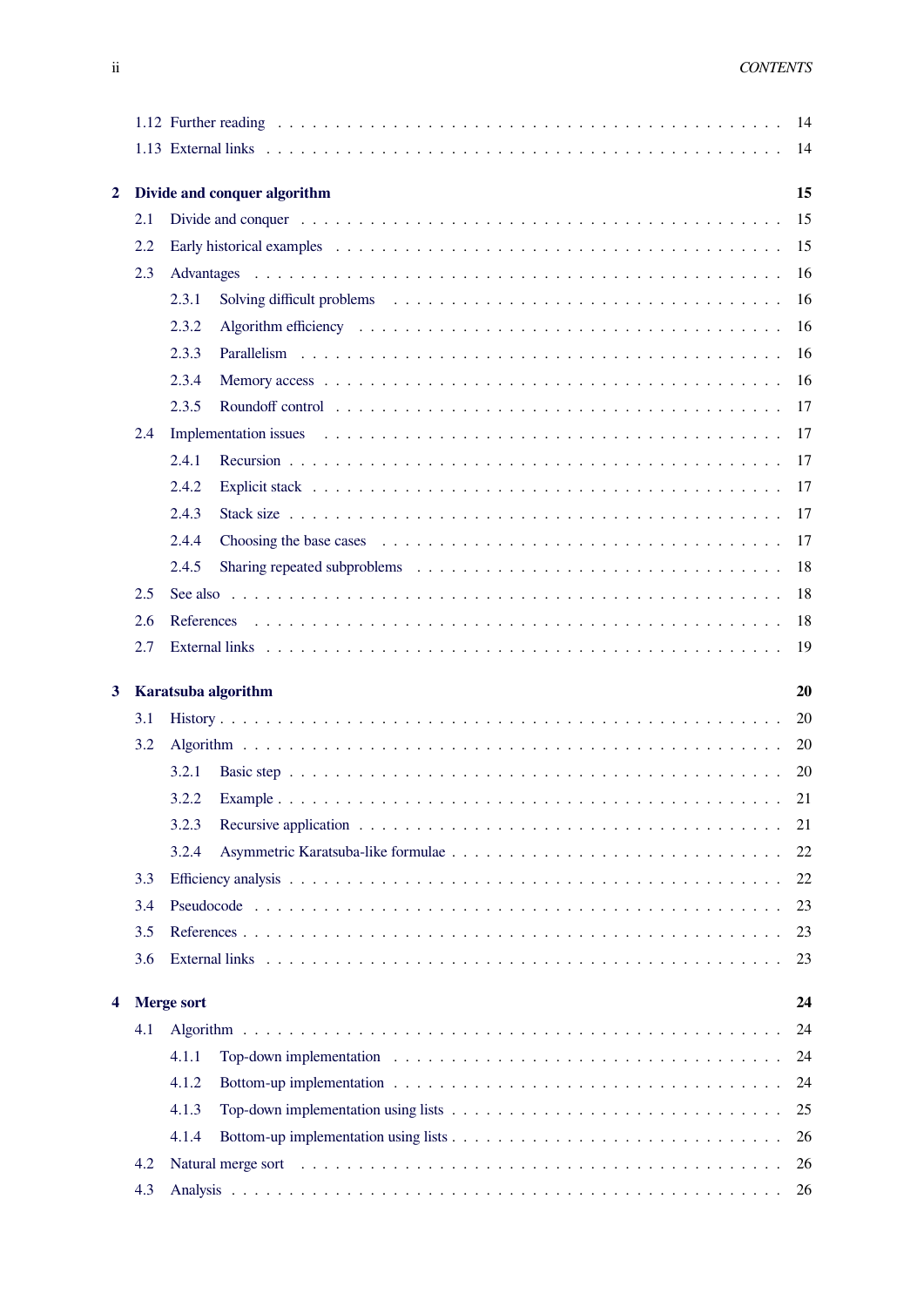|   | 4.4 |                                                                                                                                                                                                                               | 27 |
|---|-----|-------------------------------------------------------------------------------------------------------------------------------------------------------------------------------------------------------------------------------|----|
|   | 4.5 |                                                                                                                                                                                                                               | 28 |
|   | 4.6 |                                                                                                                                                                                                                               | 29 |
|   | 4.7 |                                                                                                                                                                                                                               | 29 |
|   | 4.8 |                                                                                                                                                                                                                               | 30 |
|   | 4.9 | <b>Notes</b>                                                                                                                                                                                                                  | 30 |
|   |     |                                                                                                                                                                                                                               | 31 |
|   |     |                                                                                                                                                                                                                               | 31 |
| 5 |     | <b>Strassen algorithm</b>                                                                                                                                                                                                     | 32 |
|   | 5.1 |                                                                                                                                                                                                                               | 32 |
|   | 5.2 |                                                                                                                                                                                                                               | 32 |
|   | 5.3 |                                                                                                                                                                                                                               | 34 |
|   |     | 5.3.1                                                                                                                                                                                                                         | 34 |
|   |     | 5.3.2                                                                                                                                                                                                                         | 34 |
|   | 5.4 | Implementation considerations experience in the contract of the contract of the consideration of the contract of the contract of the contract of the contract of the contract of the contract of the contract of the contract | 34 |
|   | 5.5 |                                                                                                                                                                                                                               | 35 |
|   | 5.6 |                                                                                                                                                                                                                               | 36 |
|   | 5.7 |                                                                                                                                                                                                                               | 36 |
|   |     |                                                                                                                                                                                                                               |    |
| 6 |     | <b>Master theorem</b>                                                                                                                                                                                                         | 37 |
|   | 6.1 |                                                                                                                                                                                                                               | 37 |
|   | 6.2 |                                                                                                                                                                                                                               | 37 |
|   |     | 6.2.1                                                                                                                                                                                                                         | 38 |
|   |     | 6.2.2<br>Case 2                                                                                                                                                                                                               | 38 |
|   |     | 6.2.3<br>Case 3                                                                                                                                                                                                               | 39 |
|   | 6.3 |                                                                                                                                                                                                                               | 40 |
|   | 6.4 |                                                                                                                                                                                                                               | 40 |
|   | 6.5 |                                                                                                                                                                                                                               | 40 |
|   | 6.6 | <b>Notes</b>                                                                                                                                                                                                                  | 40 |
|   | 6.7 | References                                                                                                                                                                                                                    | 41 |
|   | 6.8 |                                                                                                                                                                                                                               | 42 |
|   |     | 6.8.1                                                                                                                                                                                                                         | 42 |
|   |     | 6.8.2                                                                                                                                                                                                                         | 43 |
|   |     | 6.8.3                                                                                                                                                                                                                         | 44 |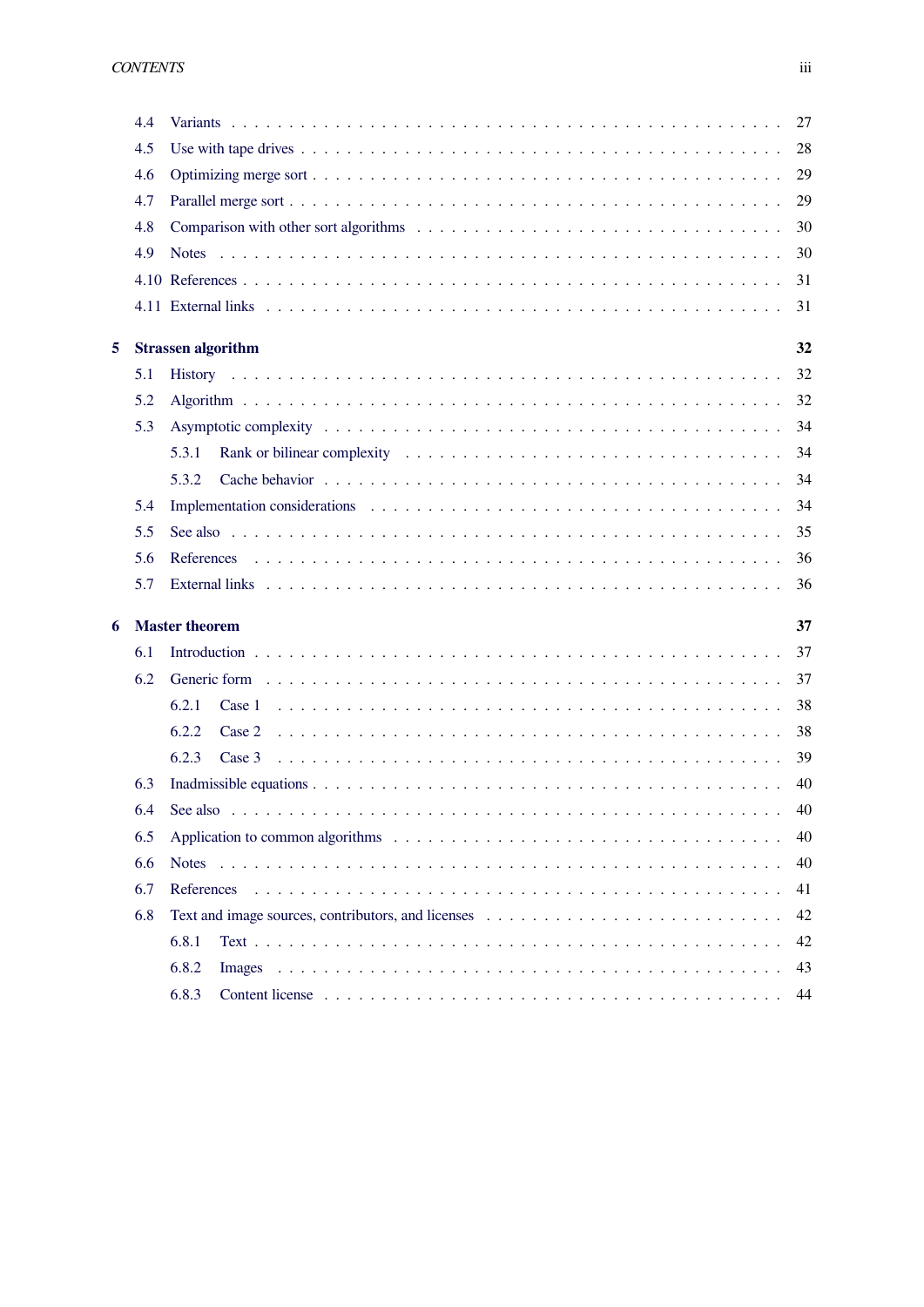# <span id="page-4-0"></span>**Chapter 1**

# **Recursion (computer science)**

This article is about recursive approaches to solving problems. For proofs by recursion, see Mathematical induction. For recursion in computer science acronyms, see Recursive acronym § Computer-related examples. **Recursion** in computer science is a method where the solution to a problem depends on solutions to smaller instances of the same problem (as opposed to iteration).[1] The approach can be applied to many types of problems, and recursion is one of the central ideas of computer science.<sup>[2]</sup>

"Th[e power of recursi](https://en.wikipedia.org/wiki/Computer_science)on evidently lies in the possibility of defining an infinite set of objects by a finite statement. In the same m[anner, an](https://en.wikipedia.org/wiki/Iteration#Computing) [infi](https://en.wikipedia.org/wiki/Recursion_(computer_science)#cite_note-1)nite number of computations can be described by a finite [rec](https://en.wikipedia.org/wiki/Recursion)ursive program, even if this program containsn[o e](https://en.wikipedia.org/wiki/Recursion_(computer_science)#cite_note-2)xplicit repetitions."[3]

Most computer programming languages support recursion by allowing a function to call itself within the program text. Some functional programming languages do not define any looping constructs but rely solely on recursion to repeatedly call code. Computability theory proves that these recursive-only lan[gu](https://en.wikipedia.org/wiki/Recursion_(computer_science)#cite_note-3)ages are Turing complete; they are as computationally powerful as Turing complete imperative languages, meaning they can solve the same kinds of problems as imperative languages even without iterative control structures [such as "](https://en.wikipedia.org/wiki/Function_(computer_science))while" and "for".

## **1.1 Recursive functions and algorithms**

<span id="page-4-1"></span>A common computer programming tactic is to divide a problem into sub-problems of the same type as the original, solve those sub-problems, and combine the results. This is often referred to as the divide-and-conquer method; when combined with a lookup table that stores the results of solving sub-problems (to avoid solving them repeatedly and incurring extra computation time), it can be referred to as dynamic programming or memoization.

A recursive [function definition has o](https://en.wikipedia.org/wiki/Computer_programming)ne or more *base cases*, meaning input(s) for which the function produces a result trivially (without recurring), and one or more *recursive cases*, meaning input(s)f[or which the program recurs](https://en.wikipedia.org/wiki/Divide-and-conquer_method) (calls itself). For exam[ple, the](https://en.wikipedia.org/wiki/Lookup_table) factorial function can be defined recursively by the equations  $0! = 1$  and, for all  $n > 0$ ,  $n!$  $= n(n-1)!$ . Neither equation by itself constitutes a comp[lete definition; the first](https://en.wikipedia.org/wiki/Dynamic_programming) is [the base case,](https://en.wikipedia.org/wiki/Memoization) and the second is the recursive case. Because the base case breaks the chain of recursion, it is sometimes also called the "terminating [case".](https://en.wikipedia.org/wiki/Trivial_(mathematics))

The job of the recursive [cases can](https://en.wikipedia.org/wiki/Factorial) be seen as breaking down complex inputs into simpler ones. In a properly designed recursive function, with each recursive call, the input problem must be simplified in such a way that eventually the base case must be reached. (Functions that are not intended to terminate under normal circumstances—for example, some system and server processes—are an exception to this.) Neglecting to write a base case, or testing for it incorrectly, can cause an infinite loop.

For some functions (such as one that computes the series for  $e = 1/0! + 1/1! + 1/2! + 1/3! + ...$ ) there is not an obvious base case implied by the input data; for these one may add a parameter (such as the number of terms to be [added, in our series example](https://en.wikipedia.org/wiki/Daemon_(computer_software))) to provide a 'stopping criterion' that establishes the base case. Such an example is more naturally trea[ted by co-rec](https://en.wikipedia.org/wiki/Infinite_loop)ursion, where successive terms in the output are the partial sums; this can be converted to a recursion by using the indexing parameter to say"[compu](https://en.wikipedia.org/wiki/Series_(mathematics))tet[he](https://en.wikipedia.org/wiki/E_(mathematical_constant)) *n*th term (*n*th partial sum)".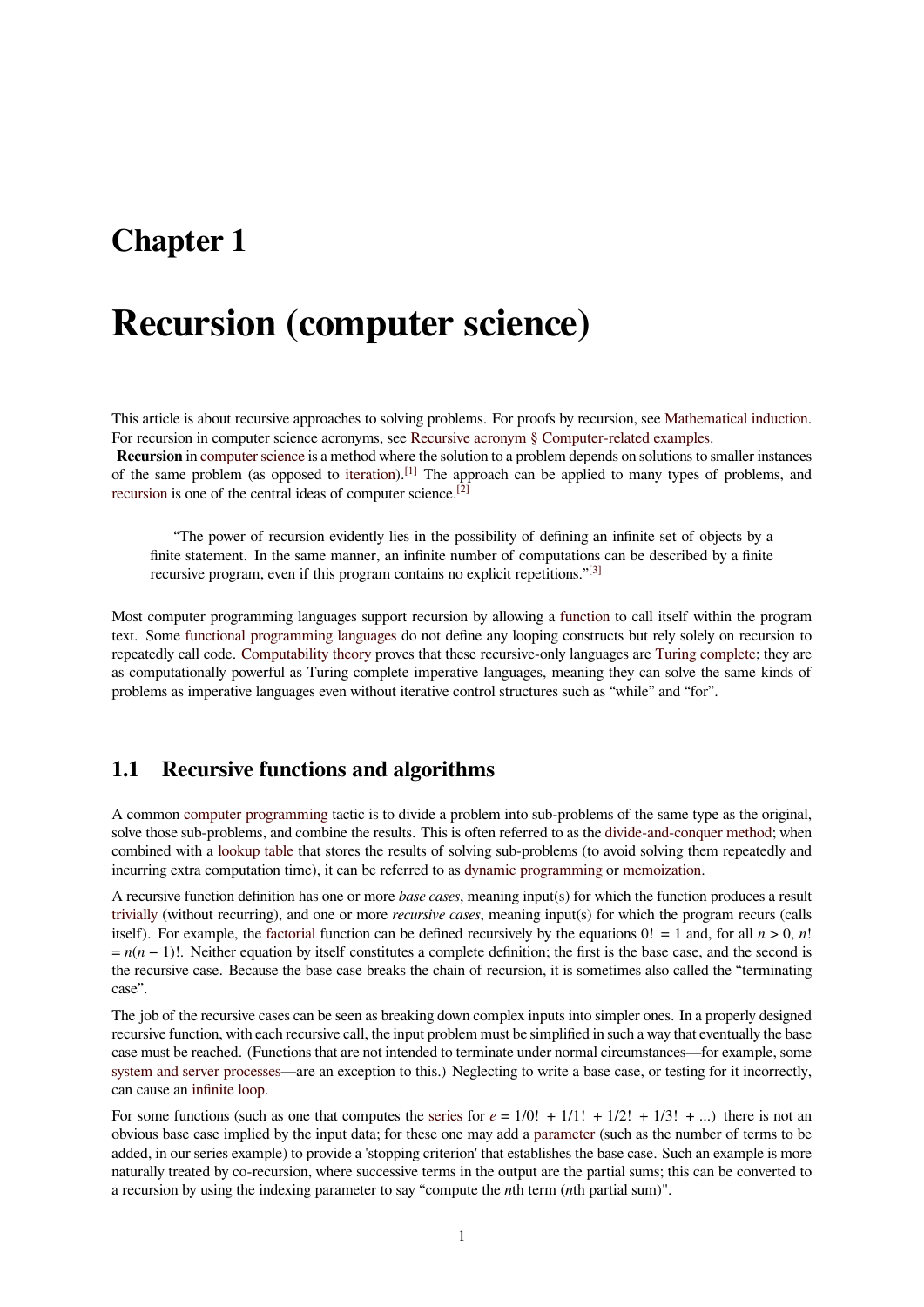

*Tree created using the Logo programming language and relying heavily on recursion*

# **1.2 Recurs[ive data types](https://en.wikipedia.org/wiki/Logo_(programming_language))**

<span id="page-5-0"></span>Many computer programs must process or generate an arbitrarily large quantity of data. Recursion is one technique for representing data whose exact size the programmer does not know: the programmer can specify this data with a self-referential definition. There are two types of self-referential definitions: inductive and coinductive definitions.

Furth[er information:](https://en.wikipedia.org/wiki/Computer_program) Algebraic data type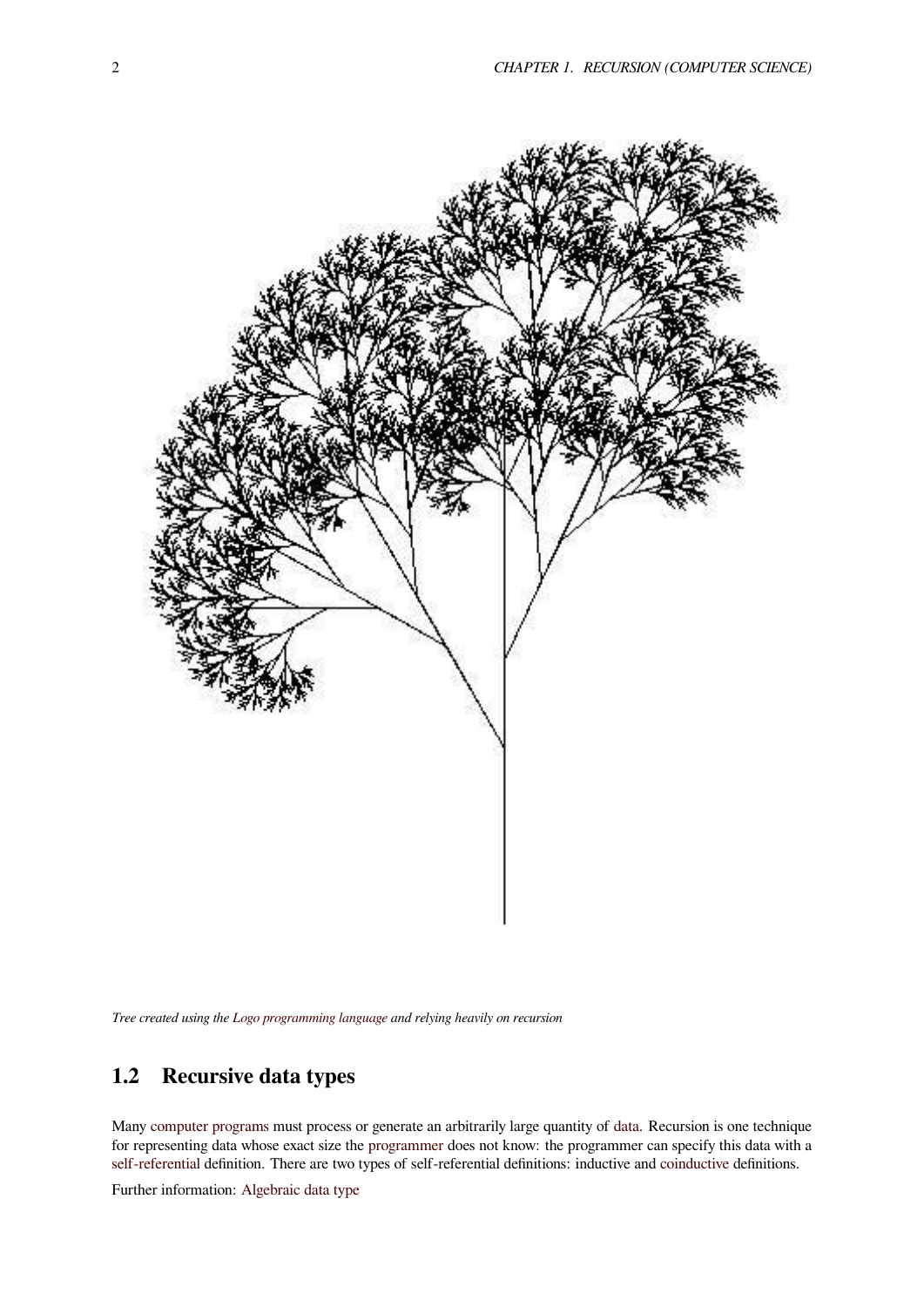## **1.2.1 Inductively defined data**

#### Main article: Recursive data type

<span id="page-6-0"></span>An inductively defined recursive data definition is one that specifies how to construct instances of the data. For example, linked lists [can be define](https://en.wikipedia.org/wiki/Recursive_data_type)d inductively (here, using Haskell syntax):

data ListOfStrings = EmptyList | Cons String ListOfStrings

The code above specifies a list of strings to be either empty, or a structure that contains a string and a list of strings. The self-reference in the definition permits the construction of lists of any (finite) number of strings.

Another example of inductive definition is the natural numbers (or positive integers):

A natural number is either 1 or n+1, where n is a natural number.

Similarly recursive definitions [are often](https://en.wikipedia.org/wiki/Definition) usedt[o model the stru](https://en.wikipedia.org/wiki/Natural_numbers)cture of exp[ressions](https://en.wikipedia.org/wiki/Integers) and statements in programming languages. Language designers often express grammars in a syntax such as Backus-Naur form; here is such a grammar, for a simple language of arithmetic expressions with multiplication and addition:

 $\langle \text{expr} \rangle ::= \langle \text{number} \rangle$  |  $(\langle \text{expr} \rangle * \langle \text{expr} \rangle)$  |  $(\langle \text{expr} \rangle + \langle \text{expr} \rangle)$ 

This says that an expression is either a number, a product of two expres[sions, or a sum of](https://en.wikipedia.org/wiki/Backus-Naur_form) two expressions. By recursively referring to expressions in the second and third lines, the grammar permits arbitrarily complex arithmetic expressions such as  $(5*(3*6)+8)$ , with more than one product or sum operation in a single expression.

## **1.2.2 Coinductively defined data and corecursion**

Main articles: Coinduction and Corecursion

<span id="page-6-1"></span>A coinductive data definition is one that specifies the operations that may be performed on a piece of data; typically, self-referentia[l coinductive](https://en.wikipedia.org/wiki/Coinduction) defi[nitions are us](https://en.wikipedia.org/wiki/Corecursion)ed for data structures of infinite size.

A coinductive definition of infinite streams of strings, given informally, might look like this:

A stream of strings is an object s such that: head(s) is a string, and tail(s) is a stream of strings.

This is very similar to an inductive definition of lists of strings; the difference is that this definition specifies how to access the contents of the data stru[cture—n](https://en.wikipedia.org/wiki/Stream_(computer_science))amely, via the accessor functions head and tail—and what those contents may be, whereas the inductive definition specifies how to create the structure and what it may be created from.

Corecursion is related to coinduction, and can be used to compute particular instances of (possibly) infinite objects. As a programming technique, it is used most often in the context of lazy programming languages, and can be preferable to recursion when the desired size or precision of a progra[m's outpu](https://en.wikipedia.org/wiki/Accessor)t is unknown. In such cases the program requires both a definition for an infinitely large (or infinitely precise) result, and a mechanism for taking a finite portion of that [result. The p](https://en.wikipedia.org/wiki/Corecursion)roblem of computing the first n prime numbers is one that can be solved with a corecursive program (e.g. here).

# **1.3 [T](https://en.wikipedia.org/wiki/Fold_(higher-order_function)#Examples)ypes of recursion**

### <span id="page-6-2"></span>**1.3.1 Single recursion and multiple recursion**

<span id="page-6-3"></span>Recursion that only contains a single self-reference is known as **single recursion**, while recursion that contains multiple self-references is known as **multiple recursion**. Standard examples of single recursion include list traversal,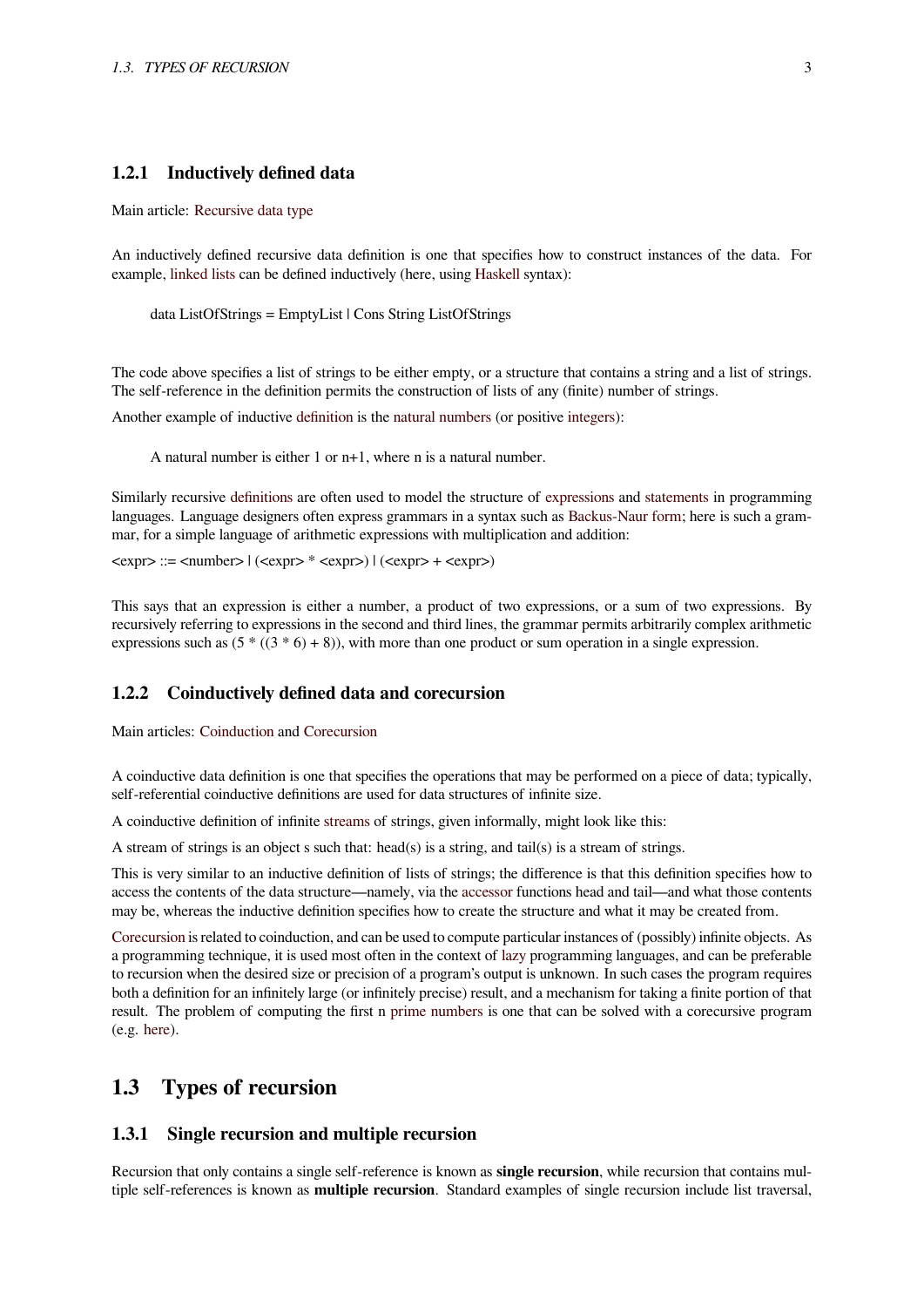such as in a linear search, or computing the factorial function, while standard examples of multiple recursion include tree traversal, such as in a depth-first search.

Single recursion is often much more efficient than multiple recursion, and can generally be replaced by an iterative computation, running in linear time and requiring constant space. Multiple recursion, by contrast, may require exponential time and space, and is more fundamentally recursive, not being able to be replaced by iteration without an [explicit stack](https://en.wikipedia.org/wiki/Tree_traversal).

Multiple recursion can sometimes be converted to single recursion (and, if desired, thence to iteration). For example, while computing the Fibonacci sequence naively is multiple iteration, as each value requires two previous values, it can be computed by single recursion by passing two successive values as parameters. This is more naturally framed as corecursion, building up from the initial values, tracking at each step two successive values – see corecursion: examples. A more sophisticated example is using a threaded binary tree, which allows iterative tree traversal, rather than multiple recursion.

## **[1.3.2 I](https://en.wikipedia.org/wiki/Corecursion#Examples)ndirect recursion**

Main article: Mutual recursion

<span id="page-7-0"></span>Most basic examples of recursion, and most of the examples presented here, demonstrate *direct* **recursion**, in which a function calls itself. *Indirect* recursion occurs when a function is called not by itself but by another function that it called (eith[er directly or indi](https://en.wikipedia.org/wiki/Mutual_recursion)rectly). For example, if *f* calls *f,* that is direct recursion, but if *f* calls *g* which calls *f,* then that is indirect recursion of *f.* Chains of three or more functions are possible; for example, function 1 calls function 2, function 2 calls function 3, and function 3 calls function 1 again.

Indirect recursion is also called mutual recursion, which is a more symmetric term, though this is simply a difference of emphasis, not a different notion. That is, if *f* calls *g* and then *g* calls *f,* which in turn calls *g* again, from the point of view of *f* alone, *f* is indirectly recursing, while from the point of view of *g* alone, it is indirectly recursing, while from the point of view of both, *f* and *g* are mutually recursing on each other. Similarly a set of three or more functions that call each other can be calle[d a set of mutual](https://en.wikipedia.org/wiki/Mutual_recursion)ly recursive functions.

## **1.3.3 Anonymous recursion**

Main article: Anonymous recursion

<span id="page-7-1"></span>Recursion is usually done by explicitly calling a function by name. However, recursion can also be done via implicitly calling a function based on the current context, which is particularly useful for anonymous functions, and is known as anonymou[s recursion.](https://en.wikipedia.org/wiki/Anonymous_recursion)

## **1.3.4 Structural versus generative recursion**

See also: [Structural recu](https://en.wikipedia.org/wiki/Anonymous_recursion)rsion

<span id="page-7-2"></span>Some authors classify recursion as either "structural" or "generative". The distinction is related to where a recursive procedur[e gets the data that it](https://en.wikipedia.org/wiki/Structural_recursion) works on, and how it processes that data:

[Functions that consume structured data] typically decompose their arguments into their immediate structural components and then process those components. If one of the immediate components belongs to the same class of data as the input, the function is recursive. For that reason, we refer to these functions as (STRUCTURALLY) RECURSIVE FUNCTIONS.<sup>[4]</sup>

Thus, the defining characteristic of a structurally recursive function is that the argument to each recursive call is the content of a field of the original input. Structural recursion includes nearly all tree traversals, including XML processing, binary tree creation and search, etc. By consider[ing](https://en.wikipedia.org/wiki/Recursion_(computer_science)#cite_note-Felleisen_HtDP_2001-4) the algebraic structure of the natural numbers (that is, a natural number is either zero or the successor of a natural number), functions such as factorial may also be regarded as structural recursion.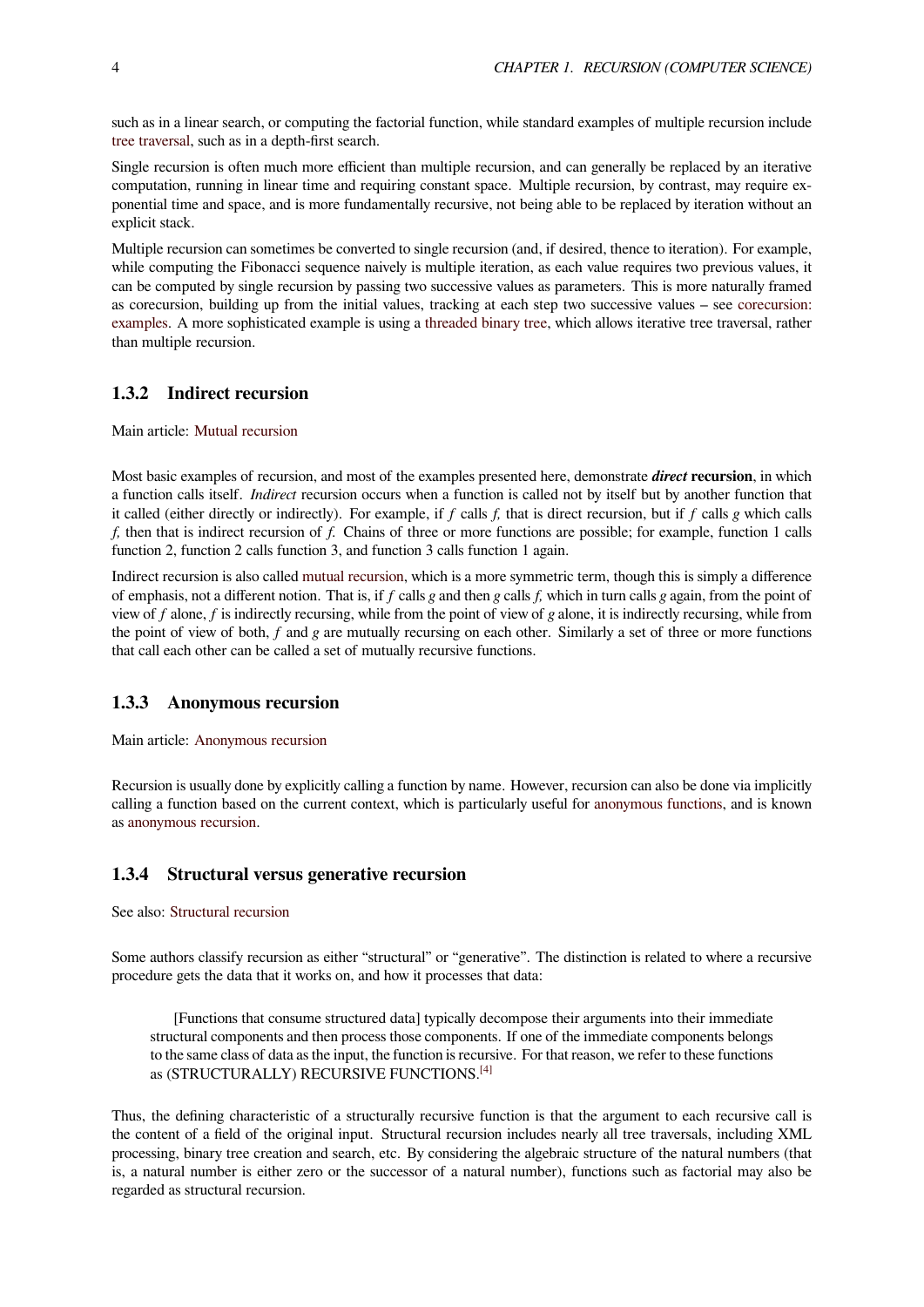**Generative recursion** is the alternative:

Many well-known recursive algorithms generate an entirely new piece of data from the given data and recur on it. HtDP (How To Design Programs) refers to this kind as generative recursion. Examples of generative recursion include: gcd, quicksort, binary search, mergesort, Newton's method, fractals, and adaptive integration. [5]

This distinction is important in [proving termination](https://en.wikipedia.org/wiki/How_to_design_programs) of a function.

- All [structurally recursive](https://en.wikipedia.org/wiki/Adaptive_quadrature) [fu](https://en.wikipedia.org/wiki/Recursion_(computer_science)#cite_note-Felleisen_2002_108-5)nctions on finite (inductively defined) data structures can easily be shown to terminate, via structural induction: intuitively, each recursive call receives a smaller piece of input data, until a base case is reached.
- Generatively recursive functions, in contrast, do not necessarily feed smaller input to their recursive calls, so proof of their termination is not necessarily [as simple, and avoid](https://en.wikipedia.org/wiki/Recursive_data_type)ing infinite loops requires greater care. These generati[vely recursive functio](https://en.wikipedia.org/wiki/Structural_induction)ns can often be interpreted as corecursive functions – each step generates the new data, such as successive approximation in Newton's method – and terminating this corecursion requires that the data eventually satisfy some condition, which is not necessarily guaranteed.
- In terms of loop variants, structural recursion is when there is an [obvious loop v](https://en.wikipedia.org/wiki/Infinite_loops)ariant, namely size or complexity, which starts off finite and decreases at each recursive step.
- By contrast, generative recursion is when there is not such an obvious loop variant, and termination depends on a function, such as "error of approximation" that does not necessarily decrease to zero, and thus termination is not guarant[eed without fu](https://en.wikipedia.org/wiki/Loop_variant)rther analysis.

## **1.4 Recursive programs**

#### <span id="page-8-0"></span>**1.4.1 Recursive procedures**

#### **Factorial**

<span id="page-8-1"></span>A classic example of a recursive procedure is the function used to calculate the factorial of a natural number:

$$
fact(n) = \begin{cases} 1 & \text{if } n = 0 \\ n \cdot fact(n - 1) & \text{if } n > 0 \end{cases}
$$

The function can also be written as a recurrence relation:

$$
b_n = nb_{n-1}
$$

 $b_0 = 1$ 

This evaluation of the recurrence relation demonstrates the computation that would be performed in evaluating the pseudocode above:

This factorial function can also be described without using recursion by making use of the typical looping constructs found in imperative programming languages:

The imperative code above is equivalent to this mathematical definition using an accumulator variable t*:*

$$
\begin{array}{rcl} \mathrm{fact}(n) & = & \mathrm{fact}_{\mathrm{acc}}(n,1) \\ \mathrm{fact}_{\mathrm{acc}}(n,t) & = & \left\{ \begin{aligned} t & \quad \text{if } n=0 \\ \mathrm{fact}_{\mathrm{acc}}(n-1,nt) & \quad \text{if } n>0 \end{aligned} \right. \end{array}
$$

The definition above translates straightforwardly to functional programming languages such as Scheme; this is an example of iteration implemented recursively.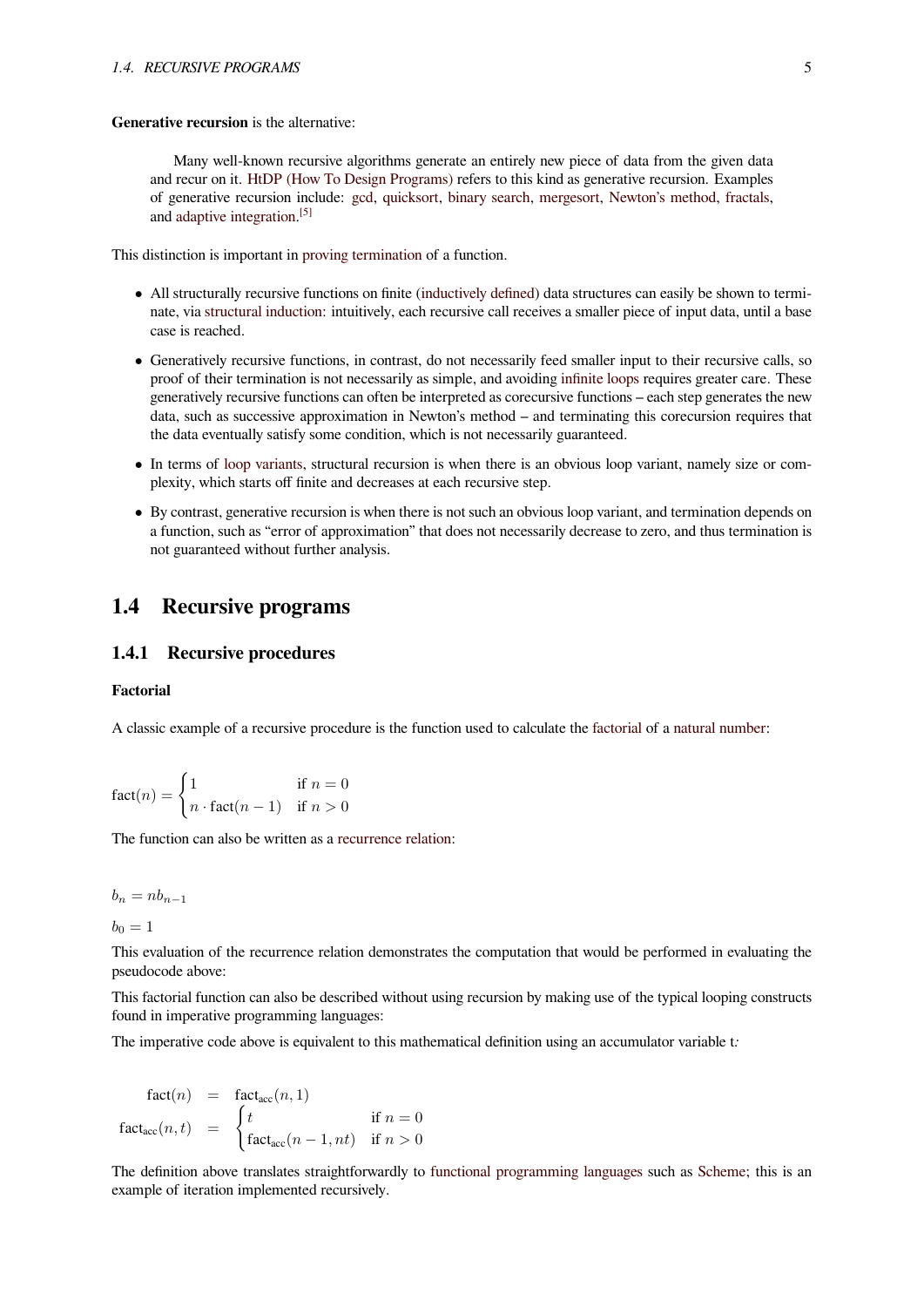#### **Greatest common divisor**

The Euclidean algorithm, which computes the greatest common divisor of two integers, can be written recursively. Function definition*:*

$$
gcd(x, y) = \begin{cases} x & \text{if } y = 0\\ gcd(y, remainder(x, y)) & \text{if } y > 0 \end{cases}
$$

Recurrence relation for greatest common divisor, where  $x\%y$  expresses the remainder of  $x/y$ :

$$
gcd(x, y) = gcd(y, x\%y) \text{ if } y \neq 0
$$
  

$$
gcd(x, 0) = x
$$

The recursive program above is tail-recursive; it is equivalent to an iterative algorithm, and the computation shown above shows the steps of evaluation that would be performed by a language that eliminates tail calls. Below is a version of the same algorithm using explicit iteration, suitable for a language that does not eliminate tail calls. By maintaining its state entirely in the variables *x* and *y* and using a looping construct, the program avoids making recursive calls and growing the call stack.

The iterative algorithm requires a temporary variable, and even given knowledge of the Euclidean algorithm it is more difficult to understand the process by simple inspection, although the two algorithms are very similar in their steps.

#### **Towers of Hanoi**



*Towers of Hanoi*

Main article: Towers of Hanoi

The Towers of Hanoi is a mathematical puzzle whose solution illustrates recursion.<sup>[6][7]</sup> There are three pegs which can hold stacks of disks of different diameters. A larger disk may never be stacked on top of a smaller. Starting with *n* disks on on[e peg, they must b](https://en.wikipedia.org/wiki/Towers_of_Hanoi)e moved to another peg one at a time. What is the smallest number of steps to move the stack?

*Function definition*:

$$
\text{hanoi}(n) = \begin{cases} 1 & \text{if } n = 1 \\ 2 \cdot \text{hanoi}(n-1) + 1 & \text{if } n > 1 \end{cases}
$$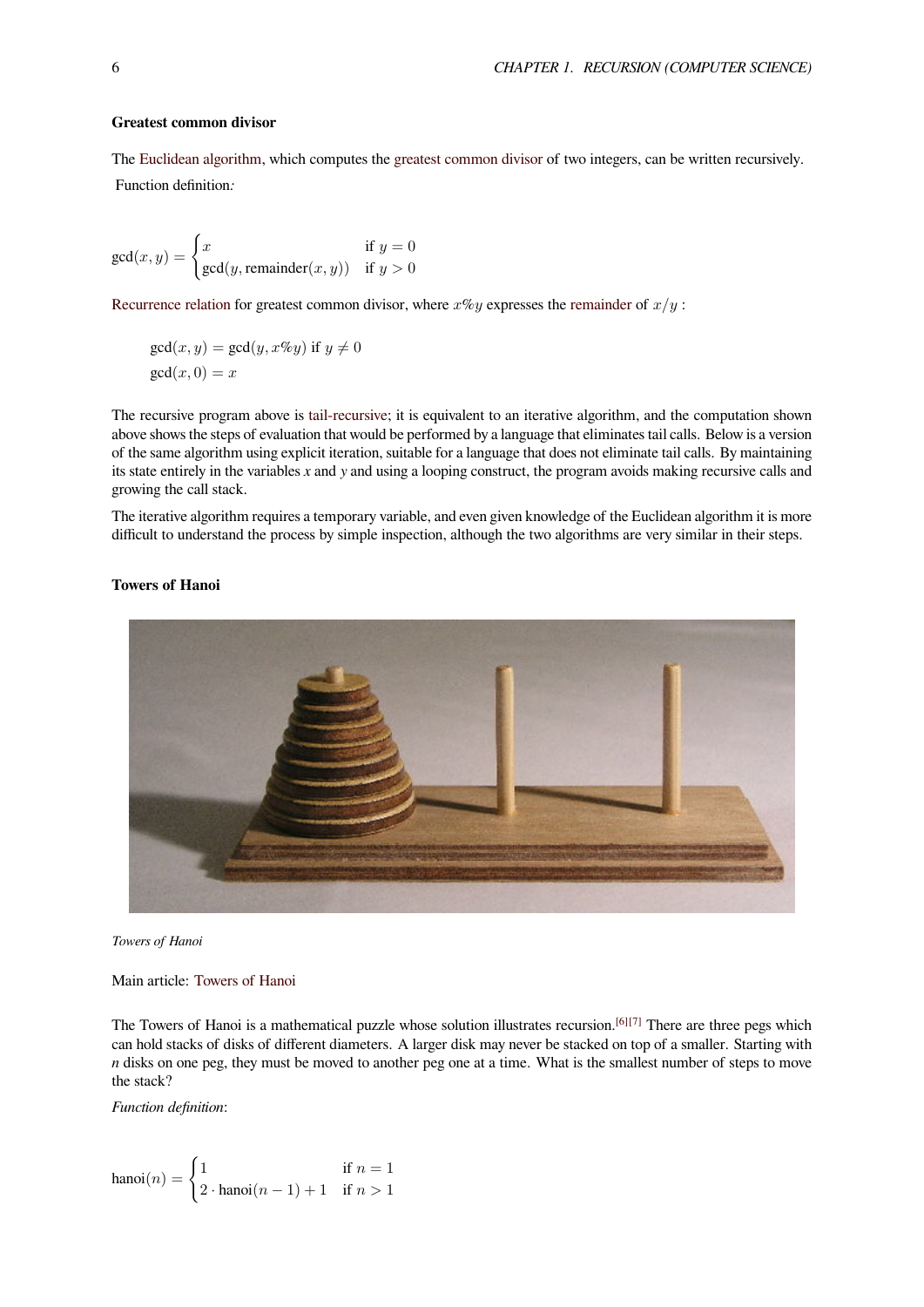$$
h_n = 2h_{n-1} + 1
$$

$$
h_1=1
$$

Example implementations:

Although not all recursive functions have an explicit solution, the Tower of Hanoi sequence can be reduced to an explicit formula.<sup>[8]</sup>

#### **Binary search**

The binary search algorithm is a method of searching a sorted array for a single element by cutting the array in half with each recursive pass. The trick is to pick a midpoint near the center of the array, compare the data at that point with the data being searched and then responding to one of three possible conditions: the data is found at the midpoint, the data at the midpoint is greater than the data being searched for, or the data at the midpoint is less than the data bein[g searched for](https://en.wikipedia.org/wiki/Binary_search).

Recursion is used in this algorithm because with each pass a new array is created by cutting the old one in half. The binary search procedure is then called recursively, this time on the new (and smaller) array. Typically the array's size is adjusted by manipulating a beginning and ending index. The algorithm exhibits a logarithmic order of growth because it essentially divides the problem domain in half with each pass.

Example implementation of binary search in C:

/\* Call binary\_search with proper initial conditions. INPUT: data is an array of integers SORTED in ASCEND-ING order, toFind is the integer to search for, count is the total number of elements in the array OUTPUT: result of binary\_search \*/ int search(int \*data, int toFind, int count) {  $\frac{1}{3}$  Start = 0 (beginning index)  $\frac{1}{1}$  End = count - 1 (top index) return binary\_search(data, toFind, 0, count-1); } /\* Binary Search Algorithm. INPUT: data is a array of integers SORTED in ASCENDING order, toFind is the integer to search for, start is the minimum array index, end is the maximum array index OUTPUT: position of the integer toFind within array data, *−*1 if not found \*/ int binary search(int \*data, int toFind, int start, int end) { //Get the midpoint. int mid = start + (end - start)/2; //Integer division //Stop condition. if (start > end) return *−*1; else if (data[mid] == toFind) //Found? return mid; else if (data[mid] > toFind) //Data is greater than toFind, search lower half return binary\_search(data, toFind, start, mid-1); else //Data is less than toFind, search upper half return binary\_search(data, toFind, mid+1, end); }

## **1.4.2 Recursive data structures (structural recursion)**

Main article: Recursive data type

<span id="page-10-0"></span>An important application of recursion in computer science is in defining dynamic data structures such aslists and trees. Recursive data structures can dynamically grow to a theoretically infinite size in response to runtime requirements; in contrast, the [size of a static array](https://en.wikipedia.org/wiki/Recursive_data_type) must be set at compile time.

"Recursive algorithms are particularly appropriate when the underlying problem or the da[ta to](https://en.wikipedia.org/wiki/List_(abstract_data_type)) be treated are defined in recursive terms."<sup>[9]</sup>

The examples in this section illustrate what is known as "structural recursion". This term refers to the fact that the recursive procedures are acting on data thati[s d](https://en.wikipedia.org/wiki/Recursion_(computer_science)#cite_note-9)efined recursively.

As long as a programmer derives the template from a data definition, functions employ structural recursion. That is, the recursions in a function's body consume some immediate piece of a given compound value.[5]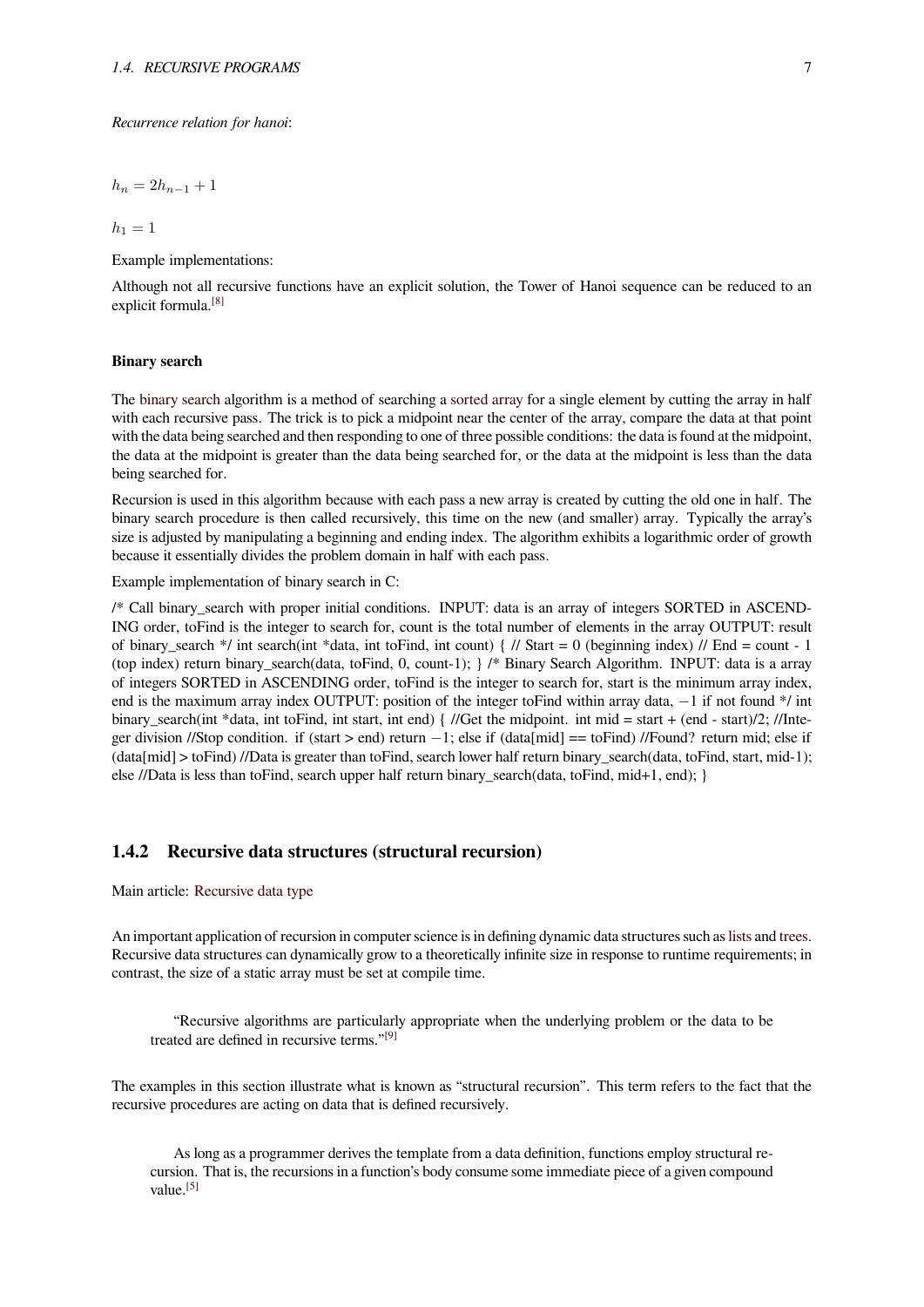#### **Linked lists**

Main article: Linked list

Below is a C definition of a linked list node structure. Notice especially how the node is defined in terms of itself. The "next" element of *struct node* is a pointer to another *struct node*, effectively creating a list type.

struct node { [int data; //](https://en.wikipedia.org/wiki/Linked_list) some integer data struct node \*next; // pointer to another struct node };

Because the *struct node* data structure is defined recursively, procedures that operate on it can be implemented naturally as recursive procedures. The *list\_print* procedure defined below walks down the list until the list is empty (i.e., the list pointer has a value of NULL). For each node it prints the data element (an integer). In the C implementation, the list remains unchanged by the *list\_print* procedure.

void list\_print(struct node \*list) { if (list != NULL) // base case { printf ("%d ", list->data); // print integer data followed by a space list\_print (list->next); // recursive call on the next node  $\}$  }

#### **Binary trees**

Main article: Binary tree

Below is a simple definition for a binary tree node. Like the node for linked lists, it is defined in terms of itself, recursively. [There are tw](https://en.wikipedia.org/wiki/Binary_tree)o self-referential pointers: left (pointing to the left sub-tree) and right (pointing to the right sub-tree).

struct node { int data; // some integer data struct node \*left; // pointer to the left subtree struct node \*right; // point to the right subtree };

Operations on the tree can be implemented using recursion. Note that because there are two self-referencing pointers (left and right), tree operations may require two recursive calls:

// Test if tree\_node contains i; return 1 if so, 0 if not. int tree\_contains(struct node \*tree\_node, int i) { if (tree\_node  $=$  NULL) return 0; // base case else if (tree\_node->data  $=$  i) return 1; else return tree\_contains(tree\_node->left, i) || tree\_contains(tree\_node->right, i); }

At most two recursive calls will be made for any given call to *tree\_contains* as defined above.

// Inorder traversal: void tree\_print(struct node \*tree\_node) { if (tree\_node != NULL) { // base case tree\_print(tree\_node- >left); // go left printf("%d ", tree\_node->data); // print the integer followed by a space tree\_print(tree\_node->right); // go right  $\}$  }

The above example illustrates an in-order traversal of the binary tree. A Binary search tree is a special case of the binary tree where the data elements of each node are in order.

#### **Filesystem traversal**

Since the number of files in a filesystem may vary, recursion is the only practical way to traverse and thus enumerate its contents. Traversing a filesystem is very similar to that of tree traversal, therefore the concepts behind tree traversal are applicable to traversing a filesystem. More specifically, the code below would be an example of a preorder traversal of a filesystem.

import java.io.\*; public class [FileSyste](https://en.wikipedia.org/wiki/Filesystem)m { publi[c static vo](https://en.wikipedia.org/wiki/Recursion)id main (String [] args) { traverse (); } /\*\* \* Obtains the filesystem roots \* Proceeds with the recursive filesyste[m traversal \\*/](https://en.wikipedia.org/wiki/Tree_traversal) private static void traverse () { File  $[]$  fs = File.listRoots (); for (int i = 0; i < fs.length; i++) { if (fs[i].isDirectory () && fs[i].canRead ()) { rt[raverse \(fs\[i\]\); } }](https://en.wikipedia.org/wiki/Preorder_traversal) } /\*\* \* Recursively traverse a given directory \* \* @param fd indicates the starting point of traversal \*/ private static void rtraverse (File fd) { File [] fss = fd.listFiles (); for (int  $i = 0$ ;  $i <$  fss.length;  $i++)$  { System.out.println (fss[i]); if  $(fss[i].isDirectory () \&\&fssj[i].canRead()) { traverse (fssj[i]); } }$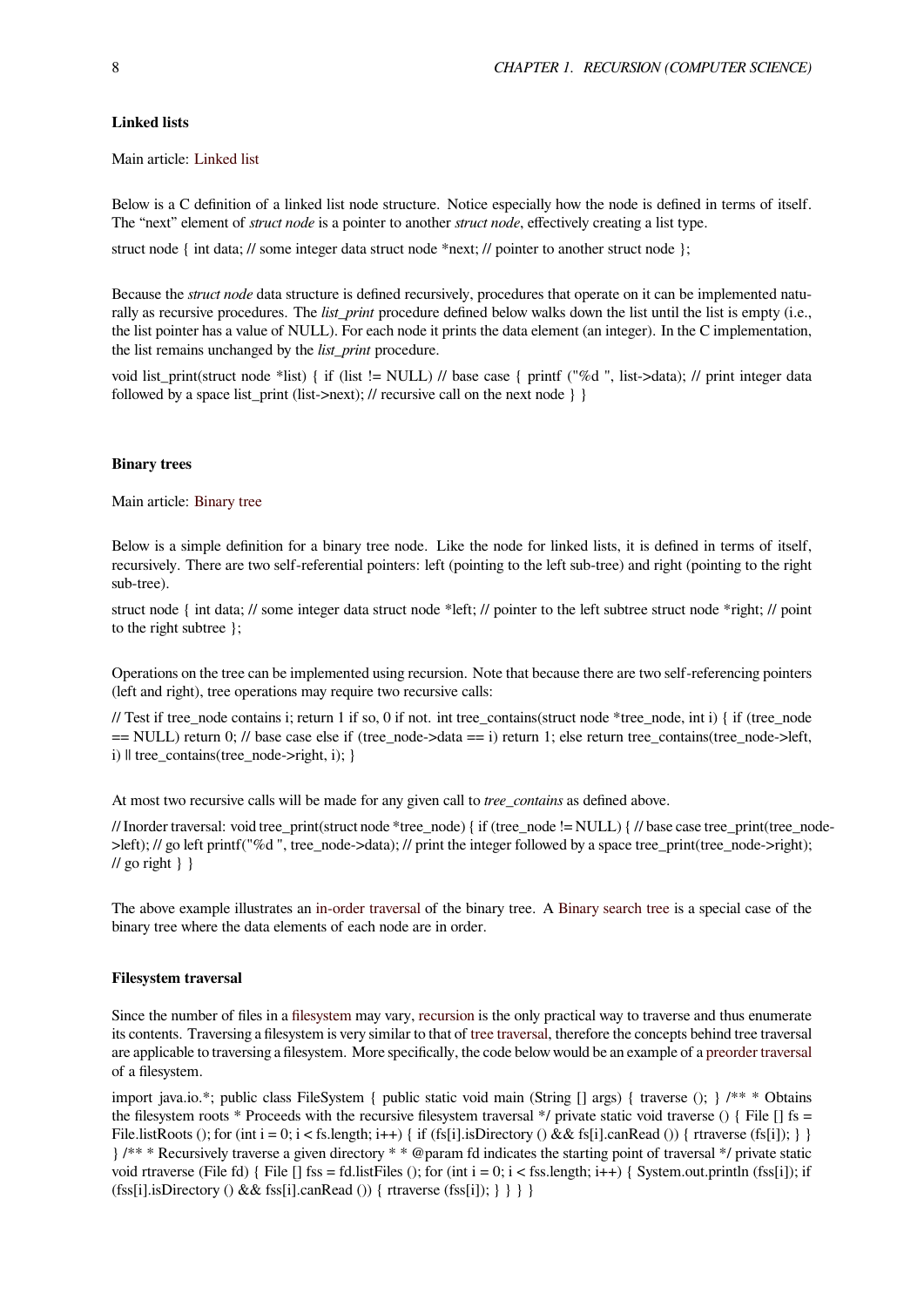This code blends the lines, at least somewhat, between recursion and iteration. It is, essentially, a recursive implementation, which is the best way to traverse a filesystem. It is also an example of direct and indirect recursion. The method "rtraverse" is purely a direct example; the method "traverse" is the indirect, which calls "rtraverse." This example needs no "base case" scenario due to the fact that there will always be some fixed number of files or directories in a given filesystem.

# **1.5 Implementation issues**

<span id="page-12-0"></span>In actual implementation, rather than a pure recursive function (single check for base case, otherwise recursive step), a number of modifications may be made, for purposes of clarity or efficiency. These include:

- *•* Wrapper function (at top)
- Short-circuiting the base case, aka "Arm's-length recursion" (at bottom)
- Hybrid algorithm (at bottom) switching to a different algorithm once data is small enough

On the basis of elegance, wrapper functions are generally approved, while short-circuiting the base case is frowned upon, particularly in academia. Hybrid algorithms are often used for efficiency, to reduce the overhead of recursion in small cases, and arm's-length recursion is a special case of this.

## **1.5.1 Wrapper function**

A wrapper function is a function that is directly called but does not recurse itself, instead calling a separate auxiliary function which actually does the recursion.

<span id="page-12-1"></span>Wrapper functions can be used to validate parameters (so the recursive function can skip these), perform initialization (allocate memory, initialize variables), particularly for auxiliary variables such as "level of recursion" or partial co[mputations for](https://en.wikipedia.org/wiki/Wrapper_function) memoization, and handle exceptions and errors. In languages that support nested functions, the auxiliary function can be nested inside the wrapper function and use a shared scope. In the absence of nested functions, auxiliary functions are instead a separate function, if possible private (as they are not called directly), and information is shared with the wrapper function by using pass-by-reference.

## **1.5.2 Short-circuiting the base case**

<span id="page-12-2"></span>Short-circuiting the base case, also known as **[arm's-length r](https://en.wikipedia.org/wiki/Pass-by-reference)ecursion**, consists of checking the base case *before* making a recursive call – i.e., checking if the next call will be the base case, instead of calling and then checking for the base case. Short-circuiting is particularly done for efficiency reasons, to avoid the overhead of a function call that immediately returns. Note that since the base case has already been checked for (immediately before the recursive step), it does not need to be checked for separately, but one does need to use a wrapper function for the case when the overall recursion starts with the base case itself. For example, in the factorial function, properly the base case is  $0! = 1$ , while immediately returning 1 for 1! is a short-circuit, and may miss 0; this can be mitigated by a wrapper function.

Short-circuiting is primarily a concern when many base cases are encountered, such as Null pointers in a tree, which can be linear in the number of function calls, hence significant savings for  $O(n)$  algorithms; this is illustrated below for a depth-first search. Short-circuiting on a tree corresponds to considering a leaf (non-empty node with no children) as the base case, rather than considering an empty node as the base case. If there is only a single base case, such as in computing the factorial, short-circuiting provides only  $O(1)$  savings.

Conceptually, short-circuiting can be considered to either have the same base case and recursive step, only checking the base case before the recursion, or it can be considered to have a different base case (one step removed from standard base case) and a more complex recursive step, namely "check valid then recurse", as in considering leaf nodes rather than Null nodes as base cases in a tree. Because short-circuiting has a more complicated flow, compared with the clear separation of base case and recursive step in standard recursion, it is often considered poor style, particularly in academia.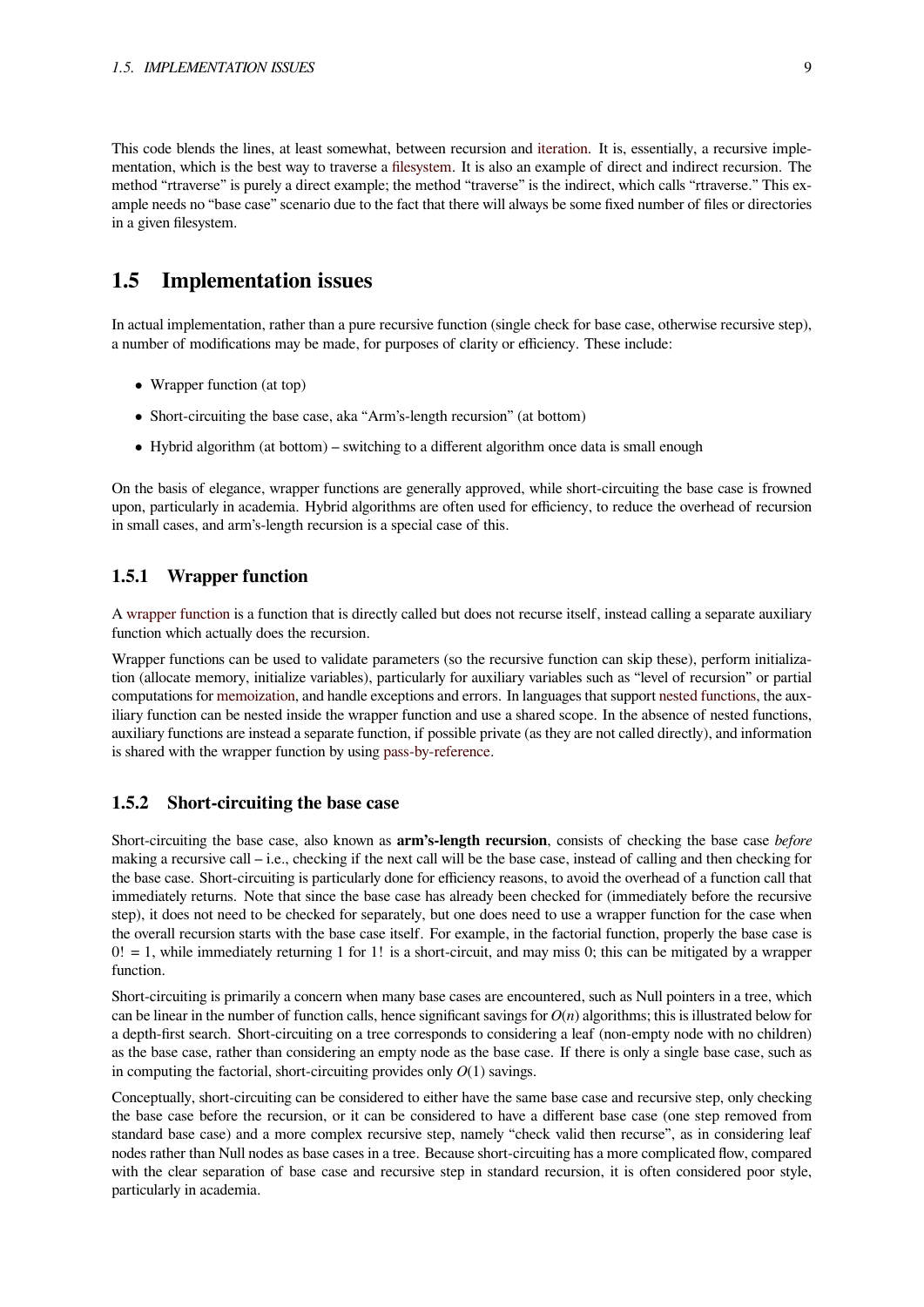#### **Depth-first search**

A basic example of short-circuiting is given in depth-first search (DFS) of a binary tree; see binary trees section for standard recursive discussion.

The standard recursive algorithm for a DFS is:

- *•* base case: If current node is Null, retur[n false](https://en.wikipedia.org/wiki/Depth-first_search)
- recursive step: otherwise, check value of current node, return true if match, otherwise recurse on children

In short-circuiting, this is instead:

- *•* check value of current node, return true if match,
- otherwise, on children, if not Null, then recurse.

In terms of the standard steps, this moves the base case check *before* the recursive step. Alternatively, these can be considered a different form of base case and recursive step, respectively. Note that this requires a wrapper function to handle the case when the tree itself is empty (root node is Null).

In the case of a perfect binary tree of height *h*, there are  $2^{h+1}-1$  nodes and  $2^{h+1}$  Null pointers as children (2 for each of the  $2<sup>h</sup>$  leaves), so short-circuiting cuts the number of function calls in half in the worst case.

In C, the standard recursive algorithm may be implemented as:

bool tree\_conta[ins\(struct node \\*tree](https://en.wikipedia.org/wiki/Perfect_binary_tree)\_node, int i) { if (tree\_node == NULL) return false; // base case else if (tree\_node-  $\text{Total} = i$ ) return true; else return tree\_contains(tree\_node->left, i) || tree\_contains(tree\_node->right, i); }

The short-circuited algorithm may be implemented as:

// Wrapper function to handle empty tree bool tree\_contains(struct node \*tree\_node, int i) { if (tree\_node == NULL) return false; // empty tree else return tree\_contains\_do(tree\_node, i); // call auxiliary function } // Assumes tree node != NULL bool tree contains  $d$ o(struct node \*tree node, int i) { if (tree node- $>d$ ata == i) return true; // found else // recurse return (tree node->left && tree contains  $\text{do}($ tree node->left, i)) || (tree node->right && tree\_contains\_do(tree\_node->right, i)); }

Note the use of short-circuit evaluation of the Boolean  $&\&$  (AND) operators, so that the recursive call is only made if the node is valid (non-Null). Note that while the first term in the AND is a pointer to a node, the second term is a bool, so the overall expression evaluates to a bool. This is a common idiom in recursive short-circuiting. This is in addition to the short-circuit evaluation of the Boolean  $\parallel$  (OR) operator, to only check the right child if the left child fails. In fact, the entire [control flow](https://en.wikipedia.org/wiki/Short-circuit_evaluation) of these functions can be replaced with a single Boolean expression in a return statement, but legibility suffers at no benefit to efficiency.

## **1.5.3 Hybrid alg[orithm](https://en.wikipedia.org/wiki/Control_flow)**

<span id="page-13-0"></span>Recursive algorithms are often inefficient for small data, due to the overhead of repeated function calls and returns. For this reason efficient implementations of recursive algorithms often start with the recursive algorithm, but then switch to a different algorithm when the input becomes small. An important example is merge sort, which is often implemented by switching to the non-recursive insertion sort when the data is sufficiently small, as in the tiled merge sort. Hybrid recursive algorithms can often be further refined, as in Timsort, derived from a hybrid merge sort/insertion sort.

# **1.6 Recursion versu[s iteratio](https://en.wikipedia.org/wiki/Insertion_sort)n**

<span id="page-13-1"></span>Recursion and iteration are equally expressive: recursion can be replaced by iteration with an explicit stack, while iteration can be replaced with tail recursion. Which approach is preferable depends on the problem under consideration and the language used. In imperative programming, iteration is preferred, particularly for simple recursion, as it avoids the overhead of function calls and call stack management, but recursion is generally used for multiple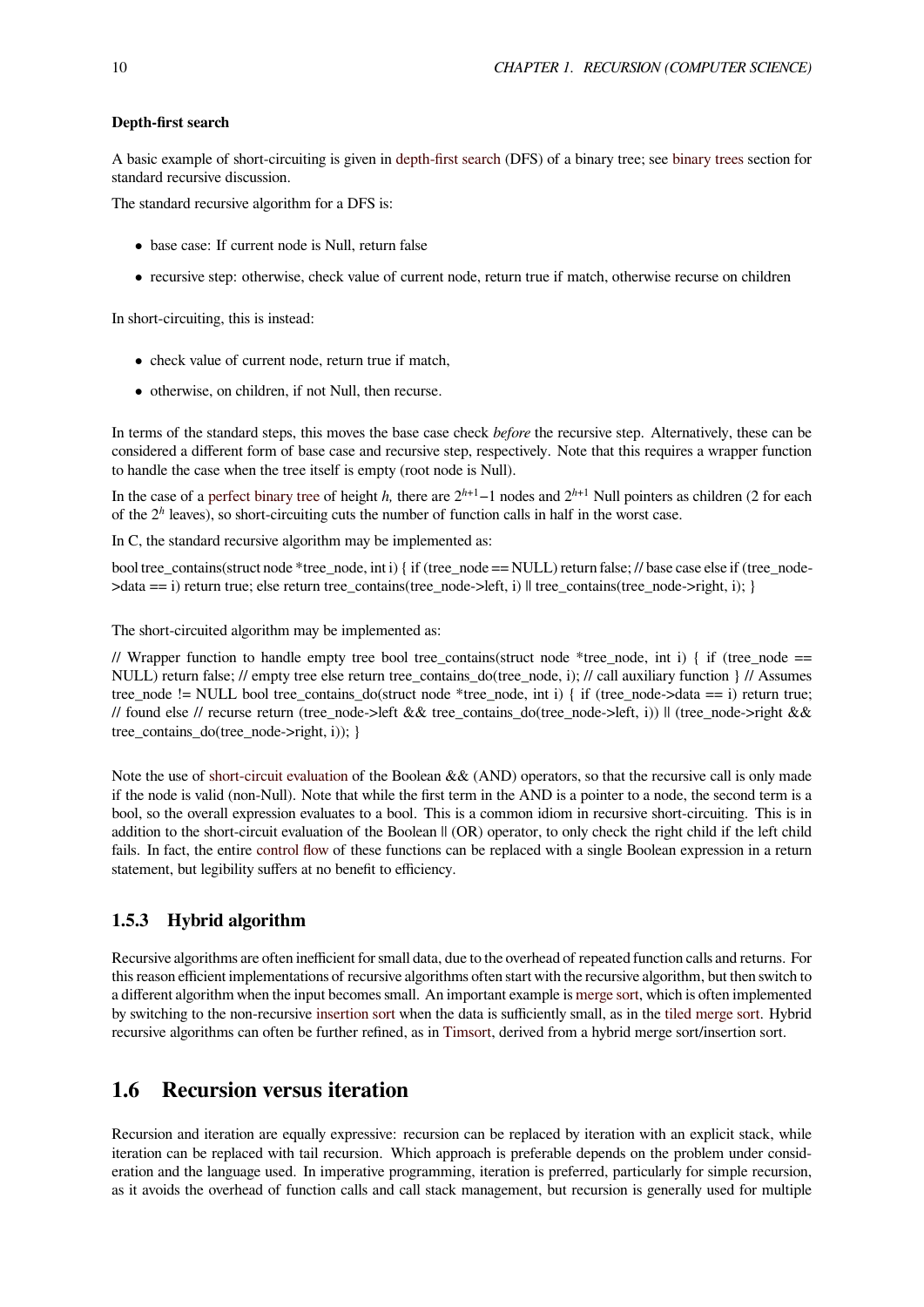recursion. By contrast, in functional languages recursion is preferred, with tail recursion optimization leading to little overhead, and sometimes explicit iteration is not available.

Compare the templates to compute  $x_n$  defined by  $x_n = f(n, x_{n-1})$  from  $x_{base}$ .

For imperative language the overhead is to define the function, for functional language the overhead is to define the accumulator variable x.

For example, the factorial function may be implemented iteratively in C by assigning to an loop index variable and accumulator variable, rather than passing arguments and returning values by recursion:

unsigned int factorial(unsigned int n) { unsigned int product = 1; // empty product is 1 while (n) { product  $* = n$ ; --n; } return product; }

### **1.6.1 Expressive power**

<span id="page-14-0"></span>Most programming languages in use today allow the direct specification of recursive functions and procedures. When such a function is called, the program's runtime environment keeps track of the various instances of the function (often using a call stack, although other methods may be used). Every recursive function can be transformed into an iterative function by replacing recursive calls with iterative control constructs and simulating the call stack with a stack [explicitly managed by th](https://en.wikipedia.org/wiki/Programming_language)e program.  $[10][11]$ 

Conversely, all iterative functions and p[rocedures that can be](https://en.wikipedia.org/wiki/Runtime_environment) evaluated by a computer (see Turing completeness) can be express[ed in term](https://en.wikipedia.org/wiki/Call_stack)s of recursive functions; iterative control constructs such as while loops and do loops are routinely rewritten in recursive form in [func](https://en.wikipedia.org/wiki/Recursion_(computer_science)#cite_note-10)[tio](https://en.wikipedia.org/wiki/Recursion_(computer_science)#cite_note-11)nal languages.<sup>[12][13]</sup> [However, in](https://en.wikipedia.org/wiki/Control_operator#Loops) practice this rewriting depends on [tail ca](https://en.wikipedia.org/wiki/Stack_(data_structure))ll elimination, which is not a feature of all languages. C, Java, and Python are notable mainstream languages in which all function calls, including tail calls, may cause stack allocation that would not [occur with the use of](https://en.wikipedia.org/wiki/Turing_completeness) looping constructs; in these languages, a working iterative program rewritten in recursi[ve form may](https://en.wikipedia.org/wiki/While_loop) ove[rflow the](https://en.wikipedia.org/wiki/Do_loop) call stack, although tail call elimination may [be a feature that is](https://en.wikipedia.org/wiki/Functional_language) [not](https://en.wikipedia.org/wiki/Recursion_(computer_science)#cite_note-12) [cov](https://en.wikipedia.org/wiki/Recursion_(computer_science)#cite_note-13)ered by a language's specification, and different [implementations of](https://en.wikipedia.org/wiki/Tail_call_elimination) the same language may differ in tail call [eli](https://en.wikipedia.org/wiki/C_(programming_language))[minat](https://en.wikipedia.org/wiki/Java_(programming_language))ionc[apabiliti](https://en.wikipedia.org/wiki/Python_(programming_language))es.

#### **[1.6.2](https://en.wikipedia.org/wiki/Stack_overflow) Performance issues**

<span id="page-14-1"></span>In languages (such as C and Java) that favor iterative looping constructs, there is usually significant time and space cost associated with recursive programs, due to the overhead required to manage the stack and the relative slowness of function calls; in functional languages, a function call (particularly a tail call) is typically a very fast operation, and the difference is usually less noticeable.

As a concrete exampl[e,](https://en.wikipedia.org/wiki/C_(programming_language)) the [differ](https://en.wikipedia.org/wiki/Java_(programming_language))ence in performance between recursive and iterative implementations of the "factorial" example above depends highly on the compiler used. In languages where looping constructs are preferred, the iterative version ma[y be as much as sever](https://en.wikipedia.org/wiki/Functional_languages)al orders of magnitude fastert[han the r](https://en.wikipedia.org/wiki/Tail_call)ecursive one. In functional languages, the overall time difference of the two implementations may be negligible; in fact, the cost of multiplying the larger numbers first rather than the smaller numbers (which the iterative version given here happens to do) may overwhelm any time saved by choosing iteration.

#### **1.6.3 Stack space**

<span id="page-14-2"></span>In some programming languages, the stack space available to a thread is much less than the space available in the heap, and recursive algorithms tend to require more stack space than iterative algorithms. Consequently, these languages sometimes place a limit on the depth of recursion to avoid stack overflows; Python is one such language.<sup>[14]</sup> Note the caveat below regarding the special case of tail recursion.

#### **1.6.4 Multiply recursive problems**

<span id="page-14-3"></span>Multiply recursive problems are inherentl[y recursive, be](https://en.wikipedia.org/wiki/Tail_recursion)cause of prior state they need to track. One example is tree traversal as in depth-first search; contrast with list traversal and linear search in a list, which is singly recursive and thus naturally iterative. Other examples include divide-and-conquer algorithms such as Quicksort, and functions such as the Ackermann function. All of these algorithms can be implemented iteratively with the help of an explicit stack,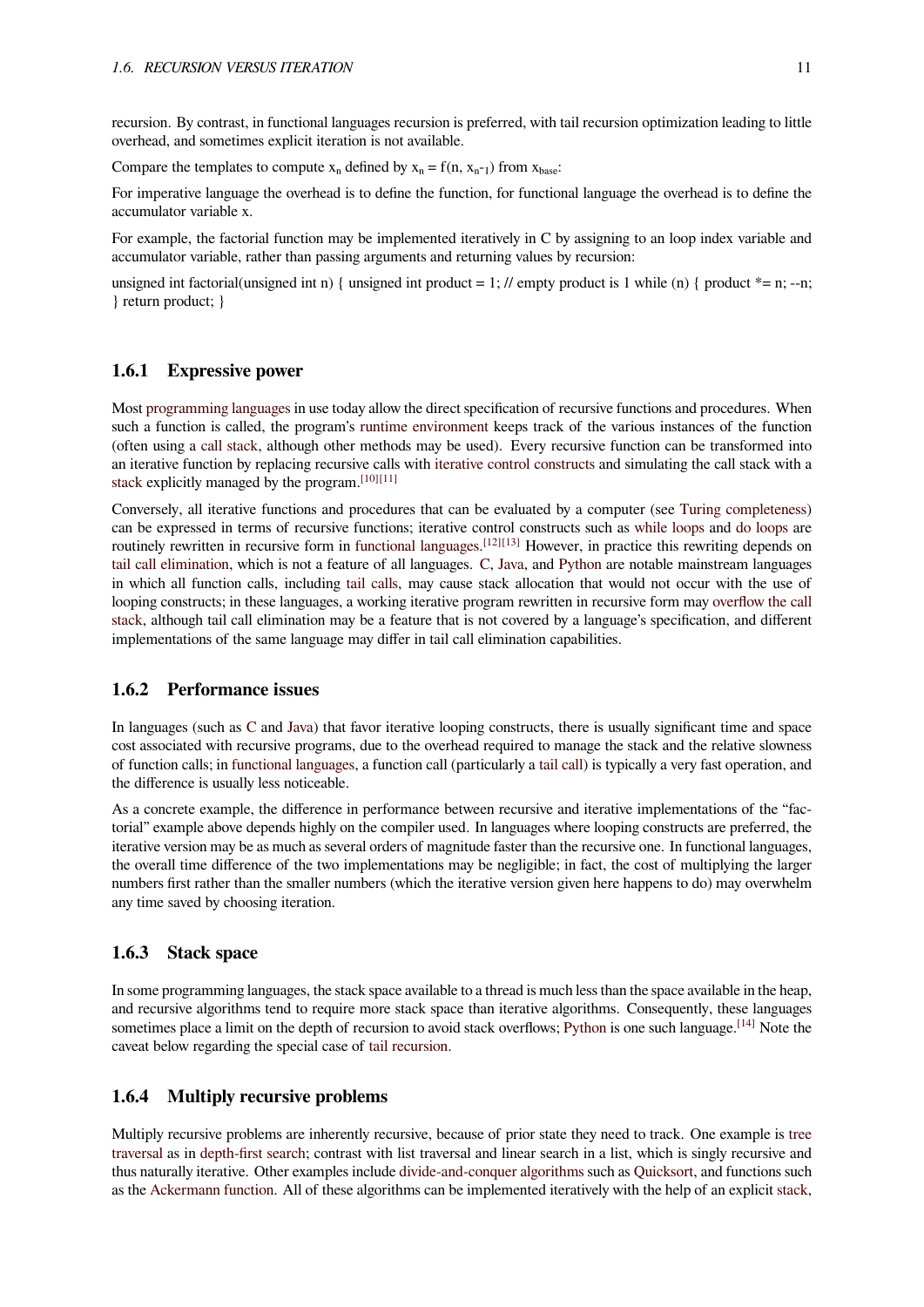but the programmer effort involved in managing the stack, and the complexity of the resulting program, arguably outweigh any advantages of the iterative solution.

# **1.7 Tail-recursive functions**

<span id="page-15-0"></span>Tail-recursive functions are functions in which all recursive calls are tail calls and hence do not build up any deferred operations. For example, the gcd function (shown again below) is tail-recursive. In contrast, the factorial function (also below) is **not** tail-recursive; because its recursive call is not in tail position, it builds up deferred multiplication operations that must be performed after the final recursive call completes. With a compiler or interpreter that treats tail-recursive calls as jumps rather than function calls, a tail-recursiv[e function](https://en.wikipedia.org/wiki/Tail_call) such as gcd will execute using constant space. Thus the program is essentially iterative, equivalent to using imperative language control structures like the "for" and "while" loops.

The significance of tail recursion is that when making a tail-recursive call (or any t[ail call\), th](https://en.wikipedia.org/wiki/Compiler)e [caller's retur](https://en.wikipedia.org/wiki/Interpreter)n position need not be saved o[n the](https://en.wikipedia.org/wiki/Goto) call stack; when the recursive call returns, it will branch directly on the previously saved return position. Therefore, in languages that recognize this property of tail calls, tail recursion saves both space and time.

# **1.8 Order of execution**

<span id="page-15-1"></span>In the simple case of a function calling itself only once, instructions placed before the recursive call are executed once per recursion before any of the instructions placed after the recursive call. The latter are executed repeatedly after the maximum recursion has been reached. Consider this example:

### **1.8.1 Function 1**

<span id="page-15-2"></span>void recursiveFunction(int num) { printf("%d\n", num); if (num < 4) recursiveFunction(num + 1); }

|    | recursiveFunction(0) |
|----|----------------------|
|    | print(0)             |
| 3  | $recursion(0+1)$     |
|    | print(1)             |
|    | $recursion(1+1)$     |
|    | printf(2)            |
|    | $recursion(2+1)$     |
|    | printf(3)            |
| 9  | $recursion(3+1)$     |
| 10 | print(4)             |

### **1.8.2 Function 2 with swapped lines**

<span id="page-15-3"></span>void recursiveFunction(int num) { if (num < 4) recursiveFunction(num + 1); printf("%d\n", num); }

|   | recursiveFunction(0)       |
|---|----------------------------|
|   | $recursion(0+1)$           |
| З | $recursion(1+1)$           |
|   | $recursivelyFunction(2+1)$ |
| 5 | $recursion(3+1)$           |
| 6 | print(4)                   |
|   | print(3)                   |
| 8 | printf(2)                  |
| 9 | print(1)                   |
|   | printf(0)                  |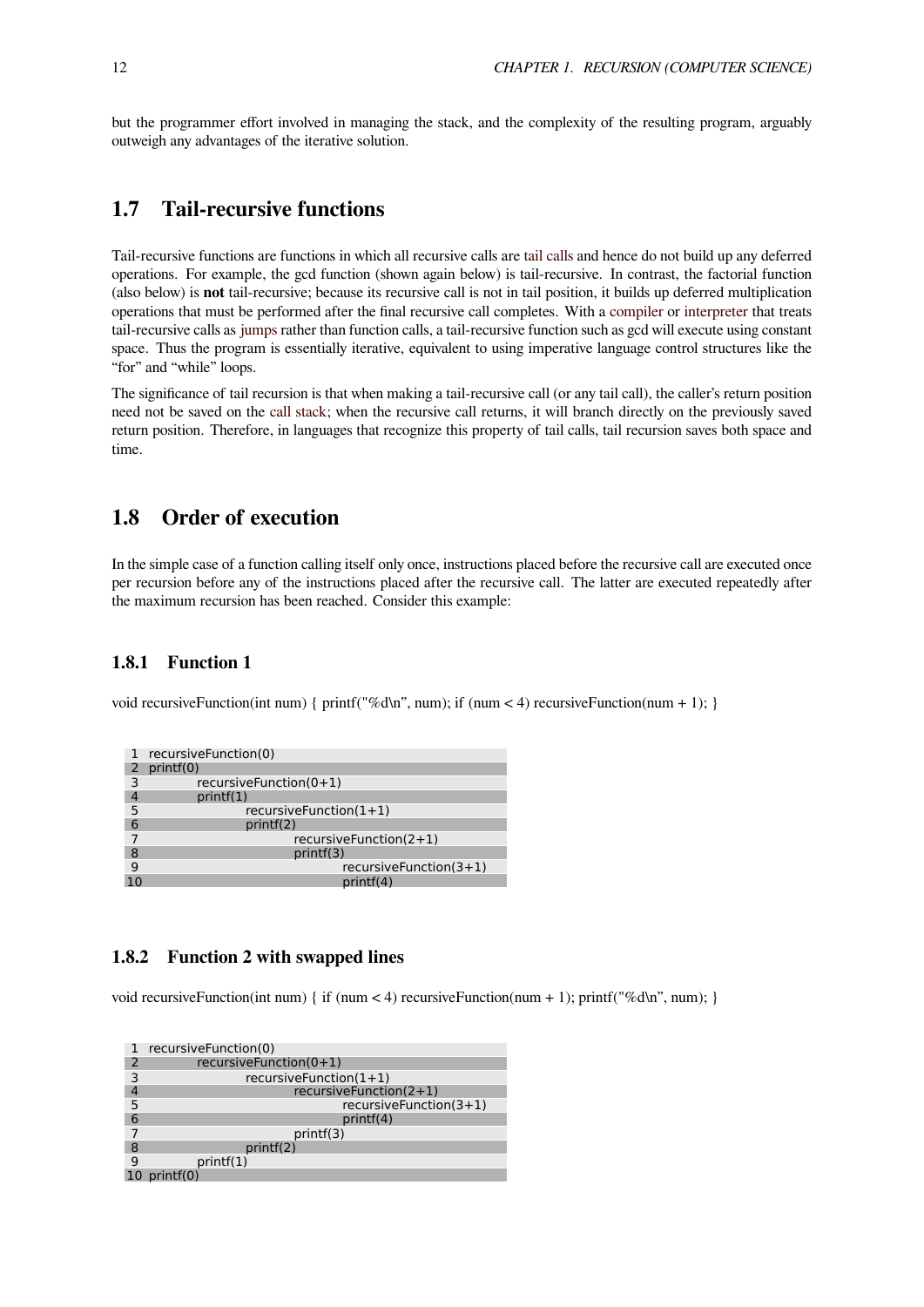# **1.9 Time-efficiency of recursive algorithms**

<span id="page-16-0"></span>The time efficiency of recursive algorithms can be expressed in a recurrence relation of Big O notation. They can (usually) then be simplified into a single Big-Oh term.

### **1.9.[1 Shortcut](https://en.wikipedia.org/wiki/Time_complexity) rule (master theorem)**

Main article: Master theorem

<span id="page-16-1"></span>If the time-complexity of the function is in the form

 $T(n) = a \cdot T(n/b) + f(n)$  $T(n) = a \cdot T(n/b) + f(n)$  $T(n) = a \cdot T(n/b) + f(n)$ 

Then the Big-Oh of the time-complexity is thus:

- If  $f(n) = O(n^{\log_b a \epsilon})$  for some constant  $\epsilon > 0$ , then  $T(n) = \Theta(n^{\log_b a})$
- If  $f(n) = \Theta(n^{\log_b a})$ , then  $T(n) = \Theta(n^{\log_b a} \log n)$
- If  $f(n) = \Omega(n^{\log_b a + \epsilon})$  for some constant  $\epsilon > 0$ , and if  $a \cdot f(n/b) \le c \cdot f(n)$  for some constant  $c < 1$  and all sufficiently large n, then  $T(n) = \Theta(f(n))$

where a represents the number of recursive calls at each level of recursion, b represents by what factor smaller the input is for the next level of recursion (i.e. the number of pieces you divide the problem into), and *f* (*n*) represents the work the function does independent of any recursion (e.g. partitioning, recombining) at each level of recursion.

## **1.10 See also**

- <span id="page-16-2"></span>*•* Functional programming
- *•* Hierarchical and recursive queries in SQL
- *•* [Kleene–Rosser paradox](https://en.wikipedia.org/wiki/Functional_programming)
- *•* [Open recursion](https://en.wikipedia.org/wiki/Hierarchical_and_recursive_queries_in_SQL)
- *•* [Recursion](https://en.wikipedia.org/wiki/Kleene%E2%80%93Rosser_paradox)
- *•* [Sierpiński curve](https://en.wikipedia.org/wiki/Open_recursion)

#### **1.10.[1 Recu](https://en.wikipedia.org/wiki/Recursion)rsive functions**

- McCarthy 91 function
- *•* μ-recursive functions
- [Primitive recursive fun](https://en.wikipedia.org/wiki/McCarthy_91_function)ctions
- [Tak \(function\)](https://en.wikipedia.org/wiki/%CE%9C-recursive_function)

#### **1.10.[2 Books](https://en.wikipedia.org/wiki/Primitive_recursive_function)**

- *•* [Structure and I](https://en.wikipedia.org/wiki/Tak_(function))nterpretation of Computer Programs
- *•* Walls and Mirrors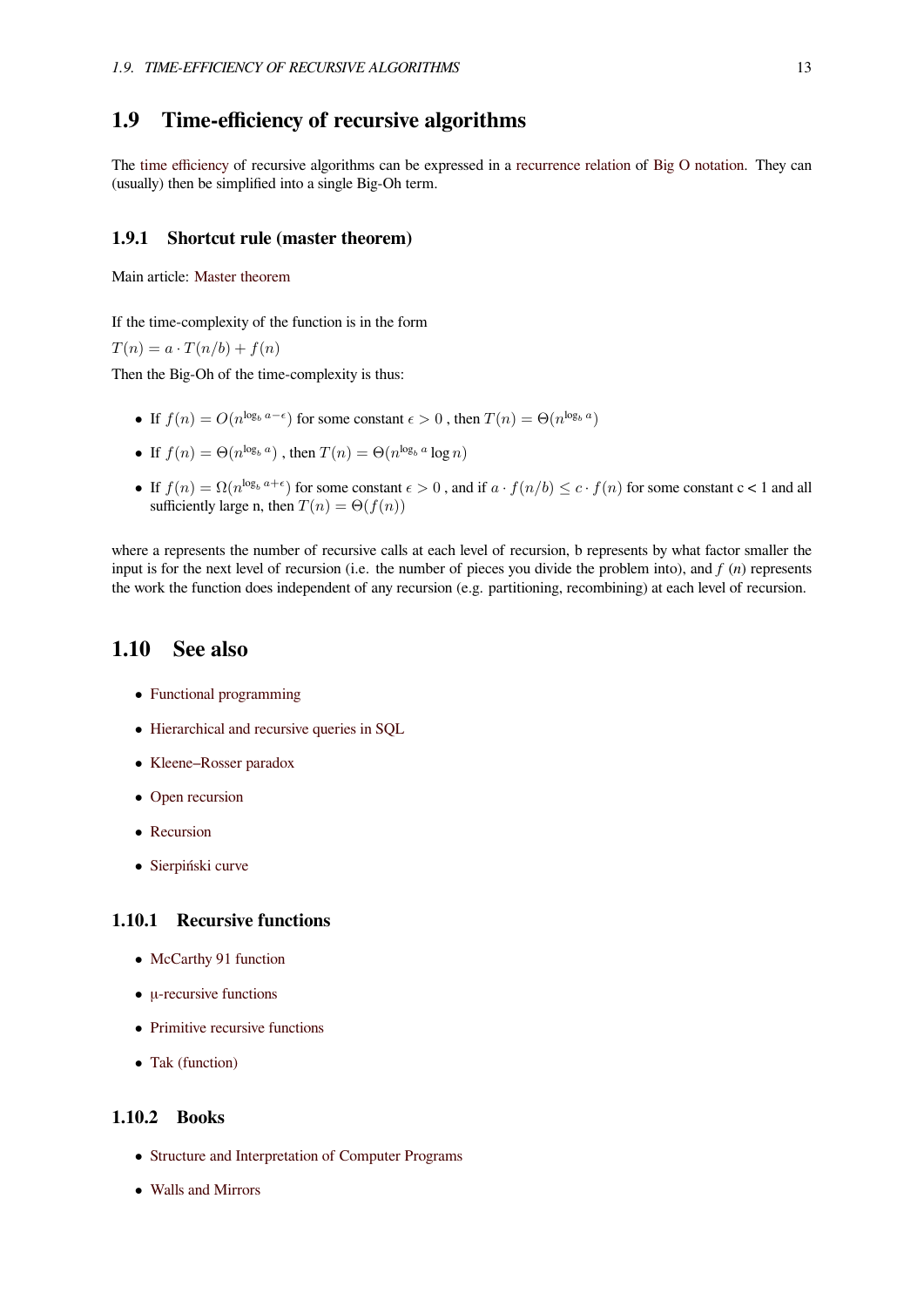# **1.11 Notes and references**

- [1] Graham, Ronald; Donald Knuth; Oren Patashnik (1990). *Concrete Mathematics*. Chapter 1: Recurrent Problems.
- [2] Epp, Susanna (1995). *Discrete Mathematics with Applications* (2nd ed.). p. 427.
- [3] Wirth, Niklaus (1976). *Algorithms + Data Structures = Programs*. Prentice-Hall. p. 126.
- [4] Felleisen, Matthias; Robert Bruce Findler; Matthew Flatt[; Shriram Krishnamur](http://www-cs-faculty.stanford.edu/~knuth/gkp.html)thi (2001). *How to Design Programs: An Introduction to Computing and Programming*. Cambridge, MASS: MIT Press. p. art V "Generative Recursion".
- [5] Felleisen, Matthias (2002). "Developing Interactive Web Programs". In Jeuring, Johan. *Advanced Functional Programming: 4th International School*. Oxford, UK: Springer. p. 108.
- [6] [Graham, Ronald; Donald Knuth; Oren Patas](http://www.htdp.org/2003-09-26/Book/curriculum-Z-H-31.html)hnik (1990). *Concrete Mathematics*. Chapter 1, Section 1.1: The Tower of Hanoi.
- [7] Epp, Susanna (1995). *Discrete Mathematics with Applications* (2nd ed.). pp. 427–430: The Tower of Hanoi.
- [8] Epp, Susanna (1995). *Discrete Mathematics with Applications* [\(2nd ed.\). pp. 447–](http://www-cs-faculty.stanford.edu/~knuth/gkp.html)448: An Explicit Formula for the Tower of Hanoi Sequence.
- [9] Wirth, Niklaus (1976). *Algorithms + Data Structures = Programs*. Prentice-Hall. p. 127.
- [10] Hetland, Magnus Lie (2010), *Python Algorithms: Mastering Basic Algorithms in the Python Language*, Apress, p. 79, ISBN 9781430232384.
- [11] Drozdek, Adam (2012), *Data Structures and Algorithms in C++*(4th ed.), Cengage Learning, p. 197, ISBN 9781285415017.
- [12] Shivers, Olin. "The Anatomy [of a Loop A story of scope and control"](https://books.google.com/books?id=4cytGpIPYsAC&pg=PA79) (PDF). Georgia Institute of Technology. Ret[rieved](https://en.wikipedia.org/wiki/International_Standard_Book_Number) [2012-09-03.](https://en.wikipedia.org/wiki/Special:BookSources/9781430232384)
- [13] Lambda the Ultimate. "[The Anatomy of a Loop". Lambda the](https://books.google.com/books?id=PRgLAAAAQBAJ&pg=PA197) Ultimate. Retrieved 2012-09-03.
- [14] "27.1. sys — [System-specific parameters and functions Python v2](http://www.ccs.neu.edu/home/shivers/papers/loop.pdf).7.3 documentation". Docs.python.org. Retrieved 2012-09-03.

# **1.1[2 Further reading](https://docs.python.org/library/sys.html)**

<span id="page-17-0"></span>*•* Dijkstra, Edsger W. (1960). "Recursive Programming". *Numerische Mathematik*. **2** (1): 312–318. doi:10.1007/BF01386232.

# **1.1[3 External li](https://en.wikipedia.org/wiki/Edsger_W._Dijkstra)nks**

- *•* Jonathan Bartlett: "Mastering Recursive Programming"
- <span id="page-17-1"></span>• David S. Touretzky: "Common Lisp: A Gentle Introduction to Symbolic Computation"
- *•* [Matthias Felleisen: "How To Design Programs: An Intro](http://www.ibm.com/developerworks/linux/library/l-recurs/index.html)duction to Computing and Programming"
- *•* [Owen L. Astrachan: "Big-Oh for Recursive Functions: Recurrence Relations"](http://www.cs.cmu.edu/~dst/LispBook/)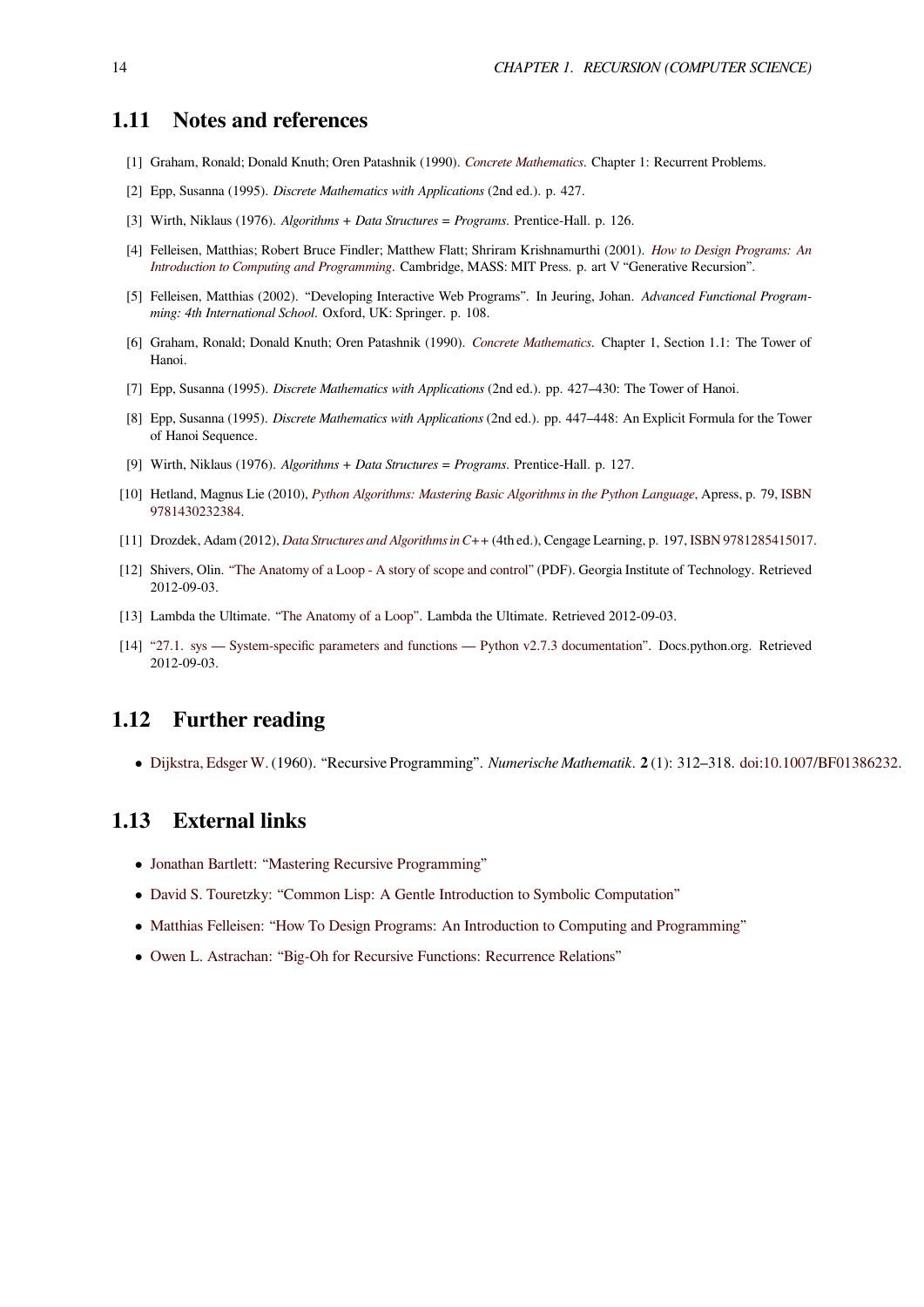# <span id="page-18-0"></span>**Chapter 2**

# **Divide and conquer algorithm**

In computer science, **divide and conquer** (**D&C**) is an algorithm design paradigm based on multi-branched recursion. A divide and conquer algorithm works by recursively breaking down a problem into two or more sub-problems of the same or related type, until these become simple enough to be solved directly. The solutions to the sub-problems are then combined to give a solution to the original problem.

T[his divide and conq](https://en.wikipedia.org/wiki/Computer_science)uer technique is the basis of effic[ient algorithms for all kinds](https://en.wikipedia.org/wiki/Algorithm_design_paradigm) of problems, such as sorting [\(e.g.,](https://en.wikipedia.org/wiki/Recursion) quicksort, merge sort), [multiply](https://en.wikipedia.org/wiki/Algorithm)ing large numbers (e.g. the Karatsuba algorithm), finding the closest pair of points, syntactic analysis (e.g., top-down parsers), and computing the discrete Fourier transform (FFTs).

Understanding and designing D&C algorithms is a complex skill that requires a good understanding of the nature of the underlying problem to be solved. As when proving a theorem by induction, it is often necessa[ry to re](https://en.wikipedia.org/wiki/Sorting_algorithm)place [the origin](https://en.wikipedia.org/wiki/Quicksort)[al problem w](https://en.wikipedia.org/wiki/Merge_sort)i[th a more general or compl](https://en.wikipedia.org/wiki/Multiplication_algorithm)icated pr[oblem in order to init](https://en.wikipedia.org/wiki/Karatsuba_algorithm)ialize the rec[ursion, and there is no](https://en.wikipedia.org/wiki/Closest_pair_of_points_problem) [systematic metho](https://en.wikipedia.org/wiki/Syntactic_analysis)d for [finding the proper](https://en.wikipedia.org/wiki/Top-down_parser) generalization. The[se D&C complications are](https://en.wikipedia.org/wiki/Discrete_Fourier_transform) [seen w](https://en.wikipedia.org/wiki/Fast_Fourier_transform)hen optimizing the calculation of a Fibonacci number with efficient double recursion.

The correctness of a divide and conquer algorithm is usually p[roved by](https://en.wikipedia.org/wiki/Theorem) mat[hematical](https://en.wikipedia.org/wiki/Mathematical_induction) induction, and its computational cost is often determined by solving recurrence relations.

# **2.1 Divide and conq[uer](https://en.wikipedia.org/wiki/Recurrence_relation)**

<span id="page-18-1"></span>The name "divide and conquer" is sometimes applied also to algorithms that reduce each problem to only one subproblem, such as the binary search algorithm for finding a record in a sorted list (or its analog in numerical computing, the bisection algorithm for root finding).<sup>[1]</sup> These algorithms can be implemented more efficiently than general divideand-conquer algorithms; in particular, if they use tail recursion, they can be converted into simple loops. Under this broad definition, however, every algorithm that uses recursion or loops could be regarded as a "divide and conquer algorithm". Therefo[re, some auth](https://en.wikipedia.org/wiki/Binary_search)ors consider that the name "divide and conquer" should be [used only when each](https://en.wikipedia.org/wiki/Numerical_algorithm) pro[blem may generate t](https://en.wikipedia.org/wiki/Bisection_algorithm)wo [or more sub](https://en.wikipedia.org/wiki/Root-finding_algorithm)[pro](https://en.wikipedia.org/wiki/Divide_and_conquer_algorithm#cite_note-CLR-1)blems.[2] The name **decrease and conquer** has been proposed instead for the single-subproblem class.[3]

An important application of divide and conquer is in optimization, where if the search space is reduced ("pruned") by a constant factor at each step, the overall algorithm has the same asymptotic complexity as the pruning step, with the constant depending ont[he](https://en.wikipedia.org/wiki/Divide_and_conquer_algorithm#cite_note-3) pruning factor (by [su](https://en.wikipedia.org/wiki/Divide_and_conquer_algorithm#cite_note-2)mming the geometric series); this is known as prune and search.

# **2.2 Early historical examples**

<span id="page-18-2"></span>Early examples of these algorithms are primarily decrease and conquer – the original problem is successively broken down into *single* subproblems, and indeed can be solved iteratively.

Binary search, a decrease and conquer algorithm where the subproblems are of roughly half the original size, has a long history. While a clear description of the algorithm on computers appeared in 1946 in an article by John Mauchly, the idea of using a sorted list of items to facilitate searching dates back at least as far as Babylonia in 200 BC.<sup>[4]</sup> Another ancient decrease and conquer algorithm is the Euclidean algorithm to compute the greatest common divisor of two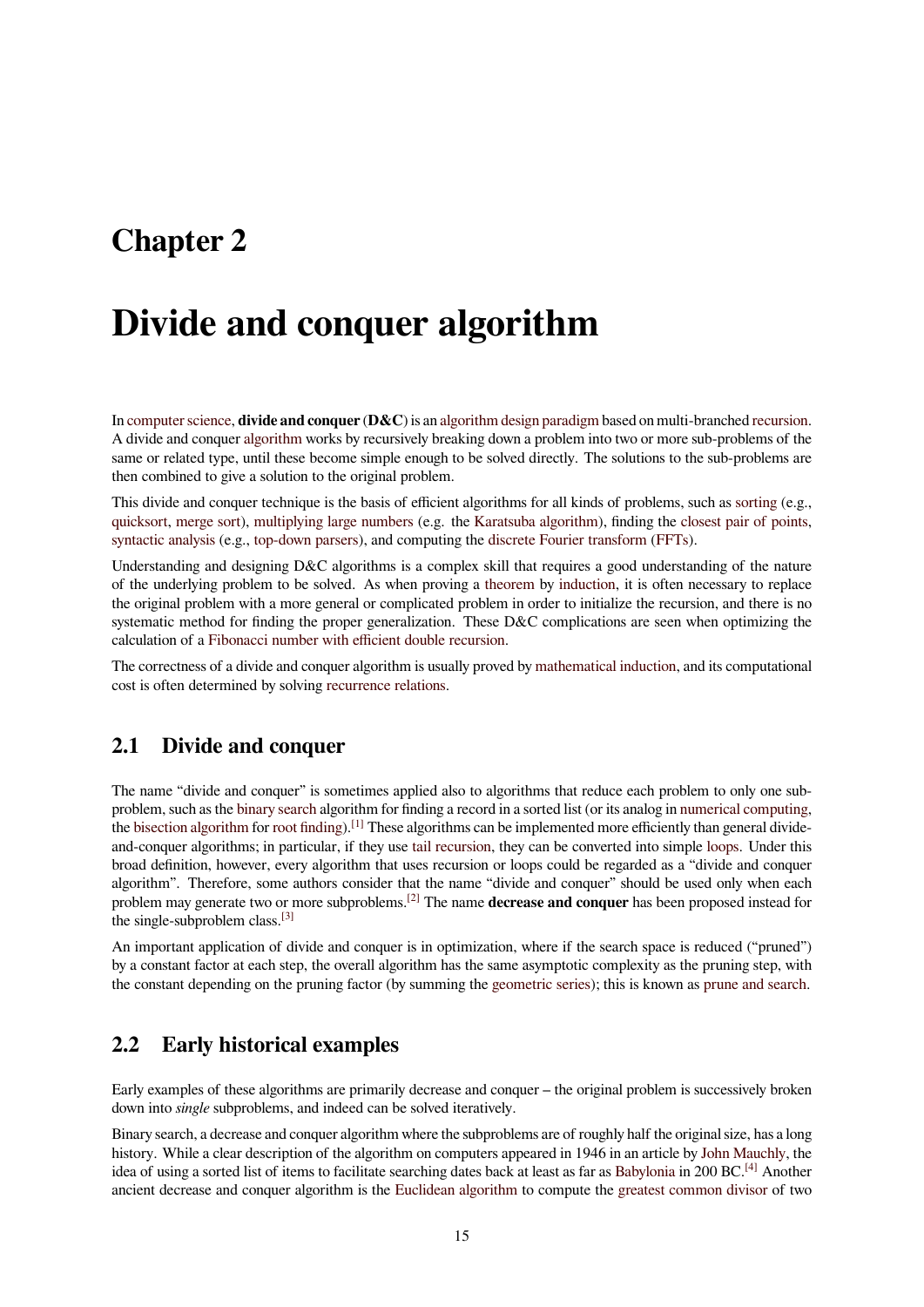numbers by reducing the numbers to smaller and smaller equivalent subproblems, which dates to several centuries BC.

There is no documentary evidence confirming that Carl Friedrich Gauss knew at least one fast method or algorithm, however in <sup>[5]</sup> is described how to get the DFT from Gauss's formulas, and then on the basis of the Karatsuba idea to obtain what is now called the Cooley-Tukey fast Fourier transform (FFT) algorithm. It should be noted without the addition of other formulas, the formulae of Gauss text does not give the FFT.

An early two-subproblem D&C algorithm that was [specifically developed](https://en.wikipedia.org/wiki/Carl_Friedrich_Gauss) for computers and properly analyzed is the merge sort [alg](https://en.wikipedia.org/wiki/Divide_and_conquer_algorithm#cite_note-Heideman84-5)orithm, invented by [John von Neumann](https://en.wikipedia.org/wiki/Cooley-Tukey_FFT_algorithm) in 1945.<sup>[6]</sup>

Another notable example is the algorithm invented by Anatolii A. Karatsuba in 1960<sup>[7]</sup> that could multiply two *n*digit numbers in  $O(n^{\log_2 3})$  operations (in Big O notation). This algorithm disproved Andrey Kolmogorov's 1956 conjecture that  $\Omega(n^2)$  operations would be required for that ta[sk.](https://en.wikipedia.org/wiki/Divide_and_conquer_algorithm#cite_note-6)

[As another](https://en.wikipedia.org/wiki/Merge_sort) example of a divide an[d conquer algorithm](https://en.wikipedia.org/wiki/John_von_Neumann) that did not originally involve computers, Donald Knuth gives the method a post office typicall[y uses to r](https://en.wikipedia.org/wiki/Karatsuba_algorithm)oute mail: l[etters are sorted into se](https://en.wikipedia.org/wiki/Anatolii_Alexeevitch_Karatsuba)parateb[ag](https://en.wikipedia.org/wiki/Divide_and_conquer_algorithm#cite_note-7)s for different geographical areas, each of these bags is itself sorted in[to batches for s](https://en.wikipedia.org/wiki/Big_O_notation)mallersub-regions, and so o[n until they are deliv](https://en.wikipedia.org/wiki/Andrey_Kolmogorov)ered.<sup>[4]</sup> This is related to a radix sort, described for punch-card sorting machines as early as 1929.<sup>[4]</sup>

# **2.3 Advan[tages](https://en.wikipedia.org/wiki/Radix_sort)**

### <span id="page-19-0"></span>**2.3.1 Solving difficult problems**

<span id="page-19-1"></span>Divide and conquer is a powerful tool for solving conceptually difficult problems: all it requires is a way of breaking the problem into sub-problems, of solving the trivial cases and of combining sub-problems to the original problem. Similarly, divide and conquer only requires reducing the problem to a single smaller problem, such as the classic Tower of Hanoi puzzle, which reduces moving a tower of height *n* to moving a tower of height *n* − 1.

## **2.3.2 Algorithm efficiency**

<span id="page-19-2"></span>[The divide-and-](https://en.wikipedia.org/wiki/Tower_of_Hanoi)conquer paradigm often helps in the discovery of efficient algorithms. It was the key, for example, to Karatsuba's fast multiplication method, the quicksort and mergesort algorithms, the Strassen algorithm for matrix multiplication, and fast Fourier transforms.

In all these examples, the D&C approach led to an improvement in the asymptotic cost of the solution. For example, if (a) the base cases have constant-bounded size, the work of splitting the problem and combining the partial solutions is proportional to the problem's size *n*, and (b) there is a bounded number *p* of subproblems of size  $\sim$  *n*/*p* at each stage, then the cost of the divide-and-conquer algorithm will be O(*n* log*pn*).

## **2.3.3 [Parallel](https://en.wikipedia.org/wiki/Recursion_(computer_science))ism**

<span id="page-19-3"></span>Divide and conquer algorithms are naturally adapted for execution in multi-processor machines, especially sharedmemory systems where the communication of data between processors does not need to be planned in advance, because distinct sub-problems can be executed on different processors.

### **2.3.4 Memory access**

<span id="page-19-4"></span>Divide-and-conquer algorithms naturally tend to make efficient use of memory caches. The reason is that once a subproblem is small enough, it and all its sub-problems can, in principle, be solved within the cache, without accessing the slower main memory. An algorithm designed to exploit the cache in this way is called *cache-oblivious*, because it does not contain the cache size as an explicit parameter.[8] Moreover, D&C algorithms can be designed for important algorithms (e.g., sorting, FFTs, and matrix multiplication) to be *optimal* [cache-obli](https://en.wikipedia.org/wiki/Memory_cache)vious algorithms–they use the cache in a probably optimal way, in an asymptotic sense, regardless of the cache size. In contrast, the traditional approach to exploiting the cache is *blocking*, as in loop nest optimization, where the probl[em is explicitly d](https://en.wikipedia.org/wiki/Cache-oblivious_algorithm)ivided into chunks of the appropriate size—this can also use thec[ac](https://en.wikipedia.org/wiki/Divide_and_conquer_algorithm#cite_note-cahob-8)he optimally, but only when the algorithm is tuned for the specific cache size(s) of a particular machine.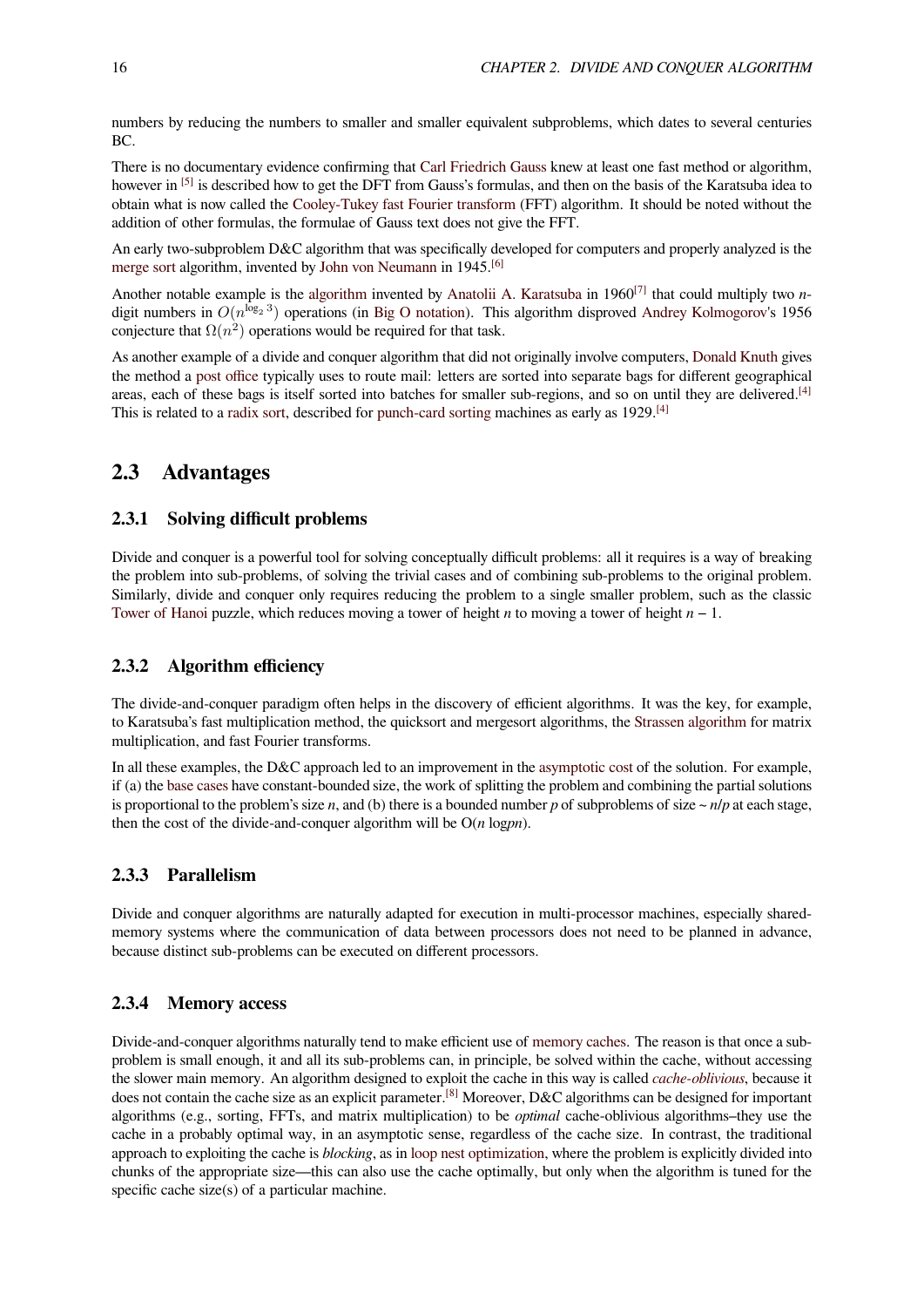The same advantage exists with regards to other hierarchical storage systems, such as NUMA or virtual memory, as well as for multiple levels of cache: once a sub-problem is small enough, it can be solved within a given level of the hierarchy, without accessing the higher (slower) levels.

### **2.3.5 Roundoff control**

<span id="page-20-0"></span>In computations with rounded arithmetic, e.g. with floating point numbers, a divide-and-conquer algorithm may yield more accurate results than a superficially equivalent iterative method. For example, one can add *N* numbers either by a simple loop that adds each datum to a single variable, or by a D&C algorithm called pairwise summation that breaks the data set into two halves, recursively computes the sum of each half, and then adds the two sums. While the second method performs the same number of [additions as th](https://en.wikipedia.org/wiki/Floating_point)e first, and pays the overhead of the recursive calls, it is usually more accurate.[9]

# **2.4 Implement[ati](https://en.wikipedia.org/wiki/Divide_and_conquer_algorithm#cite_note-9)on issues**

### <span id="page-20-1"></span>**2.4.1 Recursion**

<span id="page-20-2"></span>Divide-and-conquer algorithms are naturally implemented as recursive procedures. In that case, the partial subproblems leading to the one currently being solved are automatically stored in the procedure call stack. A recursive function is a function that calls itself within its definition.

### **2.4.2 Explicit stack**

<span id="page-20-3"></span>Divide and conquer algorithms can also be implemented by a non-recursive program that stores the partial subproblems in some explicit data structure, such as a stack, queue, or priority queue. This approach allows more freedom in the choice of the sub-problem that is to be solved next, a feature that is important in some applications — e.g. in breadth-first recursion and the branch and bound method for function optimization. This approach is also the standard solution in programming languages that do not provide support for recursive procedures.

#### **2.4.3 [Stack size](https://en.wikipedia.org/wiki/Breadth_first_recursion)**

<span id="page-20-4"></span>In recursive implementations of D&C algorithms, one must make sure that there is sufficient memory allocated for the recursion stack, otherwise the execution may fail because of stack overflow. Fortunately, D&C algorithms that are time-efficient often have relatively small recursion depth. For example, the quicksort algorithm can be implemented so that it never requires more than  $\log_2 n$  nested recursive calls to sort *n* items.

Stack overflow may be difficult to avoid when using recursive procedures, since many compilers assume that the recursion stack is a contiguous area of memory, and some alloc[ate a fixed amo](https://en.wikipedia.org/wiki/Stack_overflow)unt of space for it. Compilers may also save more information in the recursion stack than is strictly necessary, such as return address, unchanging parameters, and the internal variables of the procedure. Thus, the risk of stack overflow can be reduced by minimizing the parameters and internal variables of the recursive procedure, or by using an explicit stack structure.

### **2.4.4 Choosing the base cases**

In any recursive algorithm, there is considerable freedom in the choice of the *base cases*, the small subproblems that are solved directly in order to terminate the recursion.

<span id="page-20-5"></span>Choosing the smallest or simplest possible base cases is more elegant and usually leads to simpler programs, because there are fewer cases to consider and they are easier to solve. For example, an FFT algorithm could stop the recursion when the input is a single sample, and the quicksort list-sorting algorithm could stop when the input is the empty list; in both examples there is only one base case to consider, and it requires no processing.

On the other hand, efficiency often improves if the recursion is stopped at relatively large base cases, and these are solved non-recursively, resulting in a hybrid algorithm. This strategy avoids the overhead of recursive calls that do little or no work, and may also allow the use of specialized non-recursive algorithms that, for those base cases, are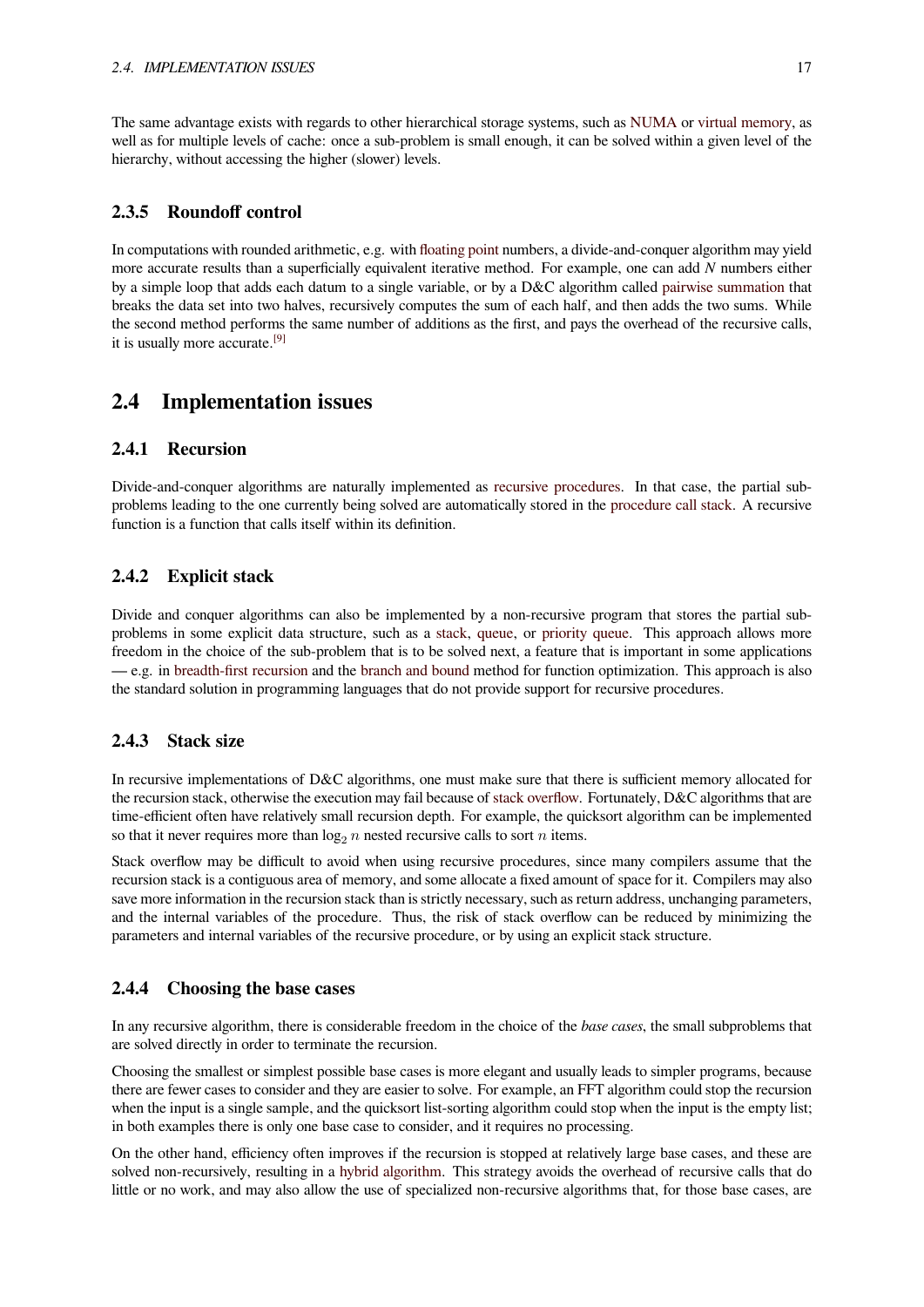more efficient than explicit recursion. A general procedure for a simple hybrid recursive algorithm is *short-circuiting the base case,* also known as *arm's-length recursion.* In this case whether the next step will result in the base case is checked before the function call, avoiding an unnecessary function call. For example, in a tree, rather than recursing to a child node and then checking if it is null, checking null before recursing; this avoids half the function calls in some algorithms on binary trees. Since a D&C algorithm eventually reduces each problem or sub-problem instance to a large number of basei[nstances, these often d](https://en.wikipedia.org/wiki/Arm%2527s-length_recursion)ominate the overall cost of the algorithm, especially when the splitting/joining overhead is low. Note that these considerations do not depend on whether recursion is implemented by the compiler or by an explicit stack.

Thus, for example, many library implementations of quicksort will switch to a simple loop-based insertion sort (or similar) algorithm once the number of items to be sorted is sufficiently small. Note that, if the empty list were the only base case, sorting a list with *n* entries would entail maximally *n* quicksort calls that would do nothing but return immediately. Increasing the base cases to lists of size 2 or less will eliminate most of those do-nothing calls, and more generally a base case larger than 2 is typically used to reduce the fraction of time spent in functio[n-call overhead](https://en.wikipedia.org/wiki/Insertion_sort) or stack manipulation.

Alternatively, one can employ large base cases that still use a divide-and-conquer algorithm, but implement the algorithm for predetermined set of fixed sizes where the algorithm can be completely unrolled into code that has no recursion, loops, or conditionals (related to the technique of partial evaluation). For example, this approach is used in some efficient FFT implementations, where the base cases are unrolled implementations of divide-and-conquer FFT algorithms for a set of fixed sizes.<sup>[10]</sup> Source code generation methods may be used to produce the large number of separate base cases desirable to implement this strategy efficiently.<sup>[10]</sup>

The generalized ve[rsion of this](https://en.wikipedia.org/wiki/Conditional_(programming)) idea is known as recursion ["unrolling" or "co](https://en.wikipedia.org/wiki/Partial_evaluation)arsening" and various techniques have been [pro](https://en.wikipedia.org/wiki/Divide_and_conquer_algorithm#cite_note-fftw-10)posed for automating the pro[cedure of enlarging the](https://en.wikipedia.org/wiki/Source_code_generation) base case.<sup>[11]</sup>

#### **2.4.5 Sharing repeated subproblems**

<span id="page-21-0"></span>For some problems, the branched recursion may end up evaluating the same sub-problem many times over. In such cases it may be worth identifying and saving the solutions to these overlapping subproblems, a technique commonly known as memoization. Followed to the limit, it leads to bottom-up divide-and-conquer algorithms such as dynamic programming and chart parsing.

## **[2.5](https://en.wikipedia.org/wiki/Dynamic_programming) [See also](https://en.wikipedia.org/wiki/Memoization)**

- *•* Akra–Bazzi method
- *•* Fork–join model
- *•* [Master theorem](https://en.wikipedia.org/wiki/Akra%E2%80%93Bazzi_method)
- *•* [Mathematical ind](https://en.wikipedia.org/wiki/Fork%E2%80%93join_model)uction
- *•* [MapReduce](https://en.wikipedia.org/wiki/Master_theorem)
- [Heuristic \(computer scie](https://en.wikipedia.org/wiki/Mathematical_induction)nce)

## **2.6 [Refere](https://en.wikipedia.org/wiki/MapReduce)[nces](https://en.wikipedia.org/wiki/Heuristic_(computer_science))**

- [1] Thomas H. Cormen, Charles E. Leiserson, and Ronald L. Rivest, *Introduction to Algorithms* (MIT Press, 2000).
- <span id="page-21-1"></span>[2] Brassard, G. and Bratley, P. Fundamental of Algorithmics, Prentice-Hall, 1996.
- [3] Anany V. Levitin, *Introduction to the Design and Analysis of Algorithms* (Addison Wesley, 2002).
- [4] Donald E. Knuth, *The Art of Computer Programming: Volume 3, Sorting and Searching*, second edition (Addison-Wesley, 1998).
- [5] Heideman, M. T., D. H. Johnson, and C. S. Burrus, "Gauss and the history of the fast Fourier transform," IEEE ASSP Magazine, 1, (4), 14–21 (1984)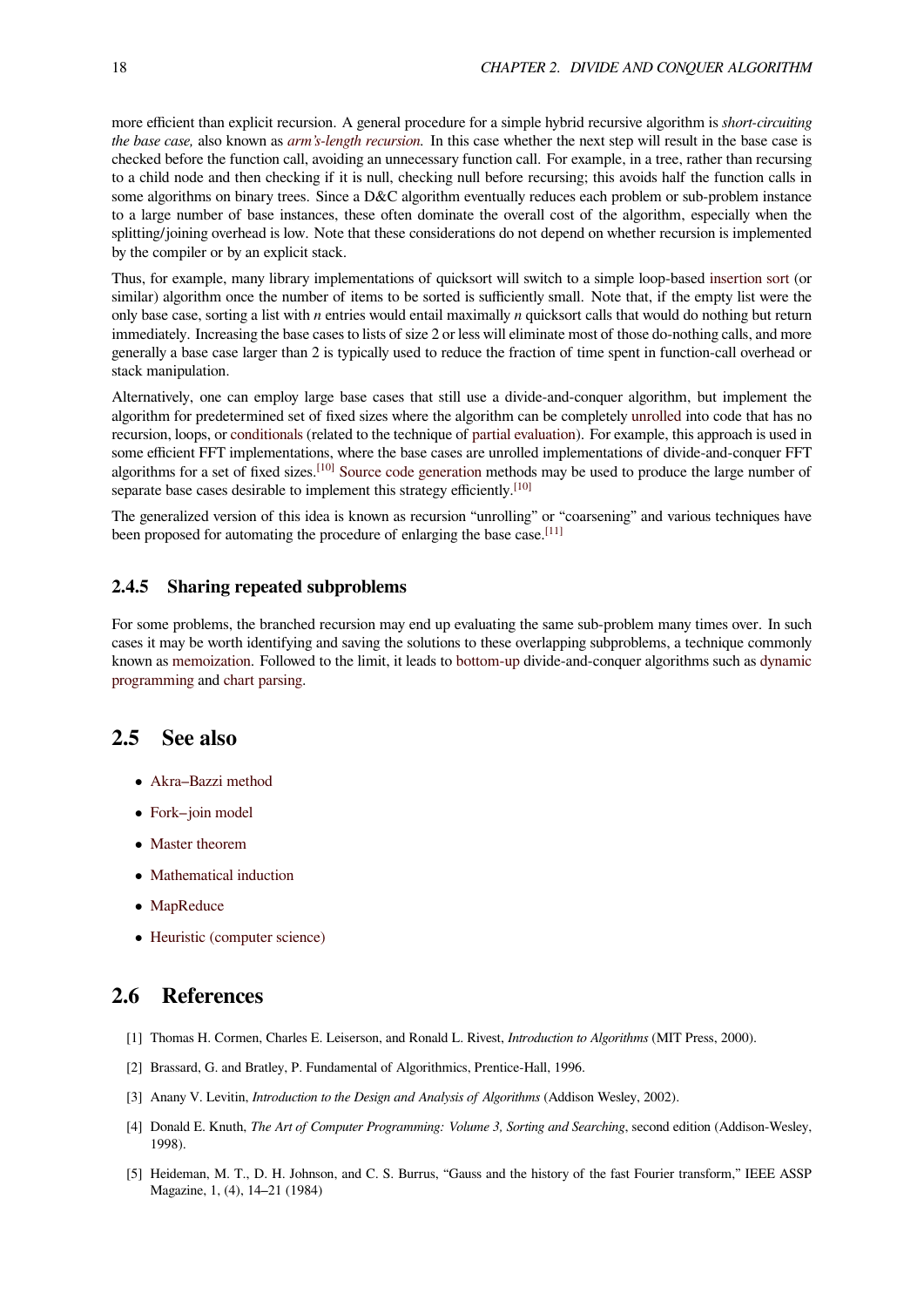- [6] Knuth, Donald (1998). *The Art of Computer Programming: Volume 3 Sorting and Searching*. p. 159. ISBN 0-201-89685-0.
- [7] Karatsuba, Anatolii A.; Yuri P. Ofman (1962). "Умножение многозначных чисел на автоматах". *Doklady Akademii Nauk SSSR*. **146**: 293–294. Translated in "Multiplication of Multidigit Numbers on Automata". *Physics-Doklady*. **7**: [595–596. 1963](https://en.wikipedia.org/wiki/Donald_Knuth).
- [8] M. Frigo; C. E. Leisers[on; H. Prokop](https://en.wikipedia.org/wiki/Yuri_Petrovich_Ofman) (1999). "Cache-oblivious algorithms". *Proc. 40th Symp. on [the Foundations of](https://en.wikipedia.org/wiki/Doklady_Akademii_Nauk_SSSR) [Computer Science](https://en.wikipedia.org/wiki/Anatolii_Alexeevitch_Karatsuba)*.
- [9] Nicholas J. Higham, "The accuracy of floating point summation", *SIAM J. Scientific Computing* **14** (4), 783–799 (1993).
- [10] Frigo, M.; Johnson, S. G. (February 2005). "The design and implementation of FFTW3" (PDF). *Proceedings of the IEEE*. **93** (2): 216–231. doi:10.1109/JPROC.2004.840301.
- [11] Radu Rugina and Martin Rinard, "Recursion unrolling for divide and conquer programs," in *Languages and Compilers for Parallel Computing*, chapter 3, pp. 34–48. *[Lecture Notes in Computer Science](http://www.fftw.org/fftw-paper-ieee.pdf)* vol. 2017 (Berlin: Springer, 2001).

# <span id="page-22-0"></span>**2.7 External links**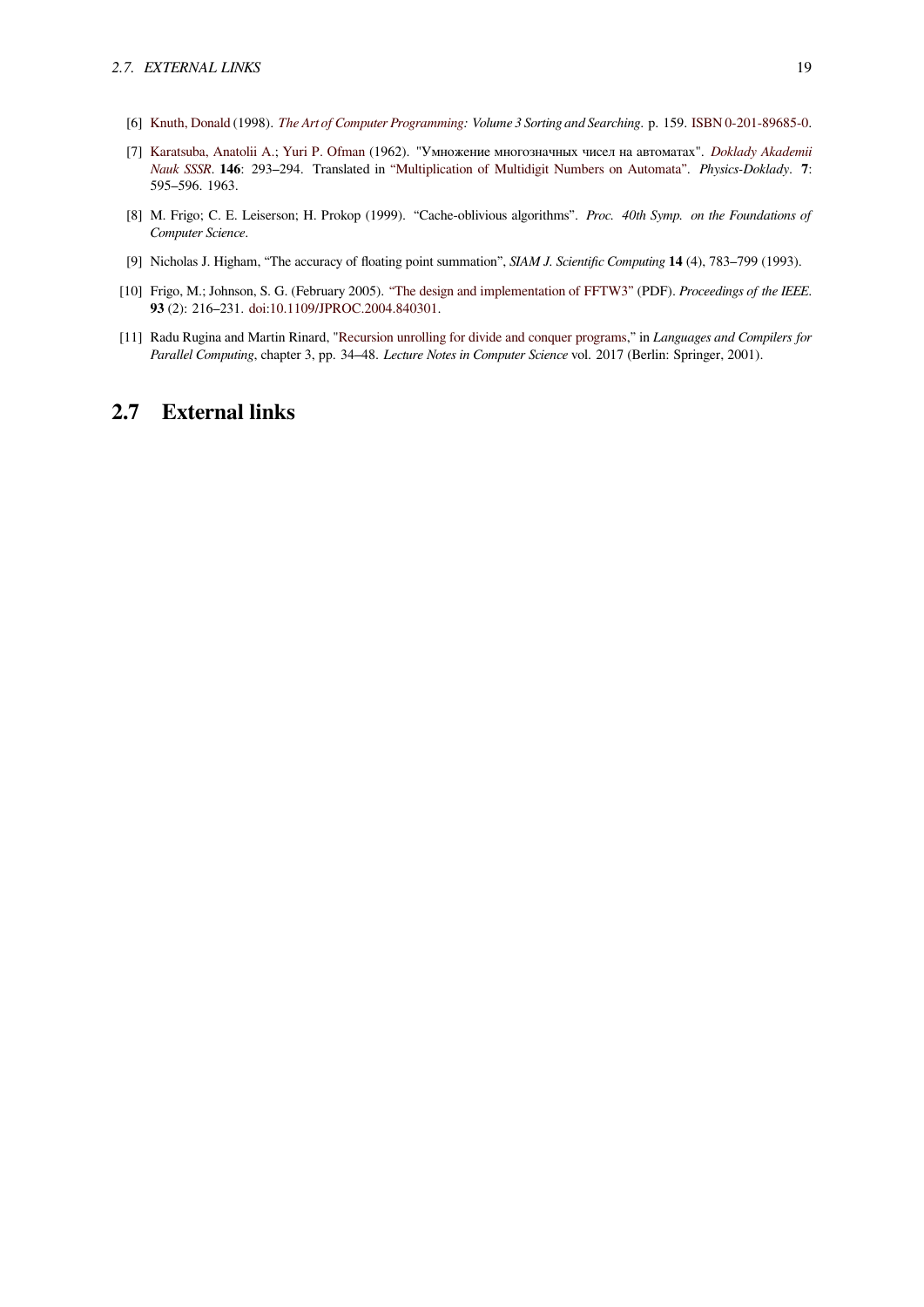# <span id="page-23-0"></span>**Chapter 3**

# **Karatsuba algorithm**

The **Karatsuba algorithm** is a fast multiplication algorithm. It was discovered by Anatoly Karatsuba in 1960 and published in 1962.<sup>[1][2][3]</sup> It reduces the multiplication of two *n*-digit numbers to at most  $n^{\log_2 3} \approx n^{1.585}$  singledigit multiplications in general (and exactly  $n^{\log_2 3}$  when *n* is a power of 2). It is therefore faster than the classical algorithm, which requires  $n^2$  single-digit products. For example, the Karatsuba algorithm requires  $3^{10} = 59,049$ single-digit multiplications to multi[ply two 1024-digit numb](https://en.wikipedia.org/wiki/Multiplication_algorithm)ers  $(n = 1024 = 2^{10})$ , [whereas the classic](https://en.wikipedia.org/wiki/Anatoly_Karatsuba)al algorithm requires $(2^{10})^2 = 1,048,576$  $(2^{10})^2 = 1,048,576$  $(2^{10})^2 = 1,048,576$  $(2^{10})^2 = 1,048,576$  $(2^{10})^2 = 1,048,576$ .

The Karatsuba algorithm was the first multiplication algorithm asymptotically faster than the quadratic "grad[e school"](https://en.wikipedia.org/wiki/Long_multiplication) algorithm. The Toom–Cook algorithm is a faster generalization of Karatsuba's method, and the Schönhage–Strassen algorithm is even faster, for sufficiently large *n*.

## **[3.1 H](https://en.wikipedia.org/wiki/Sch%C3%B6nhage%E2%80%93Strassen_algorithm)ist[ory](https://en.wikipedia.org/wiki/Toom%E2%80%93Cook_multiplication)**

<span id="page-23-1"></span>The standard procedure for multiplication of two *n*-digit numbers requires a number of elementary operations proportional to  $n^2$ , or  $\Theta(n^2)$  in the big-O notation. Andrey Kolmogorov conjectured that the classical algorithm was *asymptotically optimal*, meaning that any algorithm for that task would require  $\Omega(n^2)$  elementary operations.

In 1960, Kolmogorov organized a seminar on mathematical problems in cybernetics at the Moscow State University, where he stated the  $\Omega(n^2)$  conjecture and other problems in the complexity of computation. Within a week, Karatsuba, then a 23-year-old student, [found an algor](https://en.wikipedia.org/wiki/Big-O_notation)it[hm \(later it was calle](https://en.wikipedia.org/wiki/Andrey_Kolmogorov)d "divide and conquer") that multiplies two *n*[-digit numbers in](https://en.wikipedia.org/wiki/Asymptotically_optimal)  $\Theta(n^{\log_2 3})$  elementary steps, thus disproving the conjecture. Kolmogorov was very agitated about the discovery; he communicated it at the next meeting of the seminar, [which was th](https://en.wikipedia.org/wiki/Cybernetics)en ter[minated. Kolmogorov did](https://en.wikipedia.org/wiki/Moscow_State_University) some lectures on the Karatsuba result at the conferences all ove[r the world \(see, for examp](https://en.wikipedia.org/wiki/Computational_complexity_theory)le, "Proceedings of the international congress of mathematicians 1962", pp. 351–356, and also "6 Lectures delivered at the International Congress of Mathematicians in Stockholm, 1962") and published the method in 1962, in the Proceedings of the USSR Academy of Sciences. The article had been written by Kolmogorov and contained two results on multiplication, Karatsuba's algorithm and a separate result by Yuri Ofman; it listed "A. Karatsuba and Yu. Ofman" as the authors. Karatsuba only became aware of the paper when he received the reprints from the publisher.[2]

## **3.2 Algorithm**

#### <span id="page-23-2"></span>**3.2.1 Basic step**

<span id="page-23-3"></span>The basic step of Karatsuba's algorithm is a formula that allows one to compute the product of two large numbers *x* and *y* using three multiplications of smaller numbers, each with about half as many digits as *x* or *y*, plus some additions and digit shifts.

Let *x* and *y* be represented as *n* -digit strings in some base *B* . For any positive integer *m* less than *n* , one can write the two given numbers as

 $x = x_1 B^m + x_0 y = y_1 B^m + y_0$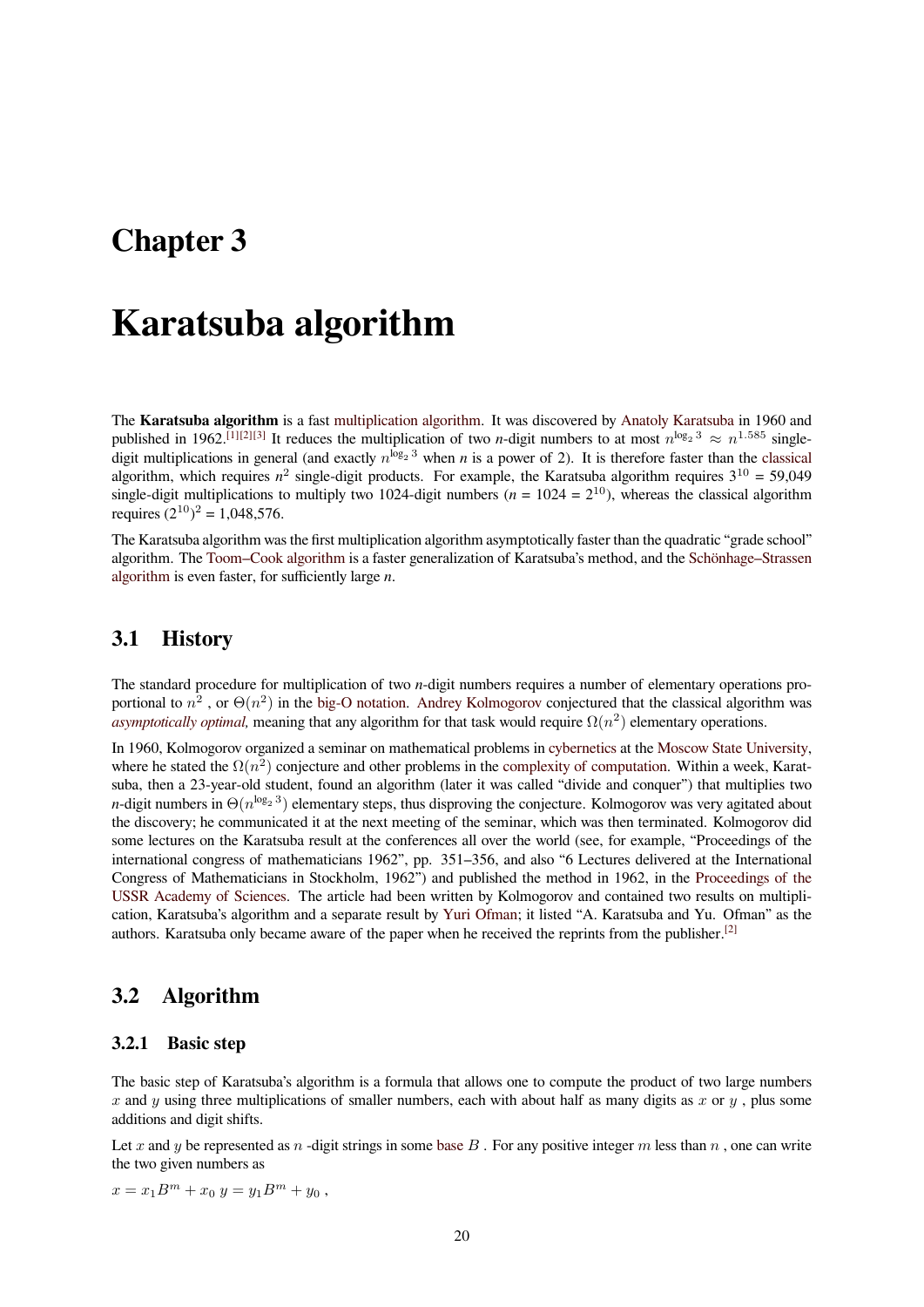where  $x_0$  and  $y_0$  are less than  $B^m$ . The product is then

$$
xy = (x_1B^m + x_0)(y_1B^m + y_0) xy = z_2B^{2m} + z_1B^m + z_0,
$$

where

 $z_2 = x_1y_1 z_1 = x_1y_0 + x_0y_1 z_0 = x_0y_0$ .

These formulae require four multiplications, and were known to Charles Babbage. [4] Karatsuba observed that *xy* can be computed in only three multiplications, at the cost of a few extra additions. With  $z_0$  and  $z_2$  as before one can calculate

$$
z_1 = (x_1 + x_0)(y_1 + y_0) - z_2 - z_0
$$

which holds since

 $z_1 = x_1y_0 + x_0y_1 z_1 = (x_1 + x_0)(y_1 + y_0) - x_1y_1 - x_0y_0$ .

A more efficient implementation of Karatsuba multiplication can be set as <sup>[5]</sup>  $xy = (b^2 + b)x_1y_1 - b(x_1 - x_0)(y_1 - b(x_2 - x_0)y_2$  $y_0$  + (*b* + 1) $x_0y_0$ , where  $b = B^m$ .

#### **3.2.2 Example**

<span id="page-24-0"></span>To compute the product of 12345 and 6789, choose  $B = 10$  and  $m = 3$ . Then we decompose the input operands using the resulting base  $(B^m = 1000)$ , as:

 $12345 = 12 \cdot 1000 + 345$  $6789 = 6 \cdot 1000 + 789$ 

Only three multiplications, which operate on smaller integers, are used to compute three partial results:

$$
z_2 = 12 \times 6 = 72
$$
  
\n
$$
z_0 = 345 \times 789 = 272205
$$
  
\n
$$
z_1 = (12 + 345) \times (6 + 789) - z_2 - z_0 = 357 \times 795 - 72 - 272205 = 283815 - 72 - 272205 = 11538
$$

We get the result by just adding these three partial results, shifted accordingly (and then taking carries into account by decomposing these three inputs in base *1000* like for the input operands):

result = 
$$
z_2 \cdot B^{2m} + z_1 \cdot B^m + z_0
$$
, i.e.  
result =  $72 \cdot 1000^2 + 11538 \cdot 1000 + 272205 = 83810205$ .

Note that the intermediate third multiplication operates on an input domain which is less than two times larger than for the two first multiplications, its output domain is less than four times larger, and base-*1000* carries computed from the first two multiplications must be taken into account when computing these two subtractions; but note also that this partial result *z*<sup>1</sup> cannot be negative: to compute these subtractions, equivalent additions using complements to *1000*<sup>2</sup> can also be used, keeping only the two least significant base-*1000* digits for each number:

*z*<sup>1</sup> = 283815 − 72 − 272205 = (283815 + 999928 + 727795) **mod** *1000*<sup>2</sup> = 2011538 **mod** *1000*<sup>2</sup> = 11538.

#### **3.2.3 Recursive application**

<span id="page-24-1"></span>If *n* is four or more, the three multiplications in Karatsuba's basic step involve operands with fewer than *n* digits. Therefore, those products can be computed by recursive calls of the Karatsuba algorithm. The recursion can be applied until the numbers are so small that they can (or must) be computed directly.

In a computer with a full 32-bit by 32-bit multiplier, for example, one could choose  $B = 2^{31} = 2,147,483,648$ , and store each digit as a separate 32-bit binary word. Then the sums  $x_1 + x_0$  and  $y_1 + y_0$  will not need an extra binary word for storing the carry-over digit (as in carry[-save add](https://en.wikipedia.org/wiki/Recursion)er), and the Karatsuba recursion can be applied until the numbers to multiply are only one digit long.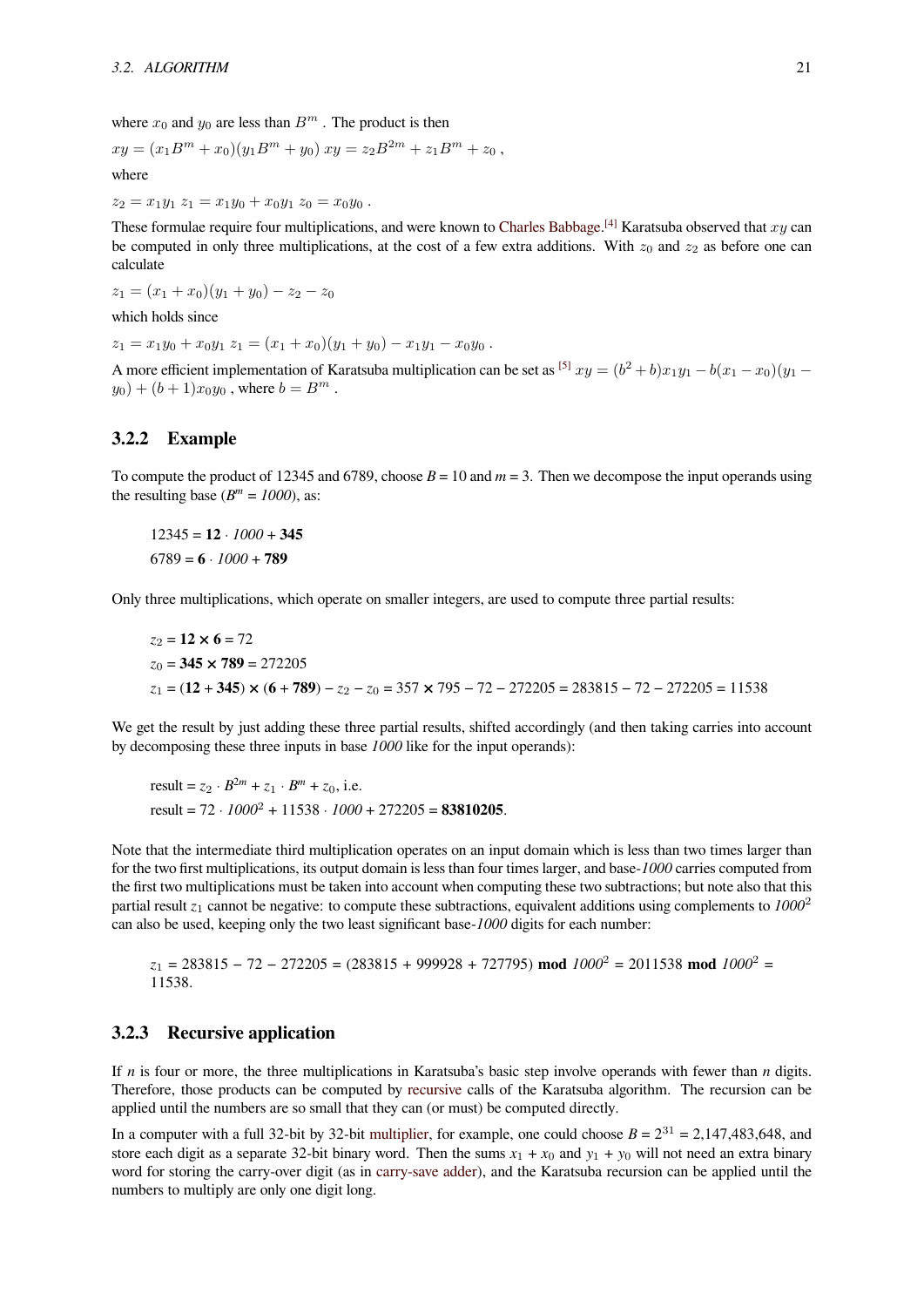#### **3.2.4 Asymmetric Karatsuba-like formulae**

<span id="page-25-0"></span>Karatsuba's original formula and other generalizations are themselves symmetric. For example, the following formula computes

$$
c(x) = c_4x^4 + c_3x^3 + c_2x^2 + c_1x + c_0 = a(x)b(x) = (a_2x^2 + a_1x + a_0)(b_2x^2 + b_1x + b_0)
$$

with 6 multiplications in  $GF(2)[x]$ , where  $GF(2)$  is the Galois field with two elements 0 and 1.

$$
\left\{\begin{array}{l} c_0=p_0,\\ c_1=p_{012}+p_{02}+p_{12}+p_2,\\ c_2=p_{012}+p_{01}+p_{12},\\ c_3=p_{012}+p_{01}+p_{02}+p_0,\\ c_4=p_2,\end{array}\right.
$$

where  $p_i = a_i b_i$ ,  $p_{ij} = (a_i + a_j)(b_i + b_j)$  and  $p_{ijk} = (a_i + a_j + a_k)(b_i + b_j + b_k)$ . We note that addition and subtraction are the same in fields of characteristic 2.

This formula is symmetrical, namely, it does not change if we exchange *a* and *b* in  $p_i$ ,  $p_{ij}$  and  $p_{ijk}$ . Based on the second Generalized division algorithms, [6] Fan et al. found the following asymmetric formula:

$$
\left\{\begin{array}{l} c_0=p_0\\ c_1=p_{012}+p_2+m_4+m_5\\ c_2=p_{012}+m_3+m_5\\ c_3=p_{012}+p_0+m_3+m_4\\ c_4=p_2, \end{array}\right.
$$

where  $m_3 = (a_1 + a_2)(b_0 + b_2)$ ,  $m_4 = (a_0 + a_1)(b_1 + b_2)$  and  $m_5 = (a_0 + a_2)(b_0 + b_1)$ .

It is asymmetric because we can obtain the following new formula by exchanging *a* and *b* in  $m_3$ ,  $m_4$  and  $m_5$ .

 $\sqrt{ }$  $\Big\}$  $\overline{\mathcal{L}}$  $c_0 = p_0$  $c_1 = p_{012} + p_2 + m_4 + m_5$  $c_2 = p_{012} + m_3 + m_5$  $c_3 = p_{012} + p_0 + m_3 + m_4$  $c_4 = p_2$ ,

where  $m_3 = (a_0 + a_2)(b_1 + b_2)$ ,  $m_4 = (a_1 + a_2)(b_0 + b_1)$  and  $m_5 = (a_0 + a_1)(b_0 + b_2)$ .

# **3.3 Efficiency analysis**

<span id="page-25-1"></span>Karatsuba's basic step works for any base *B* and any *m*, but the recursive algorithm is most efficient when *m* is equal to  $n/2$ , rounded up. In particular, if *n* is  $2^k$ , for some integer *k*, and the recursion stops only when *n* is 1, then the number of single-digit multiplications is  $3^k$ , which is  $n^c$  where  $c = \log_2 3$ .

Since one can extend any inputs with zero digits until their length is a power of two, it follows that the number of elementary multiplications, for any *n*, is at most  $3^{\lceil \log_2 n \rceil} \leq 3n^{\log_2 3}$ .

Since the additions, subtractions, and digit shifts (multiplications by powers of *B*) in Karatsuba's basic step take time proportional to *n*, their cost becomes negligible as *n* increases. More precisely, if *t*(*n*) denotes the total number of elementary operations that the algorithm performs when multiplying two *n*-digit numbers, then

 $T(n) = 3T(\lceil n/2 \rceil) + cn + d$ 

for some constants *c* and *d*. For this recurrence relation, the master theorem gives the asymptotic bound  $T(n)$  =  $\Theta(n^{\log_2 3})$ .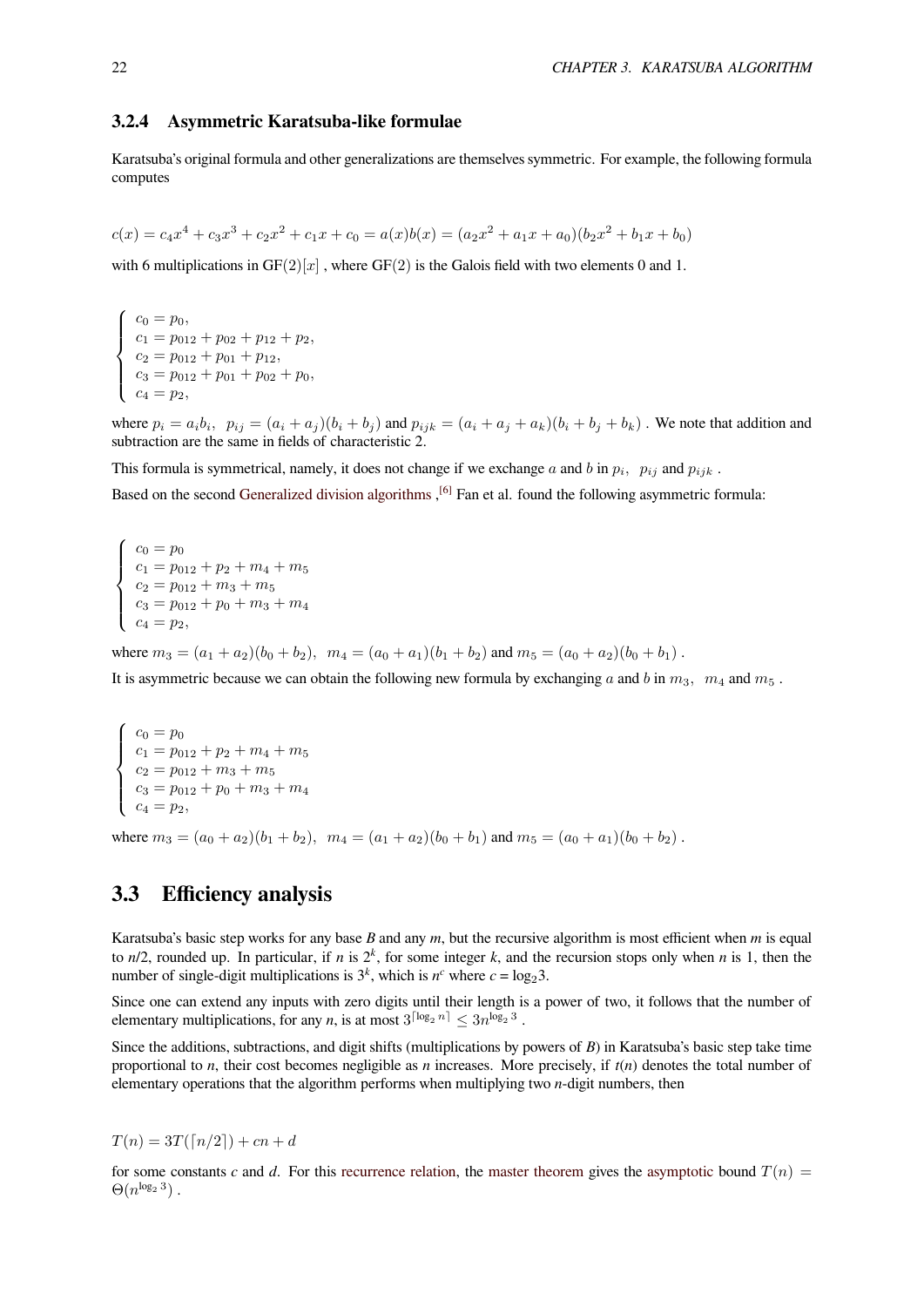It follows that, for sufficiently large *n*, Karatsuba's algorithm will perform fewer shifts and single-digit additions than longhand multiplication, even though its basic step uses more additions and shifts than the straightforward formula. For small values of *n*, however, the extra shift and add operations may make it run slower than the longhand method. The point of positive return depends on the computer platform and context. As a rule of thumb, Karatsuba is usually faster when the multiplicands are longer than  $320-640$  bits.<sup>[7]</sup>

# **3.4 Pseudocode**

procedure karatsuba(num1, num2) if (num1 < 10) or (num2 < 10) return num1\*num2 /\* calculates the size of the numbers  $*\prime$  m = max(size\_base10(num1), size\_base10(num2)) m2 = m/2 /\* split the digit sequences about the middle \*/ high1, low1 = split at(num1, m2) high2, low2 = split at(num2, m2) /\* 3 calls made to numbers approximately half the size  $\frac{*}{z}$  z0 = karatsuba(low1,low2) z1 = karatsuba((low1+high1),(low2+high2)) z2 = karatsuba(high1,high2) return  $(z2*10^x(2*m2))+(z1-z2-z0)*10^x(m2)+(z0)$ 

# **3.5 References**

- <span id="page-26-0"></span>[1] A. Karatsuba and Yu. Ofman (1962). "Multiplication of Many-Digital Numbers by Automatic Computers". *Proceedings of the USSR Academy of Sciences*. **145**: 293–294. Translation in the academic journal *Physics-Doklady*, **7** (1963), pp. 595–596
- [2] A. A. Karatsuba (1995). "The Complexity of Computations" (PDF). *Proceedings of the Steklov Institute of Mathematics*. **211**: 169–183. Translation from Trudy Mat. Inst. Steklova, 211, 186–202 (1995)
- [3] Knuth D.E. (1969) *The Art of Computer Programming. v.2.* Addison-Wesley Publ.Co., 724 pp.
- [4] Charles Babbage, Chapte[r VIII Of the Analytical Engine, La](http://www.ccas.ru/personal/karatsuba/divcen.pdf)rger Numbers Treated, Passages from the Life of a Philosopher, Longman Green, London, 1864; page 125.
- [5] Torbjörn Granlund [and the GMP development team,](https://en.wikipedia.org/wiki/The_Art_of_Computer_Programming) *The GNU Multiple Precision Arithmetic Library Manual, version 6.0.0*, Free Software Foundation, Inc., March 2014.
- [6] [Hain](https://books.google.com/books?id=Fa1JAAAAMAAJ&pg=PA125)ing Fan, Ming Gu, Jiaguang Sun, Kwok-Yan Lam,"Obtaining More Karatsuba-Like Formulae over the Binary Field", IET Information security Vol. 6 No. 1 pp. 14-19, 2012.
- [7]

# **3.6 External links**

- *•* Karatsuba's Algorithm for Polynomial Multiplication
- <span id="page-26-1"></span>*•* Weisstein, Eric W. "Karatsuba Multiplication". *MathWorld*.
- [Bernstein, D. J., "Multidigit multiplication for mathe](http://www.cs.pitt.edu/~kirk/cs1501/animations/Karatsuba.html)maticians". Covers Karatsuba and many other multiplication algorithms.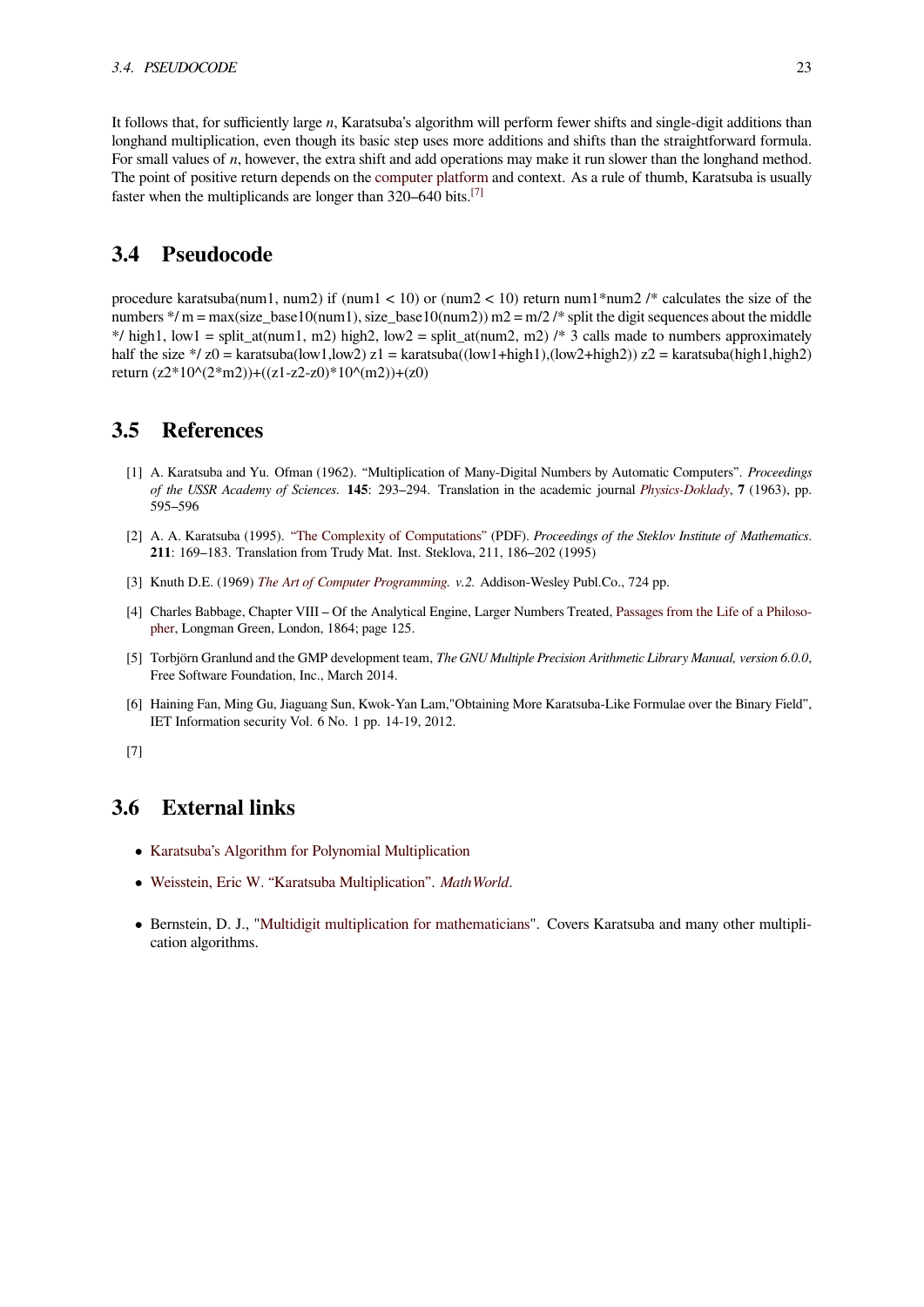# <span id="page-27-0"></span>**Chapter 4**

# **Merge sort**

In computer science, **merge sort** (also commonly spelled **mergesort**) is an efficient, general-purpose, comparisonbased sorting algorithm. Most implementations produce a stable sort, which means that the implementation preserves the input order of equal elements in the sorted output. Mergesort is a divide and conquer algorithm that was invented by John von Neumann in 1945.[1] A detailed description and analysis of bottom-up mergesort appeared in a report by [Goldstine](https://en.wikipedia.org/wiki/Computer_science) and Neumann as early as 1948.[2]

## **4.[1 Algorithm](https://en.wikipedia.org/wiki/John_von_Neumann)**

<span id="page-27-1"></span>Conceptually, a merge sort works as follows:

- 1. Divide the unsorted list into *n* sublists, each containing 1 element (a list of 1 element is considered sorted).
- 2. Repeatedly merge sublists to produce new sorted sublists until there is only 1 sublist remaining. This will be the sorted list.

#### **4.1.1 Top-d[own im](https://en.wikipedia.org/wiki/Merge_algorithm)plementation**

<span id="page-27-2"></span>Example C-like code using indices for top down merge sort algorithm that recursively splits the list (called *runs* in this example) into sublists until sublist size is 1, then merges those sublists to produce a sorted list. The copy back step is avoided with alternating the direction of the merge with each level of recursion.

// Array A[] has the items to sort; array B[] is a work array. TopDownMergeSort(A[], B[], n) { CopyArray(A, 0, n, B); // [duplica](https://en.wikipedia.org/wiki/C-like)te array A[] into B[] TopDownSplitMerge(B, 0, n, A); // sort data from B[] into A[] } // Sort the given run of array A[] using array B[] as a source. // iBegin is inclusive; iEnd is exclusive (A[iEnd] is not in the set). TopDownSplitMerge(B[], iBegin, iEnd, A[]) { if(iEnd - iBegin < 2) // if run size = 1 return; // consider it sorted // split the run longer than 1 item into halves iMiddle = (iEnd + iBegin) / 2; // iMiddle = mid point // recursively sort both runs from array A[] into B[] TopDownSplitMerge(A, iBegin, iMiddle, B); // sort the left run TopDownSplitMerge(A, iMiddle, iEnd, B); // sort the right run // merge the resulting runs from array B[] into A[] TopDownMerge(B, iBegin, iMiddle, iEnd, A); } // Left source half is A[ iBegin:iMiddle-1]. // Right source half is A[iMiddle:iEnd-1]. // Result is B[ iBegin:iEnd-1]. TopDownMerge(A[], iBegin, iMiddle, iEnd, B[]) {  $i = i$ Begin,  $j = i$ Middle; // While there are elements in the left or right runs... for  $(k = i$ Begin;  $k < i$  End;  $k++$ ) { // If left run head exists and is  $\leq$  existing right run head. if (i  $\lt$  iMiddle && (j  $\gt$  = iEnd || A[i]  $\lt$  = A[j])) { B[k] = A[i]; i = i + 1; } else {  $B[k] = A[j]; j = j + 1;$  }  $\}$  CopyArray(A[], iBegin, iEnd, B[]) { for(k = iBegin; k < iEnd; k++) B[k] = A[k]; }

#### **4.1.2 Bottom-up implementation**

<span id="page-27-3"></span>Example C-like code using indices for bottom up merge sort algorithm which treats the list as an array of *n* sublists (called *runs* in this example) of size 1, and iteratively merges sub-lists back and forth between two buffers: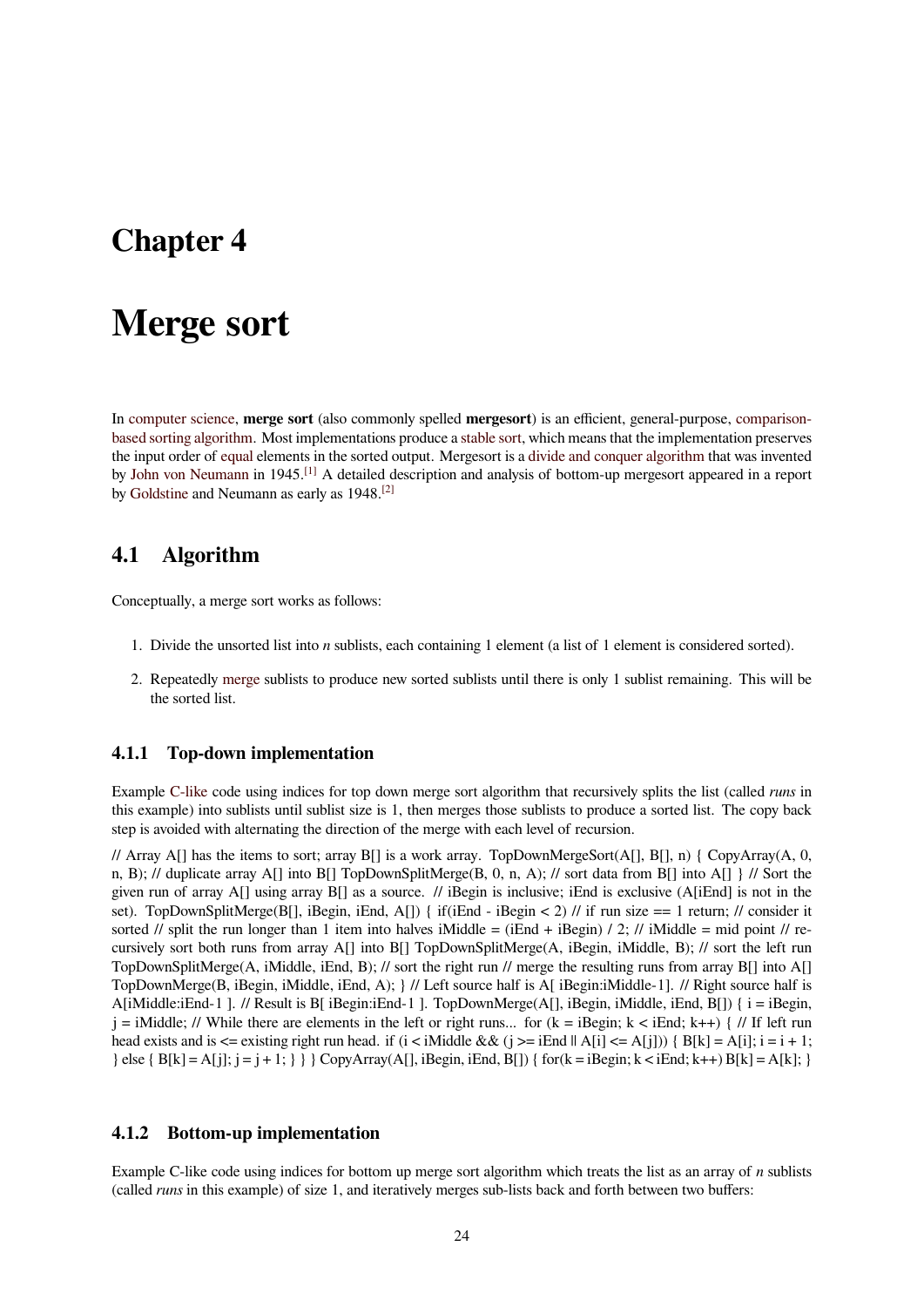

*Merge sort animation. The elements to sort are represented by dots.*

// array A[] has the items to sort; array B[] is a work array void BottomUpMergeSort(A[], B[], n) { // Each 1-element run in A is already "sorted". // Make successively longer sorted runs of length 2, 4, 8, 16... until whole array is sorted. for (width = 1; width < n; width = 2 \* width) { // Array A is full of runs of length width. for  $(i = 0; i < n; i$  $=$  i + 2 \* width) { // Merge two runs: A[i:i+width-1] and A[i+width:i+2\*width-1] to B[] // or copy A[i:n-1] to B[]  $(iif(i+width >= n))$  BottomUpMerge $(A, i, min(i+width, n), min(i+2*width, n), B)$ ;  $\}$  // Now work array B is full of runs of length 2\*width. // Copy array B to array A for next iteration. // A more efficient implementation would swap the roles of A and B. CopyArray(B, A, n); // Now array A is full of runs of length 2\*width. } } // Left run is A[iLeft : $iRight-1$ ]. // Right run is A[iRight:iEnd-1]. BottomUpMerge(A[], iLeft, iRight, iEnd, B[]) {  $i = iLeft$ ,  $j = iRight$ ; // While there are elements in the left or right runs... for  $(k = iLeft; k < iEnd; k++)$  { // If left run head exists and is  $\leq$  existing right run head. if (i  $\lt$  iRight && (j > = iEnd || A[i]  $\lt$  = A[j])) { B[k] = A[i]; i = i + 1; } else { B[k] = A[j];  $j = j + 1$ ;  $\}$  } void CopyArray(B[], A[], n) { for( $i = 0$ ;  $i < n$ ;  $i + j$ ) A[i] = B[i]; }

#### **4.1.3 Top-down implementation using lists**

Pseudocode for top down merge sort algorithm which recursively divides the input list into smaller sublists until the sublists are trivially sorted, and then merges the sublists while returning up the call chain.

<span id="page-28-0"></span>**function** merge\_sort(*list* m) // *Base case.* A list of zero or one elements is sorted, by definition. **if** length of  $m \le 1$ **then return** m // *Recursive case. First, divide the list into equal-sized sublists* // *consisting of the first half and second [half of the l](https://en.wikipedia.org/wiki/Pseudocode)ist.* // *This assumes lists start at index 0.* **var** left := empty list **var** right := empty list **for each** x **with index** i **in** m **do if** i < (length of m)/2 **then** add x to left **else** add x to right // *Recursively sort both sublists*. left := merge sort(left) right := merge sort(right) // Then merge the now-sorted sublists. **return** merge(left, right)

In this example, the merge function merges the left and right sublists.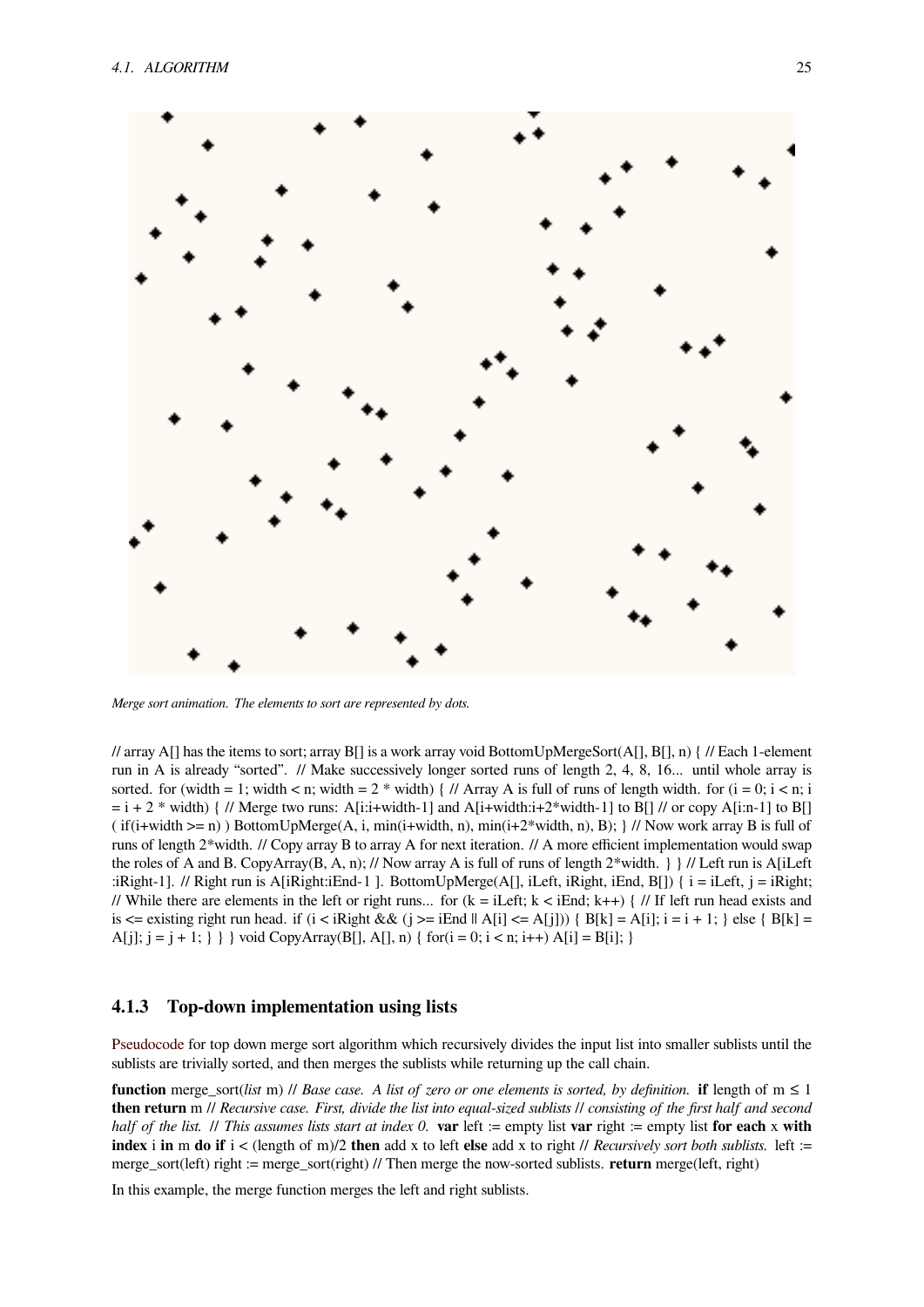**function** merge(left, right) **var** result := empty list **while** left is not empty **and** right is not empty **do if** first(left)  $\leq$ first(right) **then** append first(left) to result left := rest(left) **else** append first(right) to result right := rest(right) // *Either left or right may have elements left; consume them.* // *(Only one of the following loops will actually be entered.)* **while** left is not empty **do** append first(left) to result left := rest(left) **while** right is not empty **do** append first(right) to result right := rest(right) **return** result

#### **4.1.4 Bottom-up implementation using lists**

Pseudocode for bottom up merge sort algorithm which uses a small fixed size array of references to nodes, where array[i] is either a reference to a list of size  $2<sup>i</sup>$  or 0. *node* is a reference or pointer to a node. The merge() function would be similar to the one shown in the top down merge lists example, it merges two already sorted lists, and handles empty lists. In this case, merge() would use *node* for its input parameters and return value.

**[function](https://en.wikipedia.org/wiki/Pseudocode)** merge\_sort(*node* head) // return if empty list **if** (head == nil) **return** nil **var** *node* array[32]; initially all nil **var** *node* result **var** *node* next **var** *int* i result = head // merge nodes into array **while** (result != nil) next = result.next; result.next = nil  $for(i = 0; (i < 32) \& (array[i] != nil); i += 1)$  result = merge(array[i], result) array[i] = nil // do not go past end of array **if**  $(i == 32)$  i  $-1$  array $[i]$  = result result = next // merge array into single list result = nil **for**  $(i == 32)$  $0; i < 32; i += 1$  result = merge(array[i], result) **return** result

# **4.2 Natural merge sort**

A natural merge sort is similar to a bottom up merge sort except that any naturally occurring runs (sorted sequences) in the input are exploited. Both monotonic and bitonic (alternating up/down) runs may be exploited, with lists (or equivalently tapes or files) being convenient data structures (used as FIFO queues or LIFO stacks).<sup>[3]</sup> In the bottom up merge sort, the starting point assumes each run is one item long. In practice, random input data will have many short runs that just happen to be sorted. In the typical case, the natural merge sort may not need as many passes because there are fewer runs to merge. In the best case, the input is already sorted (i.e., is one run), so the natural merge sort need only make one pass through the data. In many pract[ical cases, lon](https://en.wikipedia.org/wiki/Queue_(abstract_data_type))gn[atural runs ar](https://en.wikipedia.org/wiki/Stack_(abstract_data_type))[e p](https://en.wikipedia.org/wiki/Merge_sort#cite_note-3)resent, and for that reason natural merge sort is exploited as the key component of Timsort. Example:

Start : 3-*−*4-*−*2-*−*1-*−*7-*−*5-*−*8-*−*9-*−*0-*−*6 Select runs : 3-*−*4 2 1-*−*7 5-*−*8-*−*9 0-*−*6 Merge : 2-*−*3-*−*4 1-*−*5-  $-7-8-9$  0- $-6$  Merge: 1--2--3--4--5--7--8--9 0--6 Merge: 0--1--2--3--4--5--6--7--8--9

Tournament replacement selection sorts are used to gather the initi[al runs fo](https://en.wikipedia.org/wiki/Timsort)r external sorting algorithms.

# **[4.3 Analysis](https://en.wikipedia.org/wiki/Tournament_sort)**

In sorting *n* objects, merge sort has an average and worst-case performance of  $O(n \log n)$ . If the running time of merge sort for a list of length *n* is  $T(n)$ , then the recurrence  $T(n) = 2T(n/2) + n$  follows from the definition of the algorithm (apply the algorithm to two lists of half the size of the original list, and add the *n* steps taken to merge the resulting two lists). The closed form follows from the master theorem.

In the worst case, the number of compa[risons m](https://en.wikipedia.org/wiki/Average_performance)erge [sort makes is equal to o](https://en.wikipedia.org/wiki/Worst-case_performance)r sl[igh](https://en.wikipedia.org/wiki/Big_O_notation)tly smaller than  $(n \lceil \lg n \rceil - 2^{\lceil \lg n \rceil})$ + 1), which is between  $(n \lg n - n + 1)$  and  $(n \lg n + n + O(\lg n))$ .<sup>[4]</sup>

For large *n* and a randomly ordered input list, merge [sort's expected](https://en.wikipedia.org/wiki/Master_theorem) (average) number of comparisons approaches *α*·*n* fewer than the worst case where  $\alpha = -1 + \sum_{k=0}^{\infty} \frac{1}{2^k + 1} \approx 0.2645$ .

In the *worst* case, merge sort does about 39% fewer comparisons [tha](https://en.wikipedia.org/wiki/Merge_sort#cite_note-4)n quicksort does in the *average* cas[e.](https://en.wikipedia.org/wiki/Binary_logarithm) In terms of moves, merge sort's worst case complexity is  $O(n \log n)$ —the same complexity as quicksort's best case, and merge sort's best case takes about half as many iterations as the worst case.

Merge sort is more efficient than quicksort for some types of lists if the data to be sorted can only be efficiently accessed sequentially, and is thus popular in languages such as Lisp, [where sequ](https://en.wikipedia.org/wiki/Quicksort)entially accessed data structures are very common. Unlike some (efficient) imple[men](https://en.wikipedia.org/wiki/Big_O_notation)tations of quicksort, merge sort is a stable sort.

Merge sort's most common implementation does not sort in place; $\left[5\right]$  therefore, the memory size of the input must be allocated for the sorted output to be stored in (see below for ve[rsion](https://en.wikipedia.org/wiki/Lisp_programming_language)s that need only *n*/2 extra spaces).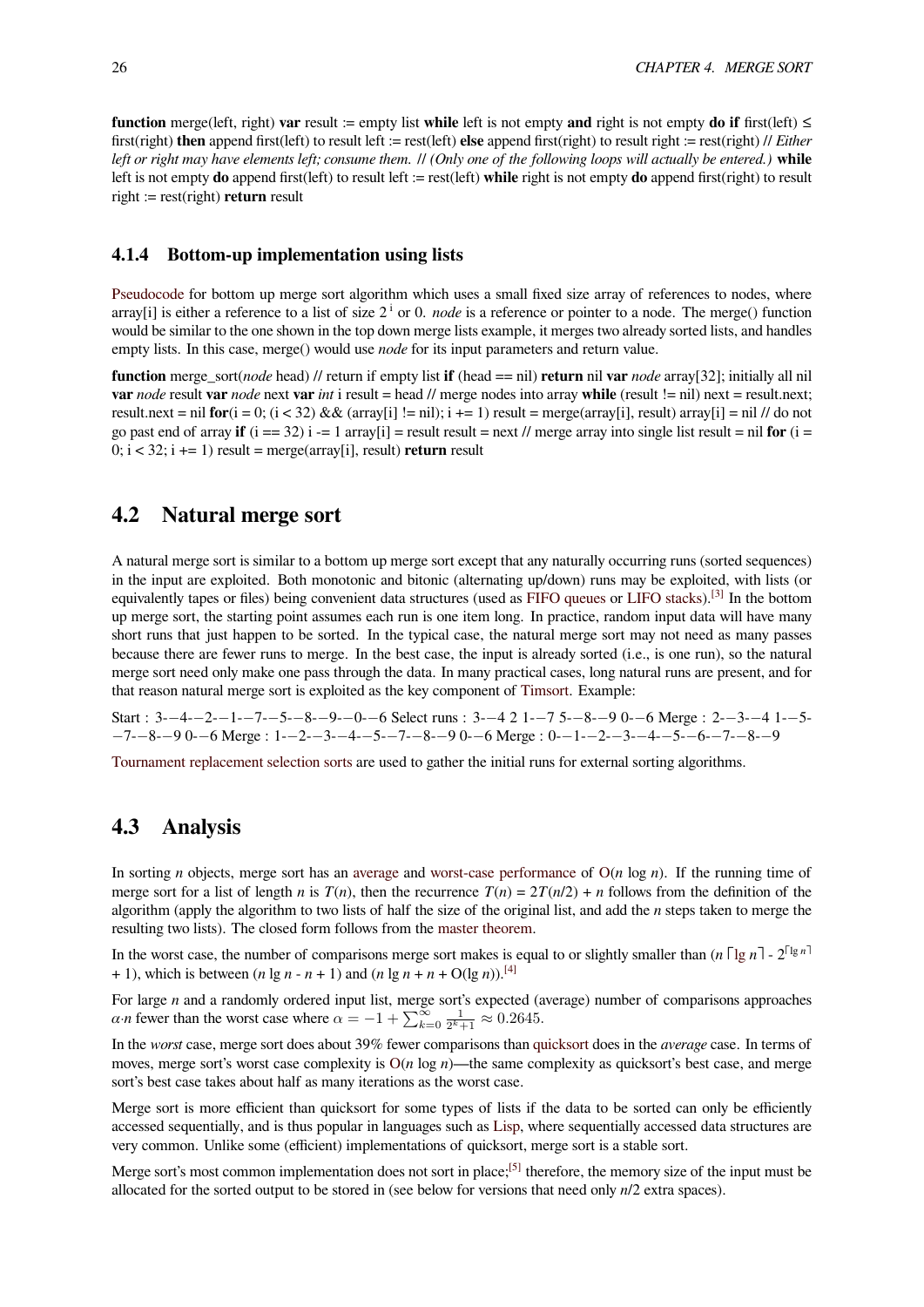

*A recursive merge sort algorithm used to sort an array of 7 integer values. These are the steps a human would take to emulate merge sort (top-down).*

# **4.4 Variants**

Variants of merge sort are primarily concerned with reducing the space complexity and the cost of copying.

<span id="page-30-0"></span>A simple alternative for reducing the space overhead to *n*/2 is to maintain *left* and *right* as a combined structure, copy only the *left* part of *m* into temporary space, and to direct the *merge* routine to place the merged output into *m*. With this version it is better to allocate the temporary space outside the *merge* routine, so that only one allocation is needed. The excessive copying mentioned previously is also mitigated, since the last pair of lines before the *return result* statement (function *merge* in the pseudo code above) become superfluous.

One drawback of merge sort, when implemented on arrays, is its *O*(*n*) working memory requirement. Several in-place variants have been suggested:

- Katajainen *et al.* present an algorithm that requires a constant amount of working memory: enough storage space to hold one element of the input array, and additional space to hold  $O(1)$  pointers into the inp[ut array.](https://en.wikipedia.org/wiki/In-place_algorithm) They achieve an  $O(n \log n)$  time bound with small constants, but their algorithm is not stable.<sup>[6]</sup>
- *•* Several attempts have been made at producing an *in-place merge* algorithm that can be combined with a standard (top-down or bottom-up) merge sort to produce an in-place merge sort. In this case, the notion of "in-place" can be relaxed to mean "taking logarithmic stack space", because standard merge sort requ[ire](https://en.wikipedia.org/wiki/Merge_sort#cite_note-6)s that amount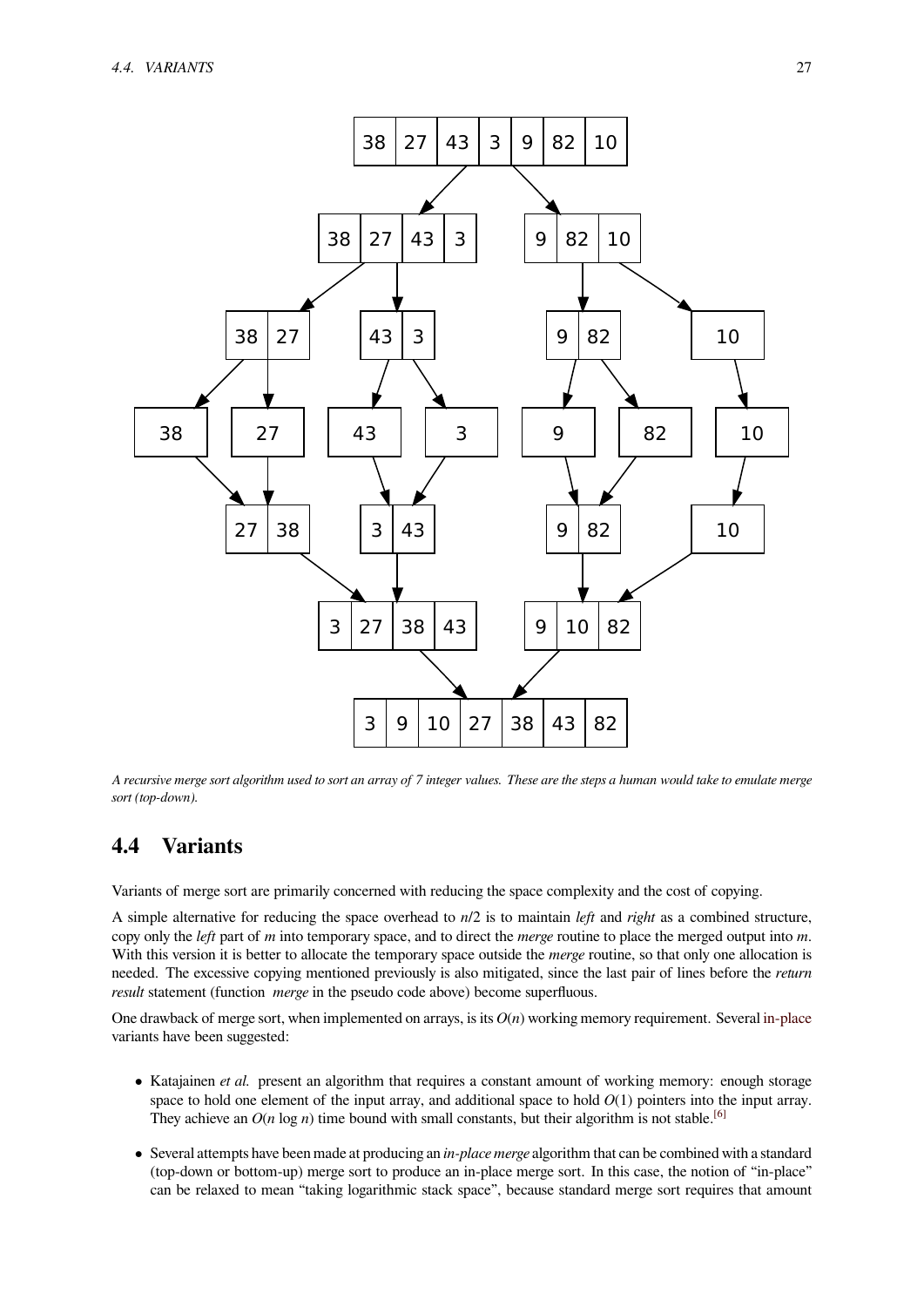of space for its own stack usage. It was shown by Geffert *et al.* that in-place, stable merging is possible in  $O(n \log n)$  time using a constant amount of scratch space, but their algorithm is complicated and has high constant factors: merging arrays of length n and m can take  $5n + 12m + o(m)$  moves.<sup>[7]</sup> This high constant factor and complicated in-place algorithm was made simpler and easier to understand. Bing-Chao Huang and Michael A. Langston[8] presented a straightforward linear time algorithm *practical in-place merge* to merge a sorted list using fixed amount of additional space. They both have used the work of Kronrod and others. It merges in linear time and constant extra space. The algorithm takes little more avera[ge](https://en.wikipedia.org/wiki/Merge_sort#cite_note-7) time than standard merge sort algorithms, free to exploit O(n) temporary extra memory cells, by less than a factor of two. Though the algorithm is muc[h f](https://en.wikipedia.org/wiki/Merge_sort#cite_note-Research_Contributions-8)aster in practical way but it is unstable also for some list. But using similar concept they have been able to solve this problem. Other in-place algorithms include SymMerge, which takes  $O((n \cdot n))$  $+ m$ ) log  $(n + m)$  time in total.<sup>[9]</sup> Plugging such an algorithm into merge sort increases its complexity to the non-linearithmic, but still quasilinear,  $O(n (\log n)^2)$ .

An alternative to reduce the copying into multiple lists is to associate a new field of information with each key (the elements in *m* are called keys). This [fie](https://en.wikipedia.org/wiki/Merge_sort#cite_note-9)ld will be used to link the keys and any associated information together in a sorted list (a key and its relate[d informati](https://en.wikipedia.org/wiki/Quasilinear_time)on is called a record). Then the merging of the sorted lists proceeds by changing the link values; no records need to be moved at all. A field which contains only a link will generally be smaller than an entire record so less space will also be used. This is a standard sorting technique, not restricted to merge sort.

<span id="page-31-0"></span>

# **4.5 Use with tape drives**

*Merge sort type algorithms allowed large data sets to be sorted on early computers that had small random access memories by modern standards. Records were stored on magnetic tape and processed on banks of magnetic tape drives, such as these IBM 729s.*

An external merge sort is practical to run using disk or tape drives when the data to be sorted is too large to fit into memory. External sorting explains how merge sort is implemented with disk drives. A typical tape drive sort uses four tape drives. All I/O is se[quential \(exce](https://en.wikipedia.org/wiki/Magnetic_tape)pt for rewinds at the end of each pass). A minimal im[plementat](https://en.wikipedia.org/wiki/IBM_729)ion can get by with just 2 record buffers and a few program variables.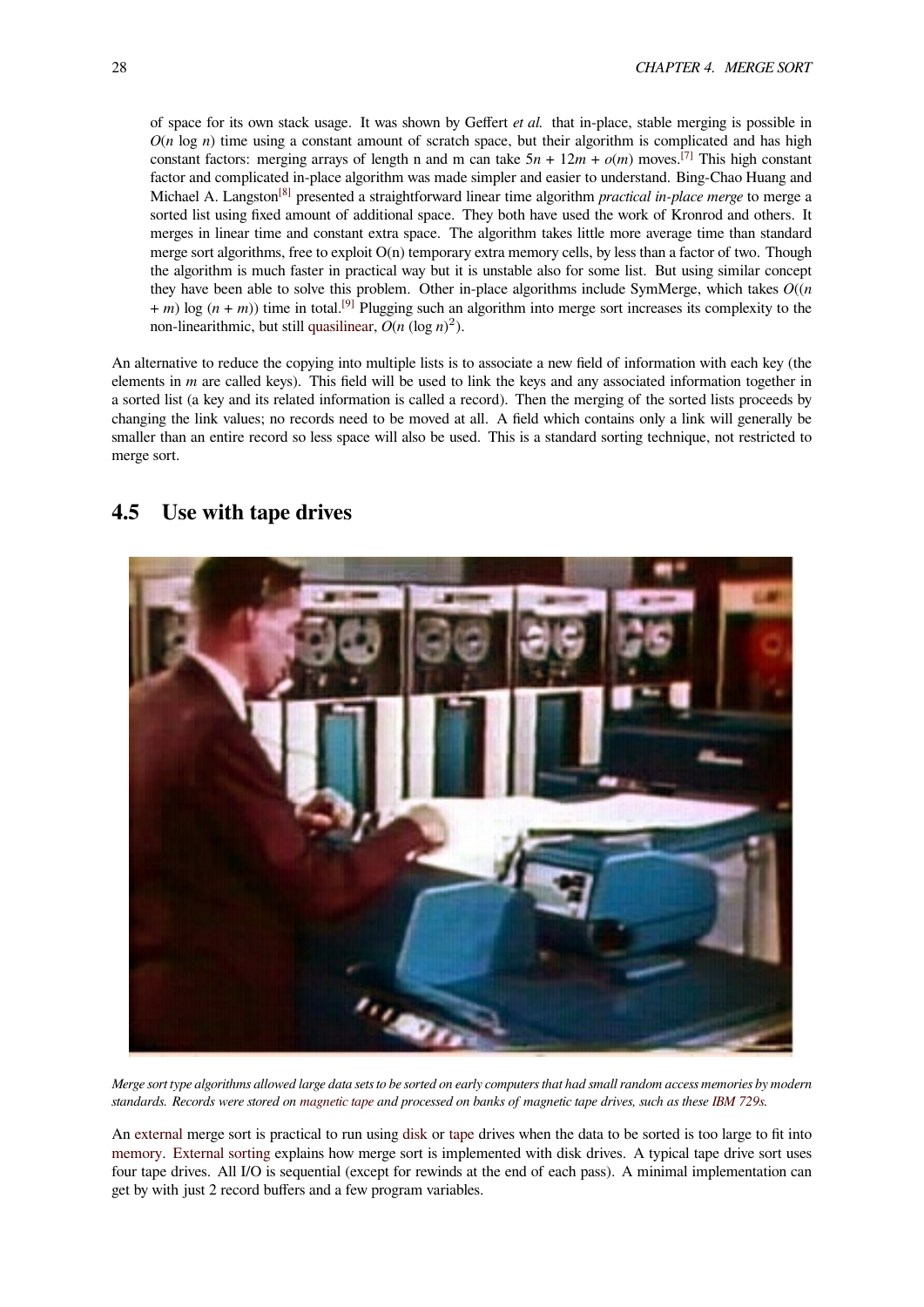Naming the four tape drives as A, B, C, D, with the original data on A, and using only 2 record buffers, the algorithm is similar to Bottom-up implementation, using pairs of tape drives instead of arrays in memory. The basic algorithm can be described as follows:

- 1. Merg[e pairs of records from A; w](https://en.wikipedia.org/wiki/Merge_sort#Bottom-up_implementation)riting two-record sublists alternately to C and D.
- 2. Merge two-record sublists from C and D into four-record sublists; writing these alternately to A and B.
- 3. Merge four-record sublists from A and B into eight-record sublists; writing these alternately to C and D
- 4. Repeat until you have one list containing all the data, sorted—in  $log_2(n)$  passes.

Instead of starting with very short runs, usually a hybrid algorithm is used, where the initial pass will read many records into memory, do an internal sort to create a long run, and then distribute those long runs onto the output set. The step avoids many early passes. For example, an internal sort of 1024 records will save 9 passes. The internal sort is often large because it has such a benefit. In fact, there are techniques that can make the initial runs longer than the available internal memory.[10]

A more sophisticated merge sort that optimizes tape (and disk) drive usage is the polyphase merge sort.

## **4.6 Optimizing [m](https://en.wikipedia.org/wiki/Merge_sort#cite_note-10)erge sort**

<span id="page-32-0"></span>On modern computers, locality of reference can be of paramount importance in software optimization, because multilevel memory hierarchies are used. Cache-aware versions of the merge sort algorithm, whose operations have been specifically chosen to minimize the movement of pages in and out of a machine's memory cache, have been proposed. For example, the **tiled merge sort** algorithm stops partitioning subarrays when subarrays of size S are reached,where S is the n[umber of data items fi](https://en.wikipedia.org/wiki/Locality_of_reference)tting into a CPU's cache. Each of the[se subarrays is sorted w](https://en.wikipedia.org/wiki/Software_optimization)ith an inplace sorti[ng algorithm such as](https://en.wikipedia.org/wiki/Memory_hierarchy) insertions[ort, to](https://en.wikipedia.org/wiki/Cache_(computing)) discourage memory swaps, and normal merge sort is then completed in the standard recursive fashion. This algorithm has demonstrated better performance on machines that benefit from cache optimization. (LaMarca & Ladner 1997)

Kronrod (1969) suggested an alternative version of merge sort that uses constant additional space. This algorithm was later refined. (Katajainen, [Pasanen & Te](https://en.wikipedia.org/wiki/Insertion_sort)uhola 1996)

Also, many applications of [external sorting](https://en.wikipedia.org/wiki/Merge_sort#CITEREFLaMarcaLadner1997) use a form of merge sorting where the input get split up to a higher number of sublists, ideally to a number for which merging them still makes the currently processed set of pages fit into main [memory.](https://en.wikipedia.org/wiki/Merge_sort#CITEREFKronrod1969)

## **4.7 Parallel merge sort**

<span id="page-32-1"></span>Merge sort parallelizes well due to use of the divide-and-conquer method. Several parallel variants are discussed in the third edition of Cormen, Leiserson, Rivest, and Stein's *Introduction to Algorithms*. [11] The first of these can be very easily expressed in a pseudocode with fork and join keywords:

// *Sort elements lo through hi (exclusive) of array A.* **algorithm** mergesort(A, lo, hi) **is if** lo+1 < hi **then** // *Two or more elements.* mid =  $\lfloor (10 + h_i) / 2 \rfloor$  **fork** mergesort(A, lo, mid) mergesort(A, mid, hi) **[joi](https://en.wikipedia.org/wiki/Merge_sort#cite_note-clrs-11)n** merge(A, lo, mid, hi)

This algorithm is a trivial modification fro[m the serial ve](https://en.wikipedia.org/wiki/Fork%E2%80%93join_model)rsion, and its speedup is not impressive: when executed on an infinite number of processors, it runs in Θ(*n*) time, which is only a Θ(log *n*) improvement on the serial version. A better result can be obtained by using a parallelized merge algorithm, which gives parallelism Θ(*n* / (log *n*) 2 ), meaning that this type of parallel merge sort runs in

$$
\Theta\left((n\log n)\cdot\frac{(\log n)^2}{n}\right) = \Theta((\log n)^3)
$$

time if enough processors are available.<sup>[11]</sup> Such a sort can perform well in practice when combined with a fast stable sequential sort, such as insertion sort, and a fast sequential merge as a base case for merging small arrays.<sup>[12]</sup>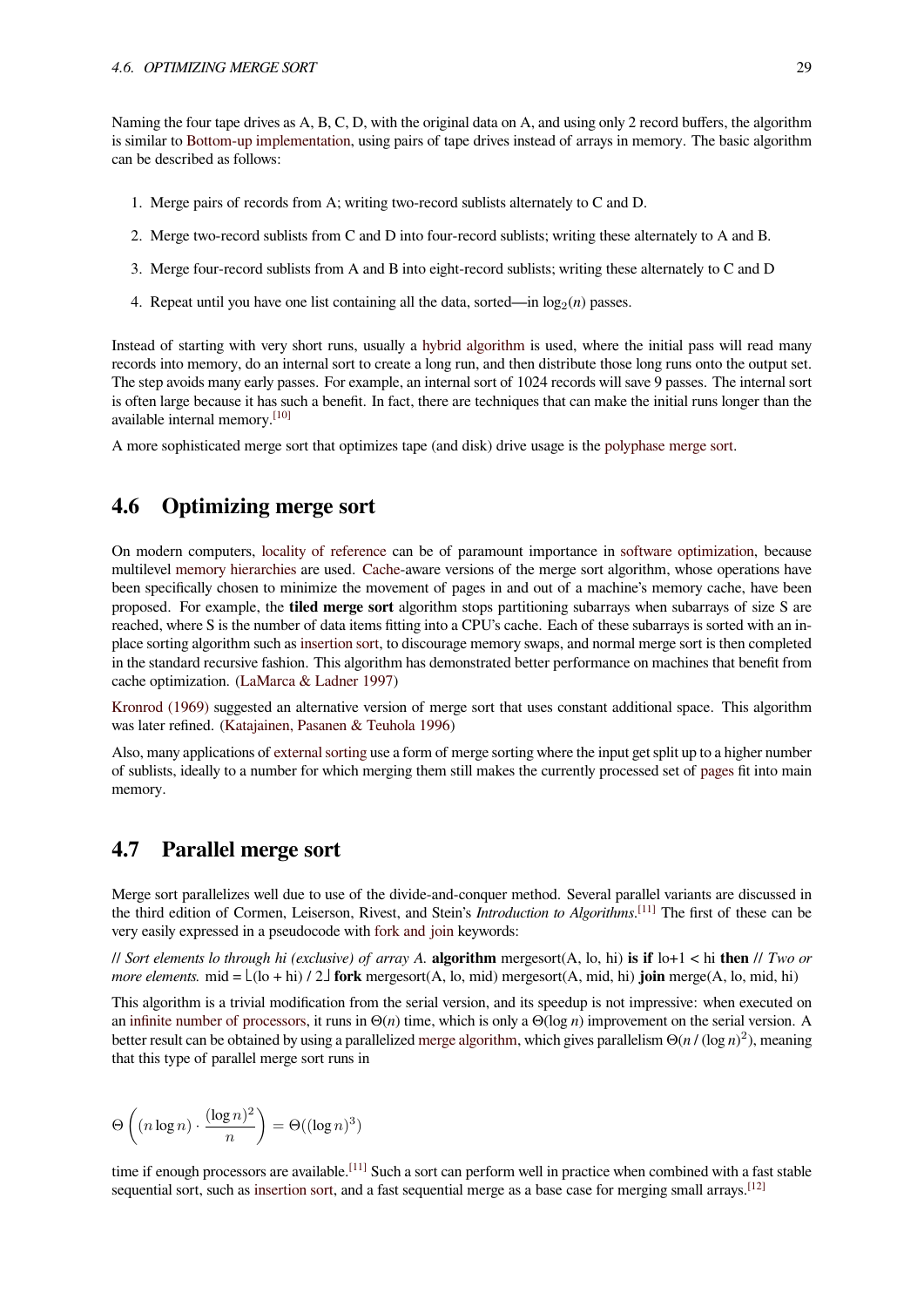Merge sort was one of the first sorting algorithms where optimal speed up was achieved, with Richard Cole using a clever subsampling algorithm to ensure  $O(1)$  merge.<sup>[13]</sup> Other sophisticated parallel sorting algorithms can achieve the same or better time bounds with a lower constant. For example, in 1991 David Powers described a parallelized quicksort (and a related radix sort) that can operate in  $O(\log n)$  time on a CRCW parallel random-access machine (PRAM) with *n* processors by performing partitioning implicitly.<sup>[14]</sup> Powers<sup>[15]</sup> further shows that a pipelined version of Batcher's Bitonic Mergesort at  $O((\log n)^2)$  time [on a](https://en.wikipedia.org/wiki/Merge_sort#cite_note-13) butterfly sorting network is in practice actually faster than his  $O(\log n)$  sorts on a PRAM, and he provides detailed discussion of the hidden overheads in comparison, radix and [parallel so](https://en.wikipedia.org/wiki/Quicksort)rting.

# **4.8 Co[mpari](https://en.wikipedia.org/wiki/Bitonic_sorter)[son w](https://en.wikipedia.org/wiki/Parallel_Random_Access_Machine)[i](https://en.wikipedia.org/wiki/Bitonic_sorter)th other sort algorith[ms](https://en.wikipedia.org/wiki/Sorting_network)**

<span id="page-33-0"></span>Although heapsort has the same time bounds as merge sort, it requires only Θ(1) auxiliary space instead of merge sort's Θ(*n*). On typical modern architectures, efficient quicksort implementations generally outperform mergesort for sorting RAM-based arrays. On the other hand, merge sort is a stable sort and is more efficient at handling slow-toaccess sequential media. Merge sort is often the best choice for sorting a linked list: in this situation it is relatively easy to i[mplement](https://en.wikipedia.org/wiki/Heapsort) a merge sort in such a way that it requires only Θ(1) extra space, and the slow random-access performance of a linked list makes some other algor[ithms \(suc](https://en.wikipedia.org/wiki/Quicksort)h as quicksort) perform poorly, and others (such as heapsort) completely impossible.

As of Perl 5.8, merge sort is its default sorting algorithm (it was quicks[ort in previ](https://en.wikipedia.org/wiki/Linked_list)ous versions of Perl). In Java, the Arrays.sort() methods use merge sort or a tuned quicksort depending on the datatypes and for implementation efficiency switch to insertion sort when fewer than seven array elements are being sorted.[16] The linux kernel uses merge sort for its linked lists.[17] Python uses Timsort, another tuned hybrid of merge sort and insertion sort, that has beco[me the](https://en.wikipedia.org/wiki/Perl) standard sort algorithm in Java SE  $7$ ,  $^{[18]}$  on the Android platform,  $^{[19]}$  and in GNU Octave.  $^{[20]}$ 

## **4.9 Notes**

- [1] Knuth (1998, p. 158)
- [2] Jyrki Katajainen and Jesper Larsson Träff (1997). "A meticulous analysis of mergesort programs".
- [3] Powers, David M. W. and McMahon Graham B. (1983), "A compendium of interesting prolog programs", DCS Technical [Report 8313,](https://en.wikipedia.org/wiki/Merge_sort#CITEREFKnuth1998) Department of Computer Science, University of New South Wales.
- [4] The worst case number given here does not agree with that given in Knuth's *Art of Computer Programming, Vol 3*. The discrepancy is due to Knuth analyzing a variant implementation of merge sort that is slightly sub-optimal
- [5] Cormen; Leiserson; Rivest; Stein. *Introduction to Algorithms*. p. 151. ISBN 978-0-262-03384-8.
- [6] Katajainen, Jyrki; Pasanen, Tomi; Teuhola, Jukka (1996). "Practic[al in-pl](https://en.wikipedia.org/wiki/Donald_Knuth)ace mergesort". *[Nordic J. Comp](https://en.wikipedia.org/wiki/Art_of_Computer_Programming)uting*. **3** (1): 27–40. CiteSeerX 10.1.1.22.85230.
- [7] Geffert, Viliam; Katajainen, Jyrki; Pasanen, Tomi (2000). "Asympto[tically](https://en.wikipedia.org/wiki/International_Standard_Book_Number) [efficient in-place me](https://en.wikipedia.org/wiki/Special:BookSources/978-0-262-03384-8)rging". *Theoretical Computer Science*. **237**: 159–181. doi:10.1016/S0304-3975(98)00162-5.
- [8] Huang, [Bing-Chao](https://en.wikipedia.org/wiki/CiteSeerX)[; Langston, Mic](https://citeseerx.ist.psu.edu/viewdoc/summary?doi=10.1.1.22.8523)hael A. (March 1988). "Practical In-Place Merging". *Communications of the ACM*. **31** (3): 348–352. doi:10.1145/42392.42403.
- [9] Kim, Pok-Son; Kutzner, Arn[e \(2](https://en.wikipedia.org/wiki/Digital_object_identifier)004). *[Stable Minimum Storage M](https://dx.doi.org/10.1016%252FS0304-3975%252898%252900162-5)erging by Symmetric Comparisons*. European Symp. Algorithms. Lecture Notes in Computer Science. **3221**. pp. 714–723. CiteSeerX 10.1.1.102.46120. doi:10.1007/978-3-540-30140-[0\\_63](https://en.wikipedia.org/wiki/Digital_object_identifier). ISBN [978-3-540-230](https://dx.doi.org/10.1145%252F42392.42403)25-0.
- [10] Selection sort. Knuth's snowplow. Natural merge.
- [11] Cormen et al. 2009, pp. 797–805
- [12] [V. J. Duvanenko, "P](https://dx.doi.org/10.1007%252F978-3-540-30140-0_63)[arallel](https://en.wikipedia.org/wiki/International_Standard_Book_Number) [Merge Sort", Dr. Do](https://en.wikipedia.org/wiki/Special:BookSources/978-3-540-23025-0)bb's Journal, March 2011
- [13] Cole, Richard (August 1988). "Parallel merge sort". *SIAM J. Comput*. **17** (4): 770–785. doi:10.1137/0217049
- [14] [Powers, David M. W](https://en.wikipedia.org/wiki/Merge_sort#CITEREFCormenLeisersonRivestStein2009). Parallelized Quicksort and Radixsort with Optimal Speedup, *Proceedings of International Conference [on Parallel Computing Technologies](http://drdobbs.com/high-performance-computing/229400239)*. Novosibirsk. 1991.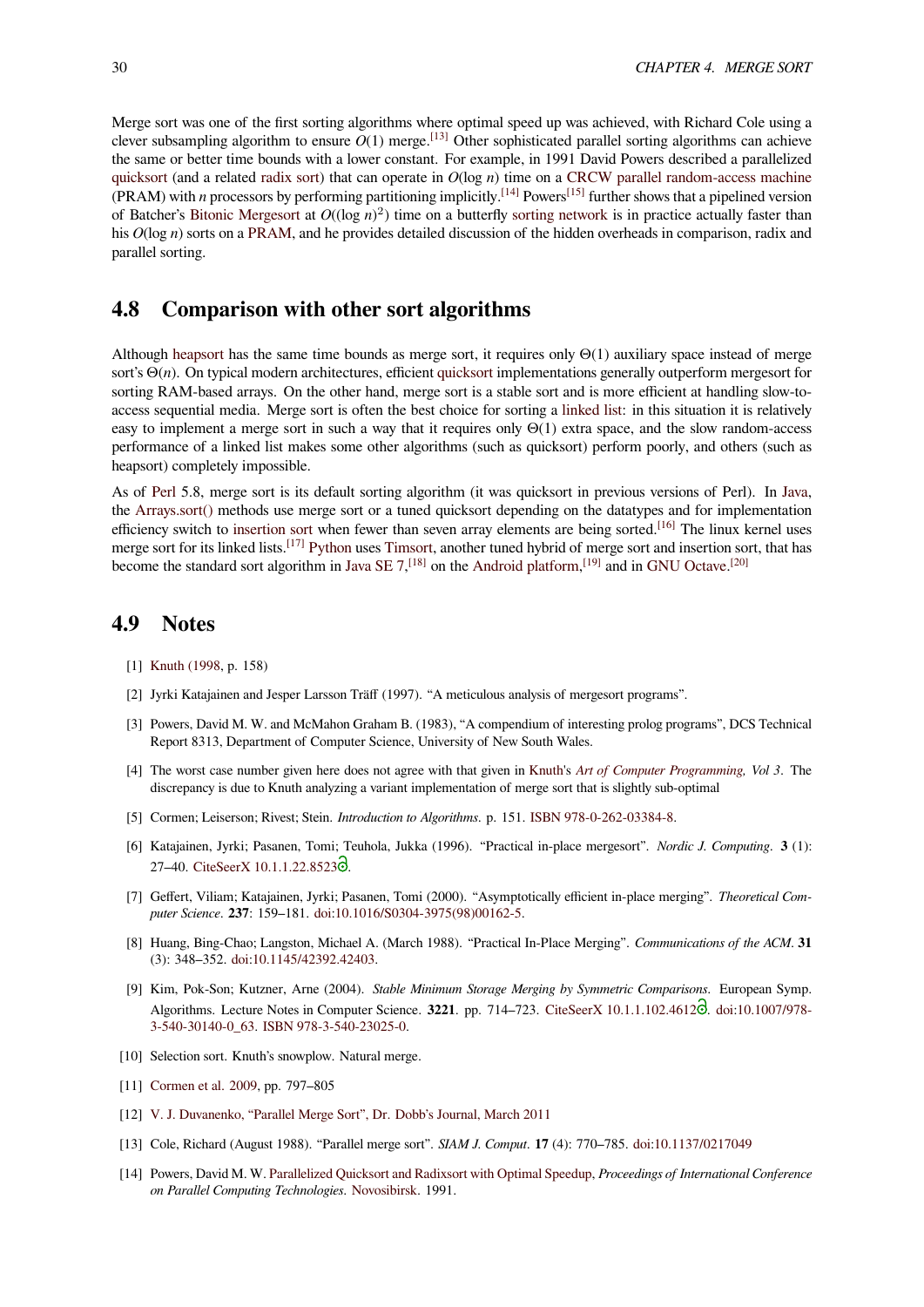- [15] David M. W. Powers, Parallel Unification: Practical Complexity, Australasian Computer Architecture Workshop, Flinders University, January 1995
- [16] OpenJDK Subversion
- [17] linux kernel /lib/list\_s[ort.c](http://david.wardpowers.info/Research/AI/papers/199501-ACAW-PUPC.pdf)
- [18] jjb. "Commit 6804124: Replace "modified mergesort" in java.util.Arrays.sort with timsort". *Java Development Kit 7 Hg repo*[. Retrieved 24 Fe](https://openjdk.dev.java.net/source/browse/openjdk/jdk/trunk/jdk/src/share/classes/java/util/Arrays.java?view=markup)b 2011.
- [19] ["Class: java.util.TimSort<T](https://github.com/torvalds/linux/blob/master/lib/list_sort.c)>". *Android JDK Documentation*. Archived from the original on January 20, 2015. Retrieved 19J[an 2015.](http://hg.openjdk.java.net/jdk7/tl/jdk/rev/bfd7abda8f79)
- [20] "liboctave/util/oct-sort.cc". *Mercurial repository of Octave source code*. Lines 23-25 of the initial comment block. Retrieved 18 Feb 2013. Code stolen in large part from Python's, listobject.c, w[hich itself h](https://android.googlesource.com/platform/libcore/+/jb-mr2-release/luni/src/main/java/java/util/TimSort.java)ad no license header. However, thanks to [Tim Peters](https://web.archive.org/web/20150120063131/https://android.googlesource.com/platform/libcore/+/jb-mr2-release/luni/src/main/java/java/util/TimSort.java) for the parts of the code I ripped-off.

## **4.1[0 References](http://hg.savannah.gnu.org/hgweb/octave/file/0486a29d780f/liboctave/util/oct-sort.cc)**

- <span id="page-34-0"></span>*•* Cormen, Thomas H.; Leiserson, Charles E.; Rivest, Ronald L.; Stein, Clifford (2009) [1990]. *Introduction to Algorithms* (3rd ed.). MIT Press and McGraw-Hill. ISBN 0-262-03384-4.
- *•* Katajainen, Jyrki; Pasanen, Tomi; Teuhola, Jukka (1996). "Practical in-place mergesort". *Nordic Journal of [Computing](https://en.wikipedia.org/wiki/Thomas_H._Cormen)*. **3**. pp. 27–40. ISSN [1236-6064](https://en.wikipedia.org/wiki/Charles_E._Leiserson). [Retrieved 2009-0](https://en.wikipedia.org/wiki/Ron_Rivest)[4-04.. Also](https://en.wikipedia.org/wiki/Clifford_Stein) Practical In-Place [Mergesort. Also](https://en.wikipedia.org/wiki/Introduction_to_Algorithms)
- *•* Knuth, Donald (1998). "Section 5.2.4: Sorting by Merging". *[Sorting and Searching](http://www.diku.dk/hjemmesider/ansatte/jyrki/Paper/mergesort_NJC.ps)*. The Art of Computer Programming. **3** (2nd ed.)[. Add](https://en.wikipedia.org/wiki/International_Standard_Serial_Number)[ison-Wesley](https://www.worldcat.org/issn/1236-6064). pp. 158–168. ISBN 0-201-8[9685-0.](http://citeseer.ist.psu.edu/katajainen96practical.html)
- *•* Kronrod, M. A. (1969). "Optimal ordering algorithm without operational field". *Soviet Mathematics Doklady*. **10**[. p. 744.](https://en.wikipedia.org/wiki/Donald_Knuth)
- *•* [LaMarca, A.;](https://en.wikipedia.org/wiki/The_Art_of_Computer_Programming) Ladner, R. E. (1997). "The influence of cach[es on t](https://en.wikipedia.org/wiki/International_Standard_Book_Number)[he performance](https://en.wikipedia.org/wiki/Special:BookSources/0-201-89685-0) of sorting". *Proc. 8th Ann. ACM-SIAM Symp. on Discrete Algorithms (SODA97)*: 370–379.
- *•* Sun Microsystems. "Arrays API". Retrieved 2007-11-19.
- *•* Sun Microsystems. "java.util.Arrays.java". Retrieved 2007-11-19.

# **4.11 Externall[inks](http://java.sun.com/javase/6/docs/api/java/util/Arrays.html)**

- <span id="page-34-1"></span>• Animated Sorting Algorithms: Merge Sort at the Wayback Machine (archived 6 March 2015) – graphical demonstration
- *•* Dictionary of Algorithms and Data Structures: Merge sort
- Mergesort applet [with "level-order" recursiv](https://web.archive.org/web/20150306071601/http://www.sorting-algorithms.com/merge-sort)ecalls t[o help improve algo](https://en.wikipedia.org/wiki/Wayback_Machine)rithm analysis
- *•* [Open Data Structures Section 11.1.1 Merge Sort](https://xlinux.nist.gov/dads/HTML/mergesort.html)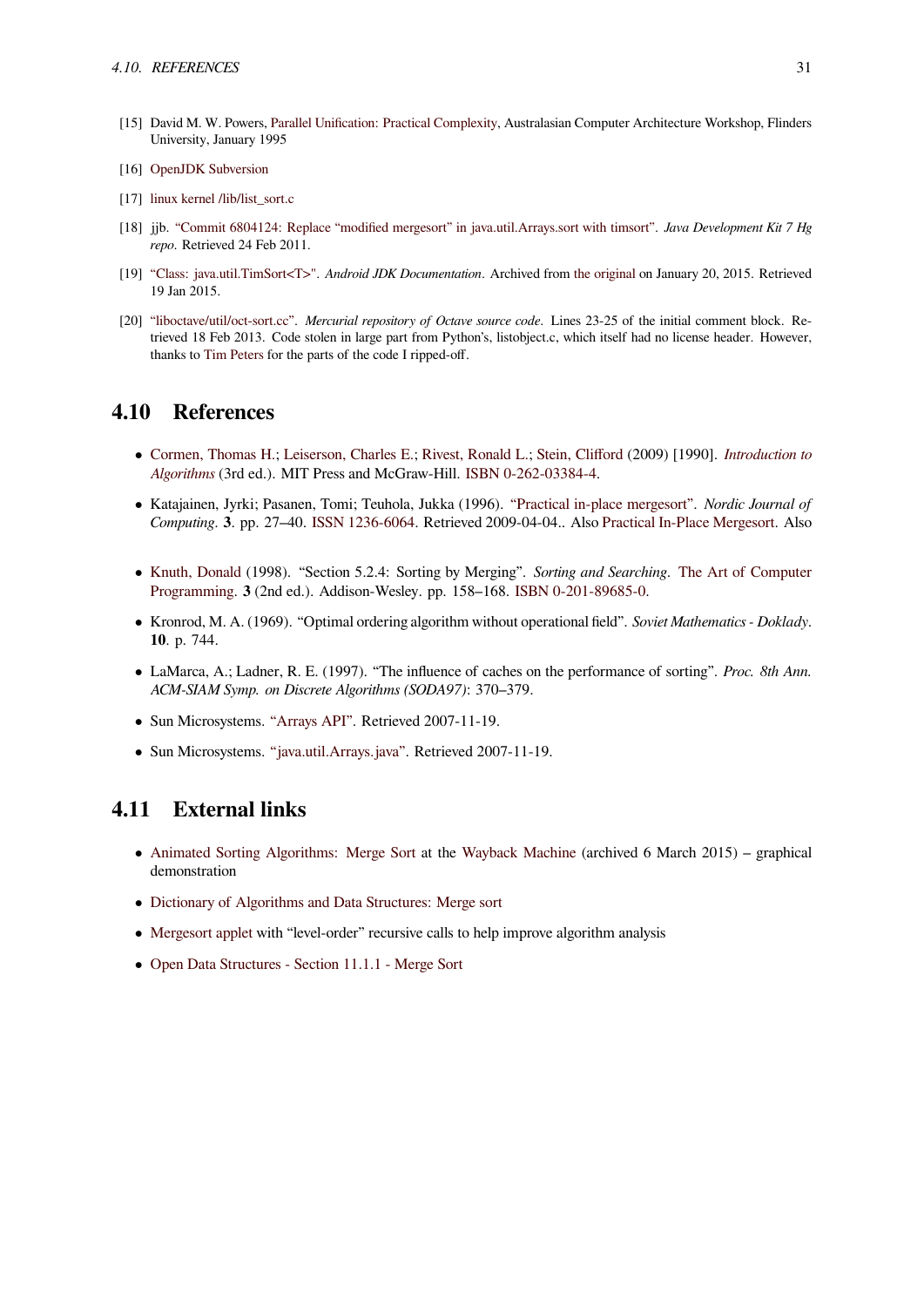# <span id="page-35-0"></span>**Chapter 5**

# **Strassen algorithm**

Not to be confused with the Schönhage–Strassen algorithm for multiplication of polynomials.

In linear algebra, the **Strassen algorithm**, named after Volker Strassen, is an algorithm for matrix multiplication. It is faster than the standard matrix multiplication algorithm and is useful in practice for large matrices, but would be slower than the fastest known algorithms [for extremely large](https://en.wikipedia.org/wiki/Sch%C3%B6nhage%E2%80%93Strassen_algorithm) matrices.

Strassen's algorithm works for any ring, such as plus/multiply, but not all semirings, such as min/plus or boolean al[gebra, where th](https://en.wikipedia.org/wiki/Linear_algebra)e naive algorithm still works, and so called [combinator](https://en.wikipedia.org/wiki/Volker_Strassen)ial m[atrix multiplication.](https://en.wikipedia.org/wiki/Matrix_multiplication_algorithm)

## **[5.1](https://en.wikipedia.org/wiki/Boolean_algebra) History**

<span id="page-35-1"></span>Volker Strassen first published this algorithm in 1969 and proved that the  $n^3$  general matrix multiplication algorithm wasn't optimal. The **Strassen algorithm** is only slightly better, but its publication resulted in much more research about matrix multiplication that led to faster approaches, such as the Coppersmith-Winograd algorithm.

# **[5.2 Algor](https://en.wikipedia.org/wiki/Volker_Strassen)ithm**

<span id="page-35-2"></span>

*The left column represents 2x2 matrix multiplication. Naïve matrix multiplication requires one multiplication for each "1" of the left column. Each of the other columns represents a single one of the 7 multiplications in the algorithm, and the sum of the columns gives the full matrix multiplication on the left.*

Let *A*, *B* be two square matrices [over a](https://en.wikipedia.org/wiki/Matrix_multiplication) ring *R*. We want to calculate the matrix product *C* as

# $C = AB$  **A***,* **B***,* **C**  $\in R^{2^n \times 2^n}$

If the matrices *A*, *B* [are not of ty](https://en.wikipedia.org/wiki/Square_matrix)pe  $2^n \times 2^n$  we fill the missing rows and columns with zeros.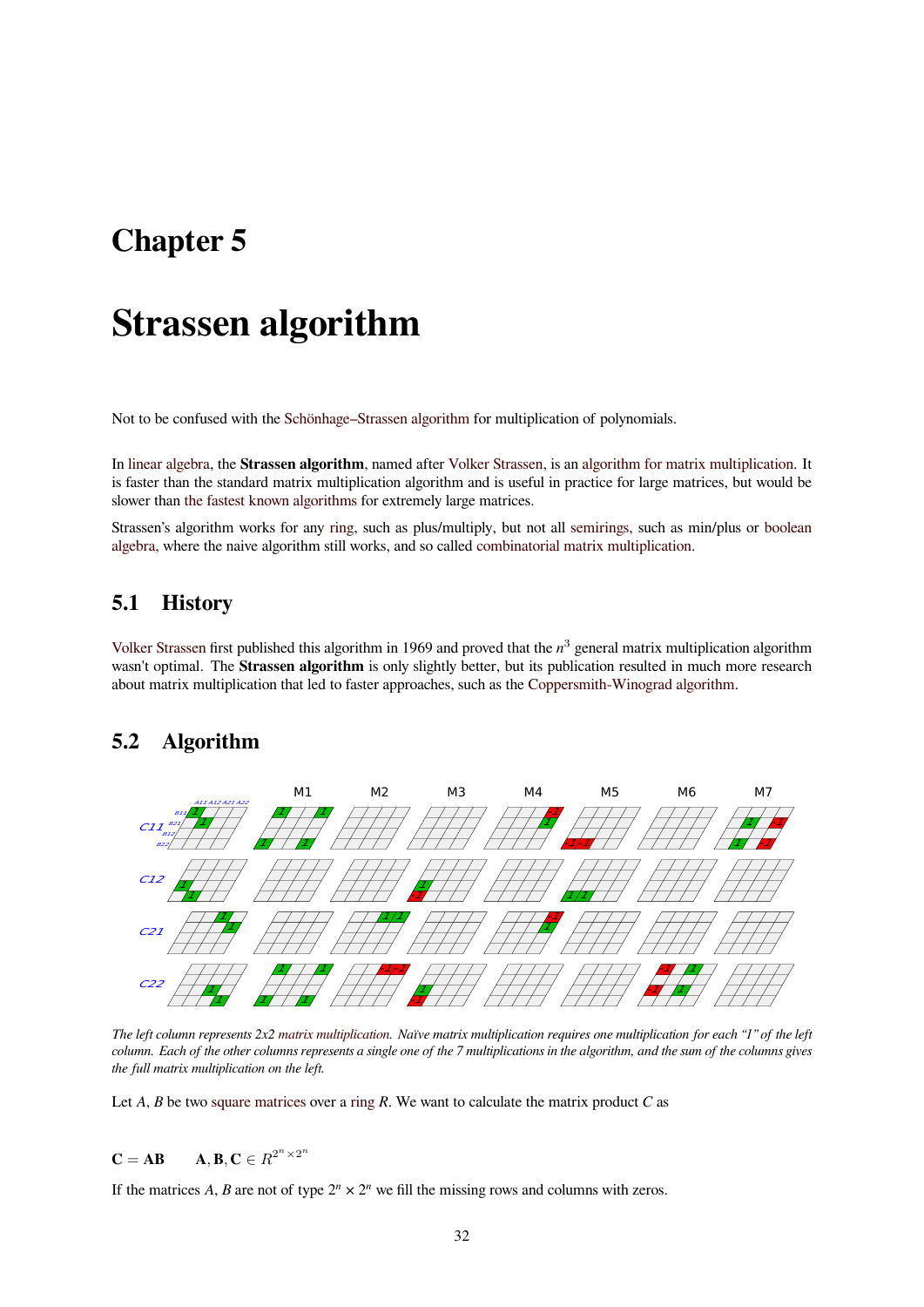We partition *A*, *B* and *C* into equally sized block matrices

$$
\mathbf{A} = \begin{bmatrix} \mathbf{A}_{1,1} & \mathbf{A}_{1,2} \\ \mathbf{A}_{2,1} & \mathbf{A}_{2,2} \end{bmatrix}, \mathbf{B} = \begin{bmatrix} \mathbf{B}_{1,1} & \mathbf{B}_{1,2} \\ \mathbf{B}_{2,1} & \mathbf{B}_{2,2} \end{bmatrix}, \mathbf{C} = \begin{bmatrix} \mathbf{C}_{1,1} & \mathbf{C}_{1,2} \\ \mathbf{C}_{2,1} & \mathbf{C}_{2,2} \end{bmatrix}
$$

with

$$
\mathbf{A}_{i,j}, \mathbf{B}_{i,j}, \mathbf{C}_{i,j} \in R^{2^{n-1} \times 2^{n-1}}
$$

then

$$
\begin{aligned} \mathbf{C}_{1,1} &= \mathbf{A}_{1,1}\mathbf{B}_{1,1} + \mathbf{A}_{1,2}\mathbf{B}_{2,1} \\ \mathbf{C}_{1,2} &= \mathbf{A}_{1,1}\mathbf{B}_{1,2} + \mathbf{A}_{1,2}\mathbf{B}_{2,2} \\ \mathbf{C}_{2,1} &= \mathbf{A}_{2,1}\mathbf{B}_{1,1} + \mathbf{A}_{2,2}\mathbf{B}_{2,1} \\ \mathbf{C}_{2,2} &= \mathbf{A}_{2,1}\mathbf{B}_{1,2} + \mathbf{A}_{2,2}\mathbf{B}_{2,2} \end{aligned}
$$

With this construction we have not reduced the number of multiplications. We still need 8 multiplications to calculate the *Ci,j* matrices, the same number of multiplications we need when using standard matrix multiplication.

Now comes the important part. We define new matrices

$$
M_1 := (A_{1,1} + A_{2,2})(B_{1,1} + B_{2,2})
$$
  
\n
$$
M_2 := (A_{2,1} + A_{2,2})B_{1,1}
$$
  
\n
$$
M_3 := A_{1,1}(B_{1,2} - B_{2,2})
$$
  
\n
$$
M_4 := A_{2,2}(B_{2,1} - B_{1,1})
$$
  
\n
$$
M_5 := (A_{1,1} + A_{1,2})B_{2,2}
$$
  
\n
$$
M_6 := (A_{2,1} - A_{1,1})(B_{1,1} + B_{1,2})
$$
  
\n
$$
M_7 := (A_{1,2} - A_{2,2})(B_{2,1} + B_{2,2})
$$

only using 7 multiplications (one for each  $M_k$ ) instead of 8. We may now express the  $C_{i,j}$  in terms of  $M_k$ , like this:

$$
C_{1,1} = M_1 + M_4 - M_5 + M_7
$$
  
\n
$$
C_{1,2} = M_3 + M_5
$$
  
\n
$$
C_{2,1} = M_2 + M_4
$$
  
\n
$$
C_{2,2} = M_1 - M_2 + M_3 + M_6
$$

We iterate this division process *n* times (recursively) until the submatrices degenerate into numbers (elements of the ring *R*). The resulting product will be padded with zeroes just like *A* and *B*, and should be stripped of the corresponding rows and columns.

Practical implementations of Strassen's algorithm switch to standard methods of matrix multiplication for small enough submatrices, for which those algorithms are more effici[ent. The par](https://en.wikipedia.org/wiki/Submatrices)ticular crossover point for which Strassen's algorithm is more efficient depends on the specific implementation and hardware. Earlier authors had estimated that Strassen's algorithm is faster for matrices with widths from 32 to 128 for optimized implementations.<sup>[1]</sup> However, it has been observed that this crossover point has been increasing in recent years, and a 2010 study found that even a single step of Strassen's algorithm is often not beneficial on current architectures, compared to a highly optimized traditional multiplication, until matrix sizes exceed 1000 or more, and even for matrix sizes of several thousand the benefit is typically marginal at best (around 10% or less).[2]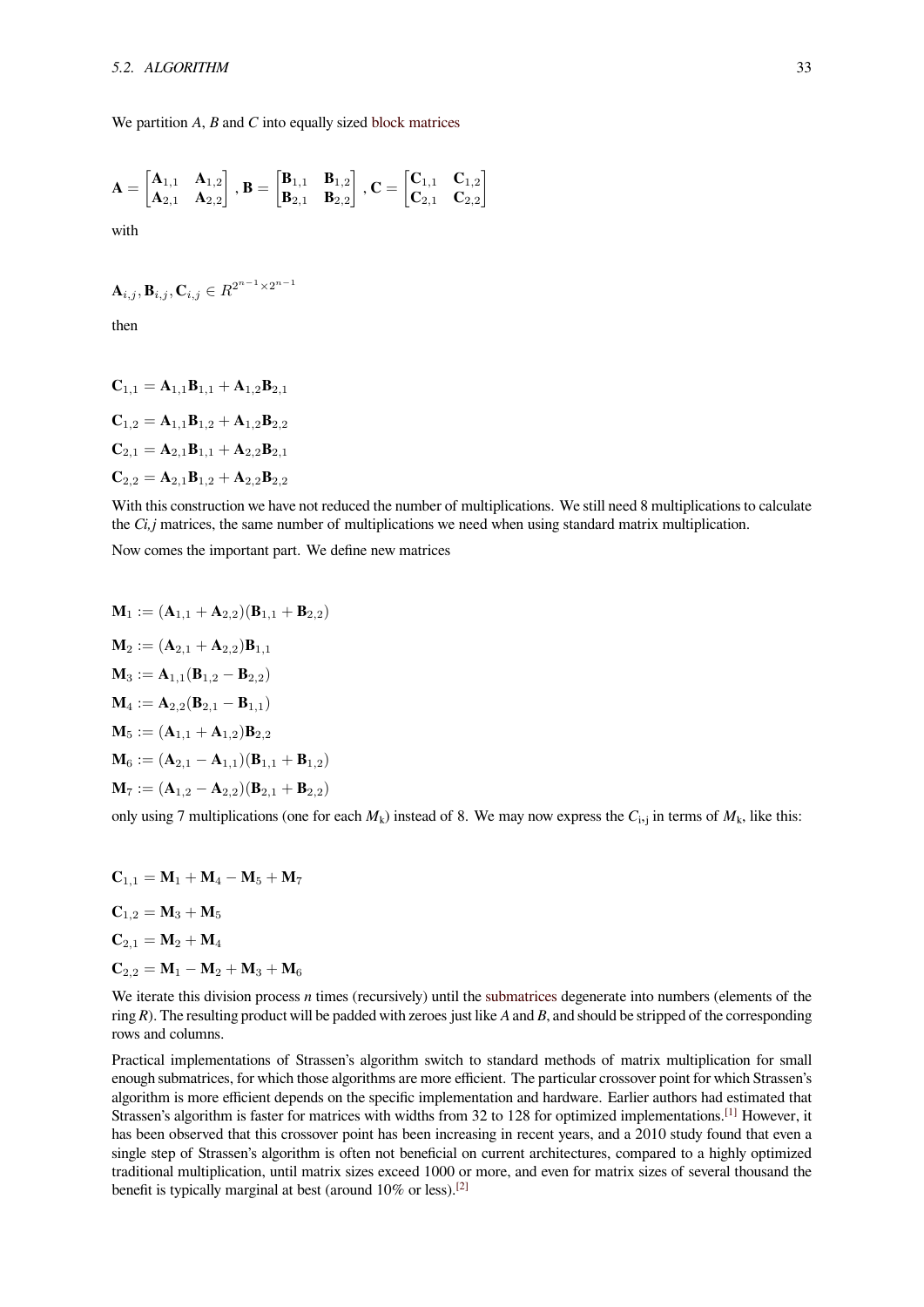# **5.3 Asymptotic complexity**

The standard matrix multiplication takes approximately  $2N^3$  (where  $N = 2^n$ ) arithmetic operations (additions and multiplications); the asymptotic complexity is  $\Theta(N^3)$ .

<span id="page-37-0"></span>The number of additions and multiplications required in the Strassen algorithm can be calculated as follows: let  $f(n)$ be the number of operations for a  $2^n \times 2^n$  matrix. Then by recursive application of the Strassen algorithm, we see that  $f(n) = 7f(n-1) + \ell 4^n$ , for some constant  $\ell$  that depends on the number of additions performed at each application of the algorithm. Hence  $f(n) = (7 + o(1))^n$ , i.e., the asymptotic complexity for multiplying matrices of size  $N = 2^n$ using the Strassen algorithm is

$$
O([7 + o(1)]n) = O(N^{\log_2 7 + o(1)}) \approx O(N^{2.8074})
$$

The reduction in the number of arithmetic operations however comes at the price of a somewhat reduced numerical stability,<sup>[3]</sup> and the algorithm also requires significantly more memory compared to the naive algorithm. Both initial matrices must have their dimensions expanded to the next power of 2, which results in storing up to four times as many elements, and the seven auxiliary matrices each contain a quarter of the elements in the expanded ones.

#### **[5.3.1](https://en.wikipedia.org/wiki/Numerical_stability) [R](https://en.wikipedia.org/wiki/Strassen_algorithm#cite_note-3)ank or bilinear complexity**

<span id="page-37-1"></span>The bilinear complexity or **rank** of a bilinear map is an important concept in the asymptotic complexity of matrix multiplication. The rank of a bilinear map  $\phi : \mathbf{A} \times \mathbf{B} \to \mathbf{C}$  over a field **F** is defined as (somewhat of an abuse of notation)

$$
R(\phi/\mathbf{F}) = \min \left\{ r \left| \exists f_i \in \mathbf{A}^*, g_i \in \mathbf{B}^*, w_i \in \mathbf{C}, \forall \mathbf{a} \in \mathbf{A}, \mathbf{b} \in \mathbf{B}, \phi(\mathbf{a}, \mathbf{b}) = \sum_{i=1}^r f_i(\mathbf{a}) g_i(\mathbf{b}) w_i \right\} \right\}
$$

In other words, the rank of a bilinear map is the length of its shortest bilinear computation.<sup>[4]</sup> The existence of Strassen's algorithm shows that the rank of  $2\times 2$  matrix multiplication is no more than seven. To see this, let us express this algorithm (alongside the standard algorithm) as such a bilinear computation. In the case of matrices, the dual spaces **A**\* and **B**\* consist of maps into the field **F** induced by a scalar **double-dot product**, (i.e. in this case the sum of all the entries of a Hadamard product.)

It can be shown that the total number of elementary multiplications *L* required for matrix multiplication is tightly asymptotically bound to the rank *R*, i.e.  $L = \Theta(R)$ , or more specifically, since the constants are known,  $\frac{1}{2}R \le L \le$ *R.* [One use](https://en.wikipedia.org/wiki/Dual_space)ful property of the rank is that it is submultiplicative for tens[or products, and this](https://en.wikipedia.org/wiki/Dot_product) enables one to show that  $2^n \times 2^n \times 2^n$  matrix mul[tiplication can be ac](https://en.wikipedia.org/wiki/Hadamard_product_(matrices))complished with no more than  $7^n$  elementary multiplications for any *n*. (This *n*-fold tensor product of the 2×2×2 matrix multiplication map with itself—an *n*th tensor power—is realized by the recursive step in the algorithm shown.)

#### **5.3.2 Cache behavior**

Strassen's algorithm is cache oblivious. Analysis of its cache behavior algorithm has shown it to incur

<span id="page-37-2"></span>
$$
\Theta\left(1+\frac{n^2}{b}+\frac{n^{\log_2 7}}{b\sqrt{M}}\right)
$$

cache misses during its execution, assuming an idealized cache of M lines, each of b bytes.<sup>[5]:13</sup>

# **5.4 Implementation considerations**

<span id="page-37-3"></span>The description above states that the matrices are square, and the size is a power of two, and that padding should be used if needed. This restriction allows the matrices to be split in half, recursively, until limit of scalar multiplication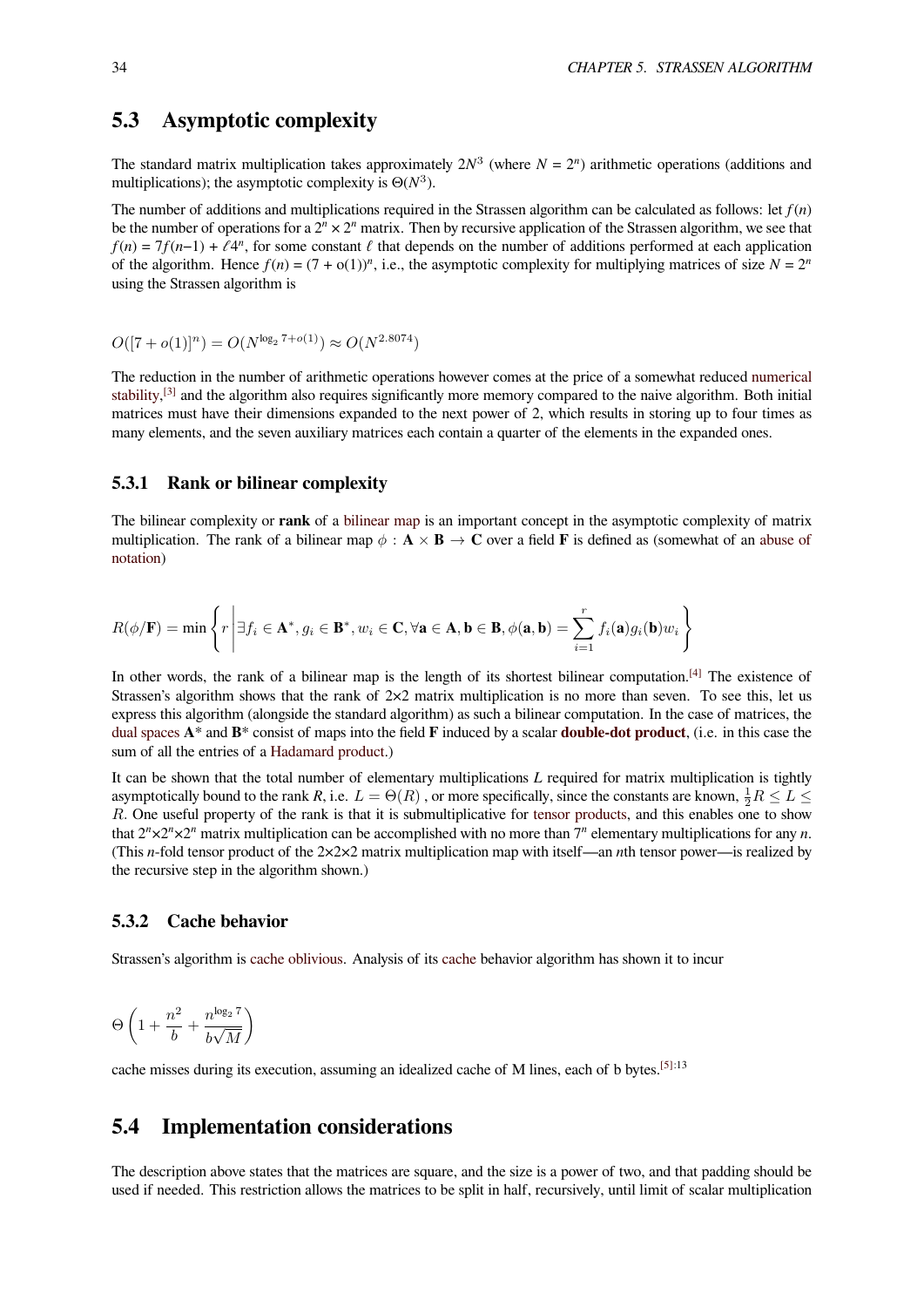is reached. The restriction simplifies the explanation, and analysis of complexity, but is not actually necessary;<sup>[6]</sup> and in fact, padding the matrix as described will increase the computation time and can easily eliminate the fairly narrow time savings obtained by using the method in the first place.

A good implementation will observe the following:

- It is not necessary or desirable to use the Strassen algorithm down to the limit of scalars. Compared to conventional matrix multiplication, the algorithm adds a considerable  $O(n^2)$  workload in addition/subtractions; so below a certain size, it will be better to use conventional multiplication. Thus, for instance, if you start with matrices that are 1600x1600, there is no need to pad to 2048x2048, since you could subdivide down to 25x25 and then use conventional multiplication at that level.
- The method can indeed be applied to square matrices of any dimension.<sup>[2]</sup> If the dimension is even, they are split in half as described. If the dimension is odd, zero padding by one row and one column is applied first. Such padding can be applied on-the-fly and lazily, and the extra rows and columns discarded as the result is formed. For instance, suppose the matrices are 199x199. They can be split so that the upper-left portion is 100x100 and the lower-right is 99x99. Wherever the operations require [it,](https://en.wikipedia.org/wiki/Strassen_algorithm#cite_note-dalberto-2) dimensions of 99 are zero padded to 100 first. Note, for instance, that the product  $M_2$  is only used in the lower row of the output, so is only required to be 99 rows high; and thus the left factor  $(A_{2,1} + A_{2,2})$  used to generate it need only be 99 rows high; accordingly, there is no need to pad that sum to 100 rows; it is only necessary to pad  $A_{2,2}$  to 100 columns to match  $A_{2,1}$ .

Furthermore, there is no need for the matrices to be square. Non-square matrices can be split in half using the same methods, yielding smaller non-square matrices. If the matrices are sufficiently non-square it will be worthwhile reducing the initial operation to more square products, using simple methods which are essentially  $O(n^2)$ , for instance:

- *•* A product of size [2*N* x *N*] \* [*N* x 10*N*] can be done as 20 separate [*N* x *N*] \* [*N* x *N*] operations, arranged to form the result;
- A product of size  $[N \times 10N]$  \*  $[10N \times N]$  can be done as 10 separate  $[N \times N]$  \*  $[N \times N]$  operations, summed to form the result.

These techniques will make the implementation more complicated, compared to simply padding to a power-oftwo square; however, it is a reasonable assumption that anyone undertaking an implementation of Strassen, rather than conventional, multiplication, will place a higher priority on computational efficiency than on simplicity of the implementation.

In practice, Strassen's algorithm can be implemented to attain better performance than conventional multiplication even for small matrices, for matrices that are not at all square, and without requiring workspace beyond buffers that are already needed for a high-performance conventional multiplication.<sup>[7]</sup>

# **5.5 See also**

- *•* Computational complexity of mathematical operations
- *•* Gauss–Jordan elimination
- *•* [Coppersmith–Winograd algorithm](https://en.wikipedia.org/wiki/Computational_complexity_of_mathematical_operations)
- *•* [Z-order matrix representat](https://en.wikipedia.org/wiki/Gauss%E2%80%93Jordan_elimination)ion
- [Karatsuba algorithm, for multiplyin](https://en.wikipedia.org/wiki/Coppersmith%E2%80%93Winograd_algorithm)g *n*-digit integers in  $O(n^{\log_2 3})$  instead of in  $O(n^2)$  time
- [Gauss's complex multiplicatio](https://en.wikipedia.org/wiki/Z-order_(curve))n algorithm multiplies two complex numbers using 3 real multiplications instead of 4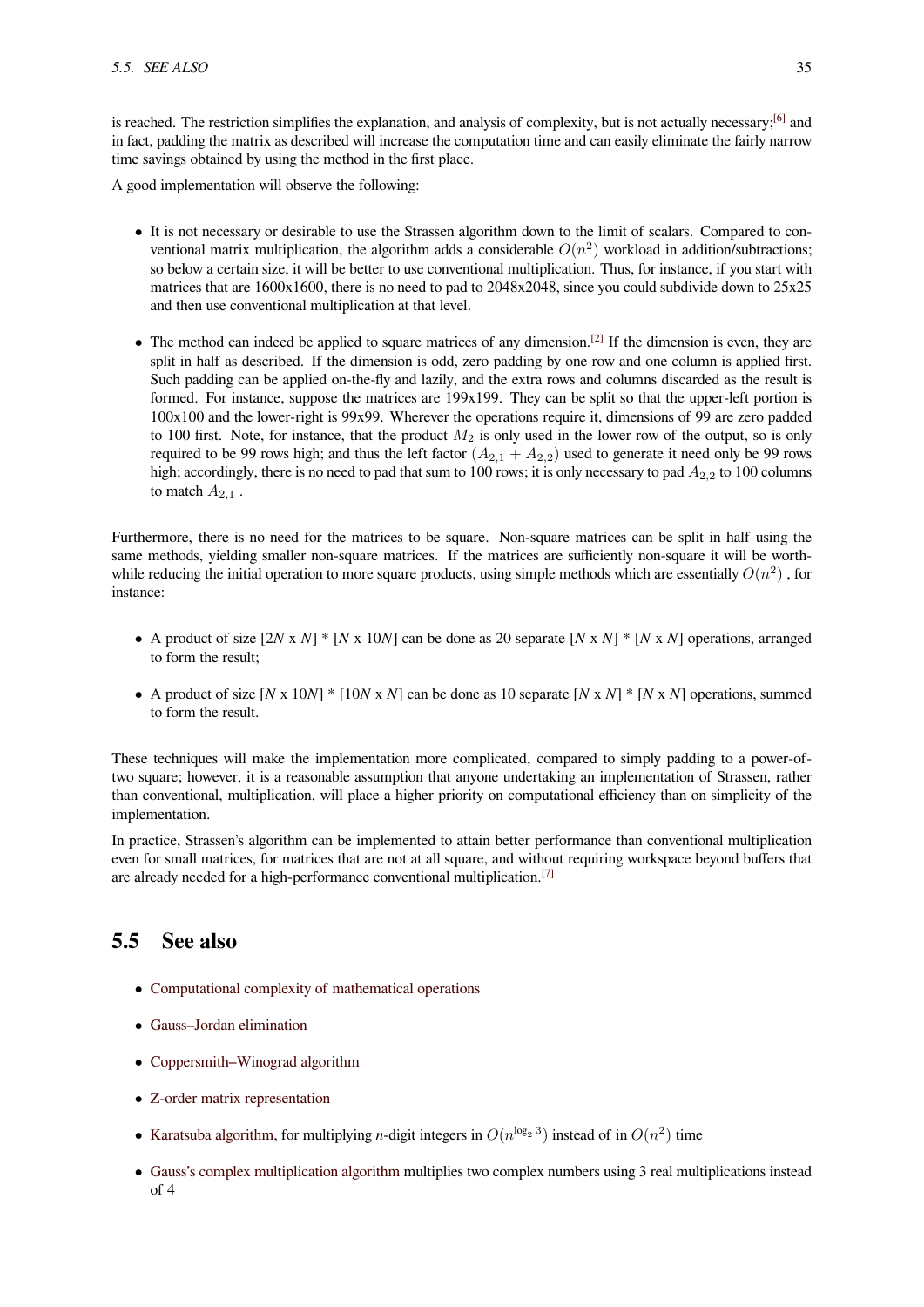# **5.6 References**

- [1] Skiena, Steven S. (1998), "§8.2.3 Matrix multiplication", *The Algorithm Design Manual*, Berlin, New York: Springer-Verlag, ISBN 978-0-387-94860-7.
- <span id="page-39-0"></span>[2] D'Alberto, Paolo; Nicolau, Alexandru (2005). *Using Recursion to Boost ATLAS's Performance* (PDF). Sixth Int'l Symp. on High Performance Computing.
- [3] [Webb,](https://en.wikipedia.org/wiki/Springer-Verlag) [Miller](https://en.wikipedia.org/wiki/International_Standard_Book_Number) [\(1975\). "Computatio](https://en.wikipedia.org/wiki/Special:BookSources/978-0-387-94860-7)nal complexity and numerical stability". *SIAM J. Comput*: 97–107.
- [4] Burgisser, Clausen, and Shokrollahi. *Algebraic Complexity Theory.* [Springer-Verlag 1997.](https://www.ics.uci.edu/~paolo/Reference/paoloA.ishp-vi.pdf)
- [5] Frigo, M.; Leiserson, C. E.; Prokop, H.; Ramachandran, S. (1999). *Cache-oblivious algorithms* (PDF). Proc. IEEE Symp. on Foundations of Computer Science (FOCS). pp. 285–297.
- [6] Higham, Nicholas J. (1990). "Exploiting fast matrix multiplication within the level 3 BLAS" (PDF). *ACM Transactions on Mathemati[cal Software](https://en.wikipedia.org/wiki/Charles_Leiserson)*. **16** [\(4\): 352–36](https://en.wikipedia.org/wiki/Harald_Prokop)8. doi:10.1145/98267.9829[0.](http://supertech.csail.mit.edu/papers/FrigoLePr99.pdf)
- [7] Huang, Jianyu; Smith, Tyler; Henry, Greg; van de Geijn, Robert (2016). *Strassen's Algorithm Reloaded*. International Conference for High Perfor[mance Computing, Networking, Storage and Analysis \(SC](http://www.maths.manchester.ac.uk/~higham/papers/high90s.pdf)'[16\).](http://www.maths.manchester.ac.uk/~higham/papers/high90s.pdf)
- *•* Strassen, Volker, *Gaussian Eliminatio[n is](https://en.wikipedia.org/wiki/Digital_object_identifier) [not Optimal](https://dx.doi.org/10.1145%252F98267.98290)*, Numer. Math. 13, p. 354-356, 1969
- *•* Thomas H. Cormen, Charles E. Leiserson, Ronald L. Rivest, and Clifford Stein. *[Introduction t](http://dl.acm.org/citation.cfm?doid=2807591.2807601)o Algorithms*, Second Edition. MIT Press and McGraw-Hill, 2001. ISBN 0-262-03293-7. Chapter 28: Section 28.2: Strassen's algorithm for matrix multiplication, pp. 735–741.

# **5.7 [External lin](https://en.wikipedia.org/wiki/Thomas_H._Cormen)[ks](https://en.wikipedia.org/wiki/Charles_E._Leiserson)**

*•* Weisstein, Eric W. "Strassen's Formulas". *MathWorld*.

<span id="page-39-1"></span>(also includes formulas for fast matrix inversion)

- *•* [Tyler J. Earnest,](https://en.wikipedia.org/wiki/Eric_W._Weisstein) *St[rassen's Algorithm on th](http://mathworld.wolfram.com/StrassenFormulas.html)[e Cell Broad](https://en.wikipedia.org/wiki/MathWorld)band Engine*
- *• Simple Strassen's algorith[ms implementatio](https://en.wikipedia.org/wiki/Matrix_inversion)n in C (easy for education purposes)*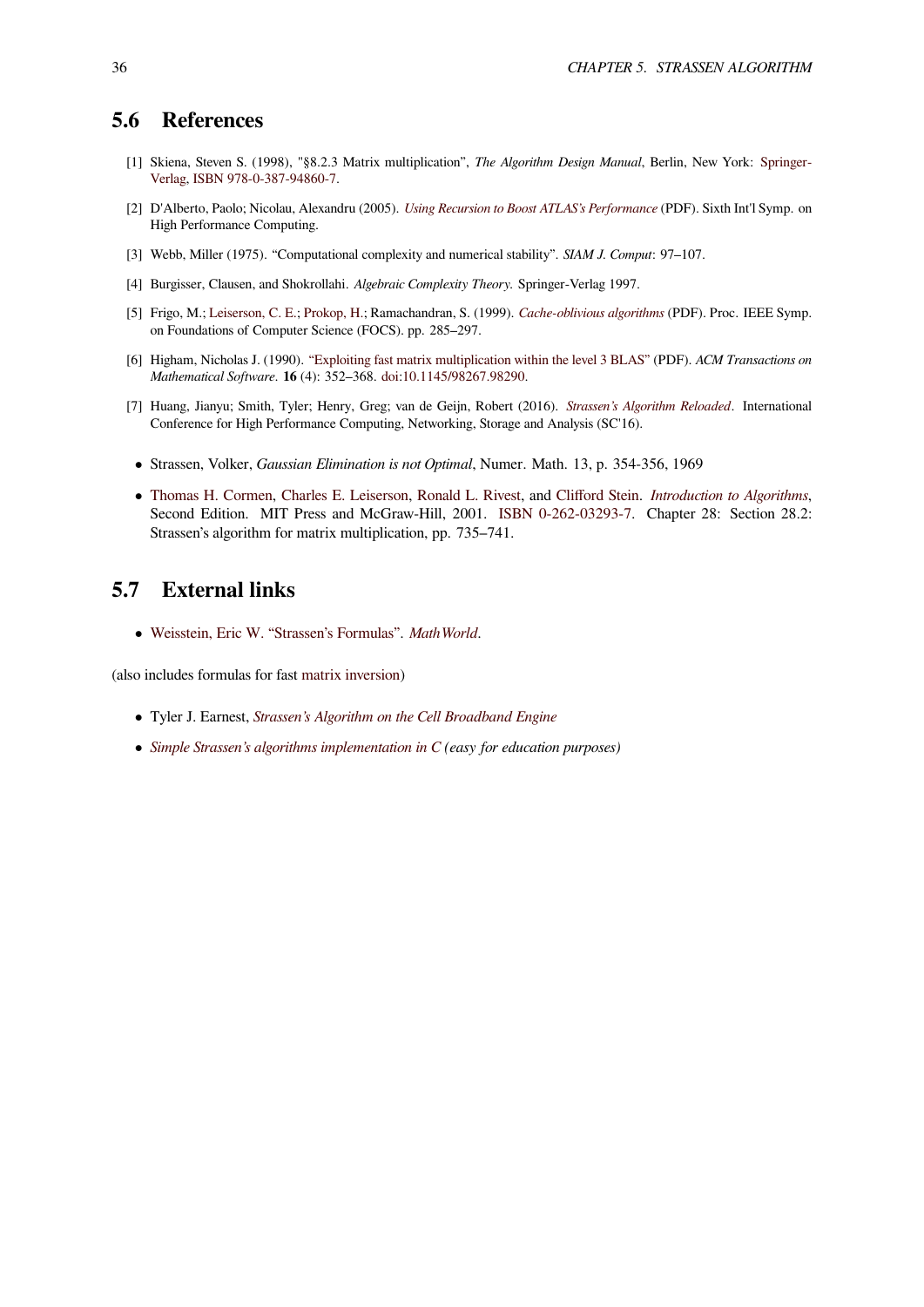# <span id="page-40-0"></span>**Chapter 6**

# **Master theorem**

For the result in enumerative combinatorics, see MacMahon Master theorem. For the result about Mellin transforms, see Ramanujan's master theorem.

In the analysis of algorithms, the **master theorem** provides a solution in asymptotic terms (using Big O notation) for recurrence relations of types that occur in the analysis of many [divide and c](https://en.wikipedia.org/wiki/MacMahon_Master_theorem)onquer algorithms. It was popularized by the canonical algorithms textbook *Intr[oduction to Algorithms](https://en.wikipedia.org/wiki/Ramanujan%2527s_master_theorem)* by Cormen, Leiserson, Rivest, and Stein. Not all recurrence relations can be solved with the use of the master theorem; its generalizations include the Akra–Bazzi metho[d.](https://en.wikipedia.org/wiki/Analysis_of_algorithms)

# **[6.1](https://en.wikipedia.org/wiki/Akra%E2%80%93Bazzi_method) Introduction**

<span id="page-40-1"></span>Consider a problem that can be solved using a recursive algorithm such as the following:

**procedure**  $T(n : size of problem)$  **defined as: if**  $n <$  some constant k **then exit** Create *'a'* subproblems of size n/b in d(n) time **repeat** for a total of *′a′* times T(n/b) **end repeat** Combine results from subproblems in c(n) time **end procedure**

In the above algorithm we are dividing the pro[blem into a number o](https://en.wikipedia.org/wiki/Recursive_algorithm)f subproblems recursively, each subproblem being of size *n*/*b*. This can be visualized as building a call tree with each node of the tree as an instance of one recursive call and its child nodes being instances of subsequent calls. In the above example, each node would have a number of child nodes. Each node does an amount of work that corresponds to the size of the sub problem n passed to that instance of the recursive call and given by  $f(n)$ . The total amount of work done by the entire tree is the sum of the work performed by all the nodes in the tree.

Algorithms such as above can be represented as a recurrence relation  $T(n) = a T(\frac{n}{b}) + f(n)$ , where  $f(n) =$  $d(n) + c(n)$  in the above procedure. This recursive relation can be successively substituted into itself and expanded to obtain expression for total amount of work done.<sup>[1]</sup>

The Master theorem allows us to easily calculate the running time of such a recursive algorithm in Θ-notation without doing an expansion of the recursive relatio[n above.](https://en.wikipedia.org/wiki/Recursion_(computer_science))

# **6.2 Generic form**

<span id="page-40-2"></span>The master theorem concerns recurrence relations of the form:

$$
T(n) = a T(\frac{n}{b}) + f(n)
$$
 where  $a \in \mathbb{N}, 1 < b \in \mathbb{R}$ 

In the application to the analysis of a recursive algorithm, the constants and function take on the following significance:

• *n* is the size of the problem.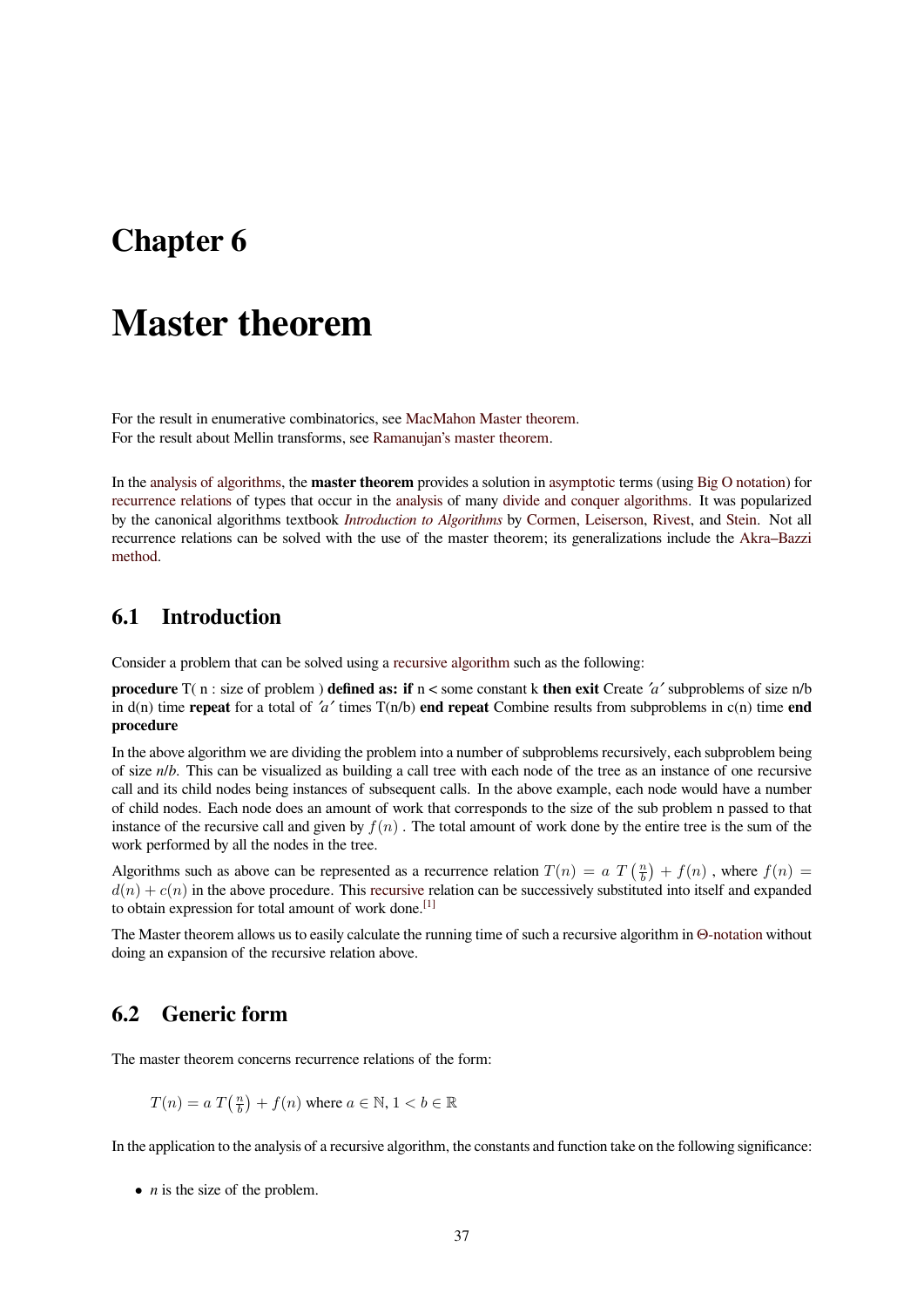- *• a* is the number of subproblems in the recursion.
- *n/b* is the size of each subproblem. (Here it is assumed that all subproblems are essentially the same size.)
- *f* (*n*) is the cost of the work done outside the recursive calls, which includes the cost of dividing the problem and the cost of merging the solutions to the subproblems.

It is possible to determine an asymptotic tight bound in these three cases:

### **6.2.1 Case 1**

#### **Generic form**

<span id="page-41-0"></span>If  $f(n) = O(n^c)$  where  $c < log_b a$  (using big O notation) then:

 $T(n) = \Theta(n^{\log_b a})$ 

#### **Example**

$$
T(n) = 8T\left(\frac{n}{2}\right) + 1000n^2
$$

As one can see from the formula above:

 $a = 8, b = 2, f(n) = 1000n^2$ , so  $f(n) = O(n^c)$ , where  $c = 2$ 

Next, we see if we satisfy the case 1 condition:

$$
\log_b a = \log_2 8 = 3 > c
$$

It follows from the first case of the master theorem that

$$
T(n) = \Theta\left(n^{\log_b a}\right) = \Theta\left(n^3\right)
$$

(indeed, the exact solution of the recurrence relation is  $T(n) = 1001n^3 - 1000n^2$ , assuming  $T(1) = 1$ ).

### **6.2.2 Case 2**

#### **Generic form**

<span id="page-41-1"></span>If it is true, for some constant  $k \geq 0$ , that:

$$
f(n) = \Theta\left(n^c \log^k n\right)
$$
 where  $c = \log_b a$ 

then:

$$
T(n)=\Theta\left(n^c\log^{k+1}n\right)
$$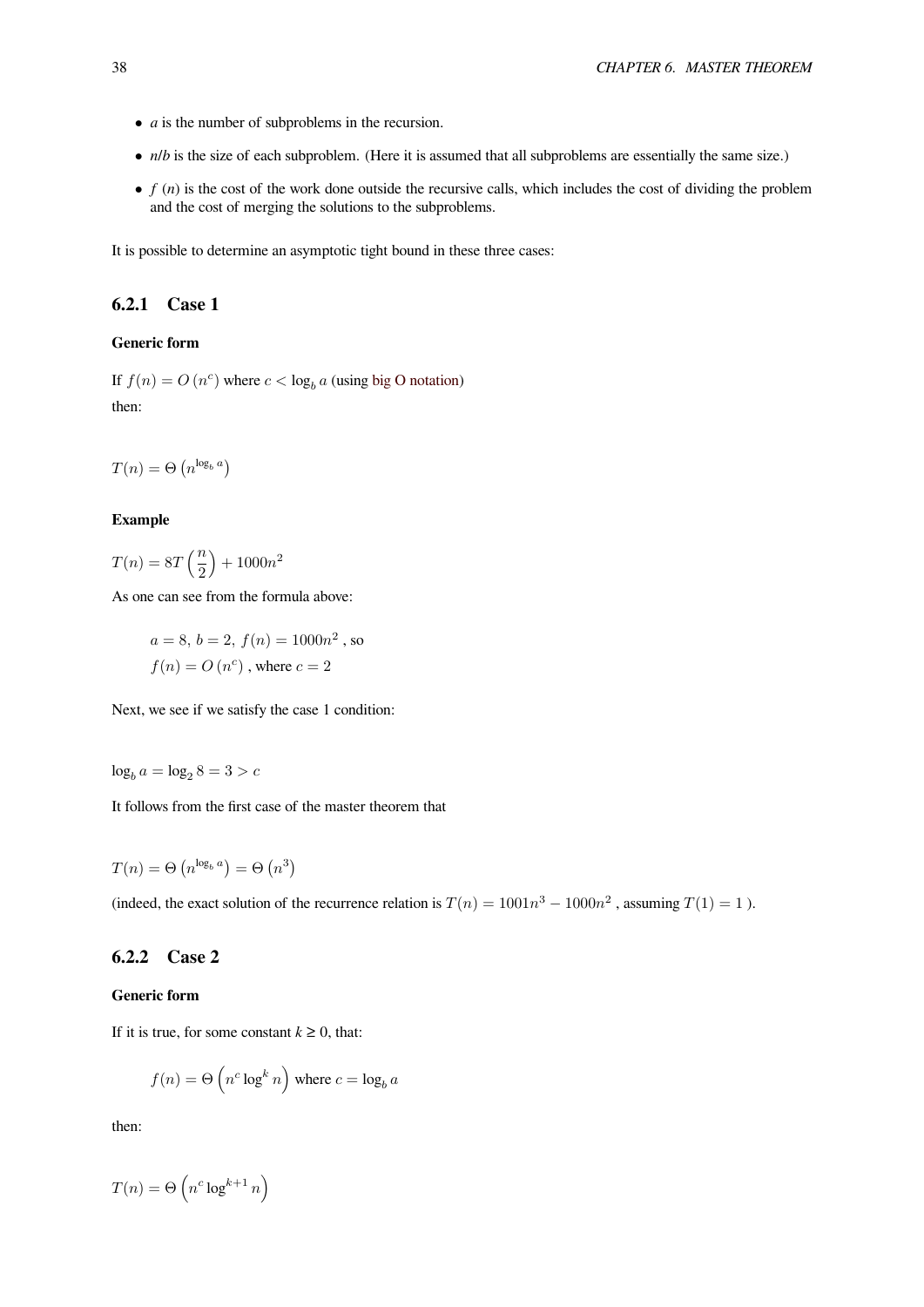#### **Example**

 $T(n) = 2T\left(\frac{n}{2}\right) + 10n$ 

As we can see in the formula above the variables get the following values:

$$
a = 2, b = 2, c = 1, f(n) = 10n
$$

$$
f(n) = \Theta\left(n^c \log^k n\right) \text{ where } c = 1, k = 0
$$

Next, we see if we satisfy the case 2 condition:

 $\log_b a = \log_2 2 = 1$  , and therefore,  $c = \log_b a$ 

So it follows from the second case of the master theorem:

$$
T(n) = \Theta\left(n^{\log_b a} \log^{k+1} n\right) = \Theta\left(n^1 \log^1 n\right) = \Theta\left(n \log n\right)
$$

Thus the given recurrence relation *T*(*n*) was in Θ(*n* log *n*).

(This result is confirmed by the exact solution of the recurrence relation, which is  $T(n) = n + 10n \log_2 n$ , assuming  $T(1) = 1.$ 

#### <span id="page-42-0"></span>**6.2.3 Case 3**

#### **Generic form**

If it is true that:

$$
f(n)=\Omega\left(n^{c}\right)
$$
 where  $c>\log_{b}a$ 

and if it is also true that:

 $af\left(\frac{n}{b}\right) \leq kf(n)$  for some constant  $k < 1$  and sufficiently large *n* (often called the *regularity condition*)

then:

 $T(n) = \Theta(f(n))$ 

#### **Example**

$$
T(n) = 2T\left(\frac{n}{2}\right) + n^2
$$

As we can see in the formula above the variables get the following values:

$$
a = 2, b = 2, f(n) = n2
$$
  
 $f(n) = \Omega(nc)$ , where  $c = 2$ 

Next, we see if we satisfy the case 3 condition:

 $\log_b a = \log_2 2 = 1$  , and therefore, yes,  $c > \log_b a$ 

The regularity condition also holds: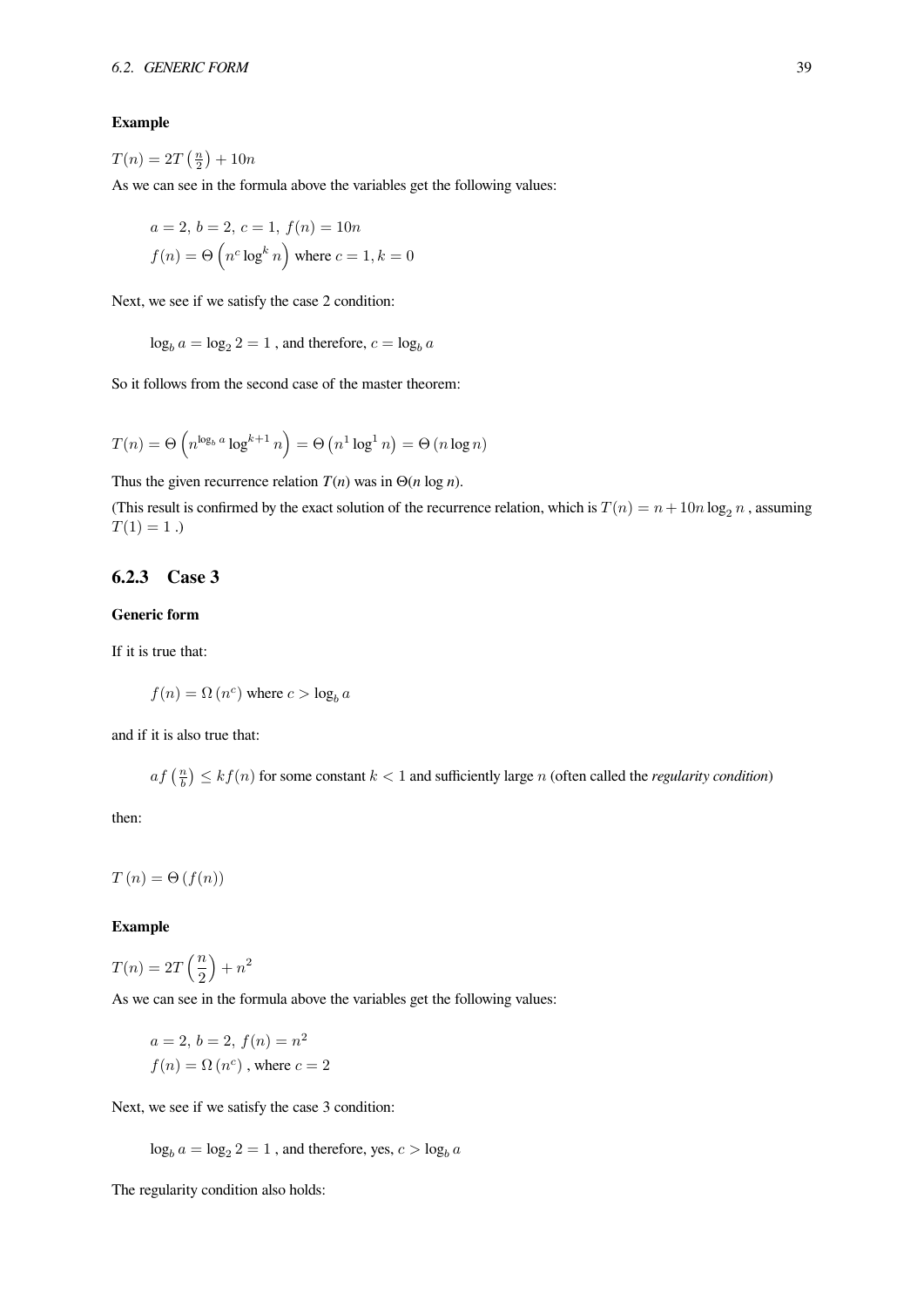$$
2\left(\frac{n^2}{4}\right) \le kn^2
$$
, choosing  $k = 1/2$ 

So it follows from the third case of the master theorem:

$$
T(n) = \Theta(f(n)) = \Theta(n^2).
$$

Thus the given recurrence relation  $T(n)$  was in  $\Theta(n^2)$ , that complies with the *f* (*n*) of the original formula.

(This result is confirmed by the exact solution of the recurrence relation, which is  $T(n) = 2n^2 - n$ , assuming  $T(1) = 1.$ 

## **6.3 Inadmissible equations**

<span id="page-43-0"></span>The following equations cannot be solved using the master theorem:<sup>[2]</sup>

•  $T(n) = 2^n T(\frac{n}{2}) + n^n$ 

*a* is not a constant; the number of subproblems shouldb[e fi](https://en.wikipedia.org/wiki/Master_theorem#cite_note-2)xed

•  $T(n) = 2T(\frac{n}{2}) + \frac{n}{\log n}$ 

 $n^{\log_b a}$ 

- $T(n) = 0.5T(\frac{n}{2}) + n$ 
	- $a < 1$
- $T(n) = 64T(\frac{n}{8}) n^2 \log n$

 $f(n)$ , which is the combination time, is not positive

•  $T(n) = T(\frac{n}{2}) + n(2 - \cos n)$ 

case 3 but regularity violation.

In the second inadmissible example above, the difference between  $f(n)$  and  $n^{\log_b a}$  can be expressed with the ratio *f*(*n*)  $\frac{f(n)}{n^{\log_b a}} = \frac{n/\log n}{n^{\log_2 2}} = \frac{n}{n \log n} = \frac{1}{\log n}$ . It is clear that  $\frac{1}{\log n} < n^{\epsilon}$  for any constant  $\epsilon > 0$ . Therefore, the difference is not polynomial and the Master Theorem does not apply.

## **6.4 See also**

<span id="page-43-1"></span>*•* Akra–Bazzi method

## **6.5 [Application](https://en.wikipedia.org/wiki/Akra%E2%80%93Bazzi_method) to common algorithms**

## <span id="page-43-2"></span>**6.6 Notes**

- <span id="page-43-3"></span>[1] Duke University, "Big-Oh for Recursive Functions: Recurrence Relations", http://www.cs.duke.edu/~{}ola/ap/recurrence. html
- [2] Massachusetts Institute of Technology (MIT), "Master Theorem: Practice Problems and Solutions", http://www.csail.mit. edu/~{}thies/6.046-web/master.pdf
- [3] [Dartm](http://www.cs.duke.edu/~ola/ap/recurrence.html)outh College, http://www.math.dartmouth.edu/archive/m19w03/public\_html/Section5-2.pdf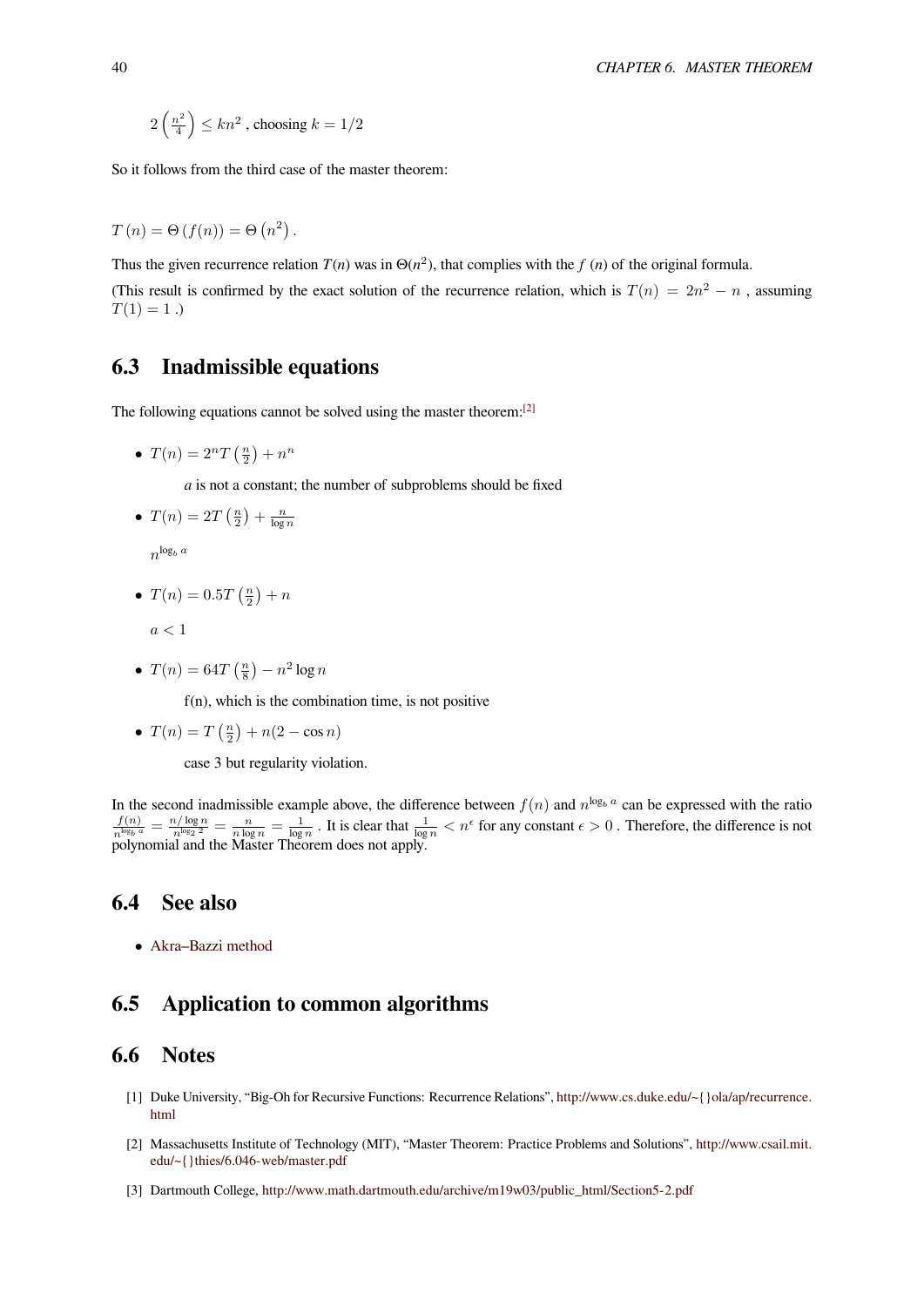# **6.7 References**

- *•* Thomas H. Cormen, Charles E. Leiserson, Ronald L. Rivest, and Clifford Stein. *Introduction to Algorithms*, Second Edition. MIT Press and McGraw–Hill, 2001. ISBN 0-262-03293-7. Sections 4.3 (The master method) and 4.4 (Proof of the master theorem), pp. 73–90.
- <span id="page-44-0"></span>*•* [Michael T. Goodrich](https://en.wikipedia.org/wiki/Thomas_H._Cormen) and [Roberto Tamassi](https://en.wikipedia.org/wiki/Charles_E._Leiserson)a. *[Algorithm Desig](https://en.wikipedia.org/wiki/Ronald_L._Rivest)n: Fo[undation, Ana](https://en.wikipedia.org/wiki/Clifford_Stein)l[ysis, and Internet Examples](https://en.wikipedia.org/wiki/Introduction_to_Algorithms)*. Wiley, 2002. ISBN 0-471-38365-1. The master theo[rem \(including the vers](https://en.wikipedia.org/wiki/Special:BookSources/0262032937)ion of Case 2 included here, which is stronger than the one from CLRS) is on pp. 268–270.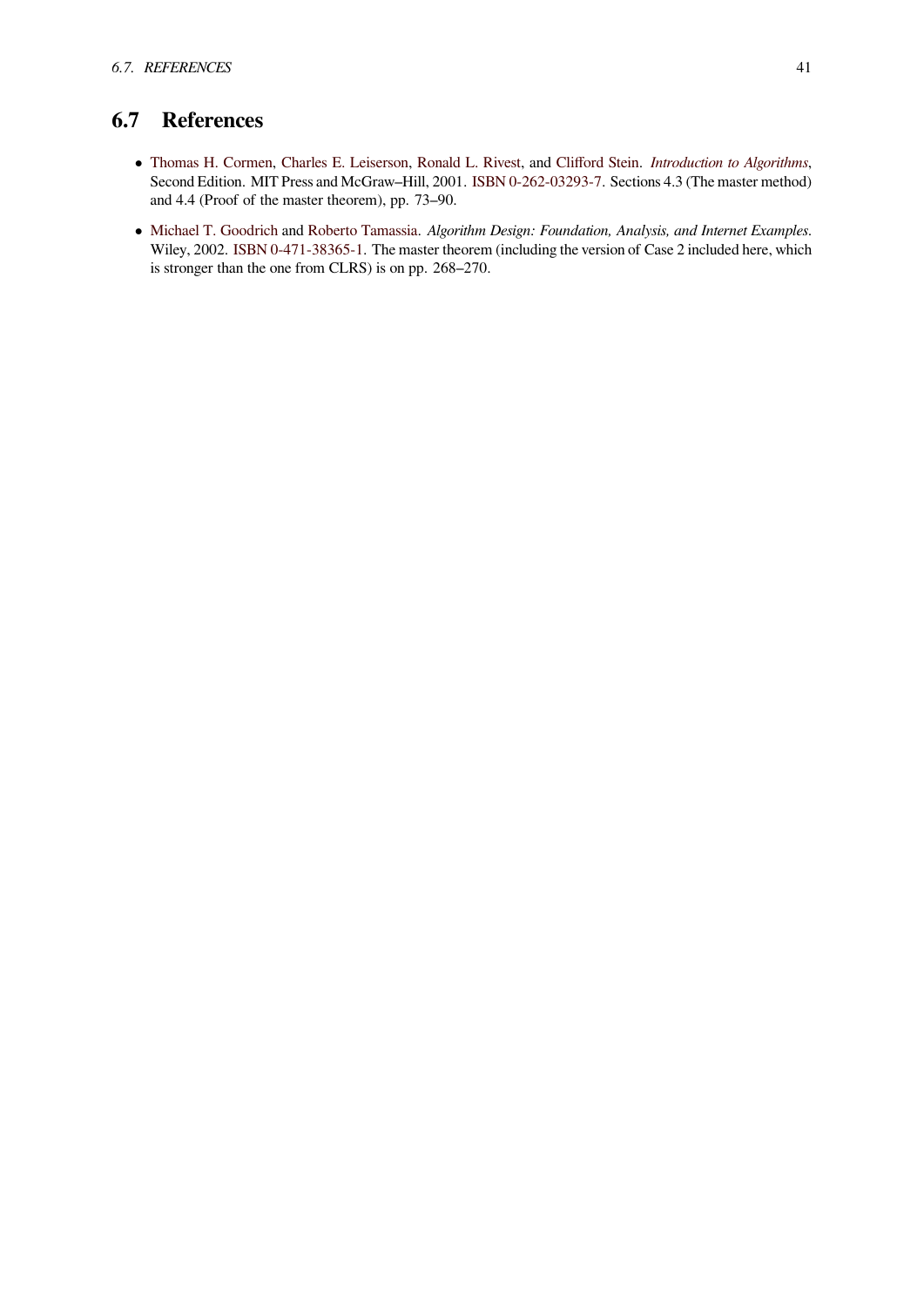# **6.8 Text and image sources, contributors, and licenses**

#### **6.8.1 Text**

- <span id="page-45-0"></span>*•* **Recursion (computer science)** *Source:* https://en.wikipedia.org/wiki/Recursion\_(computer\_science)?oldid=771865382 *Contributors:* Edward, Michael Hardy, Kku, Dwo, Aenar, Thilo, Mattflaschen, Tea2min, Giftlite, Macrakis, Derek Parnell, Andreas Kaufmann, Abdull, MMSequeira, Paul August, Nigelj, R. S. Shaw, Liao, Diego Moya, Jeltz, Kenyon, Mahanga, Linas, Mindmatrix, MattGiuca, Ruud Koot, Graham87, Raymond Hill, Jclemens, Rjwilmsi, Leeyc0, Salix alba, Essayemyoung4009, CalPaterson, Nihiltres, Quuxplusone, Ver, Chobot, Wavelength, Grafen, Dijxtra, Trovatore, Jpbowen, Dbfirs, Rwalker, Tcsetattr, Cedar101, JLaTondre, RandallZ, Brahle, Linkminer, SmackBot, InverseHy[percube, McGeddon, Bigbluefish, Philiprogers, Gilliam, LinguistAtLarge, Thump](https://en.wikipedia.org/wiki/Recursion_(computer_science)?oldid=771865382)erward, Timneu22, Nbarth, David Morón, JonHarder, Tobyink, Clements, T-borg, Almkglor, Loadmaster, Valepert, Tmcw, AlainD, Shabbirbhimani, CRGreathouse, CBM, Pierre de Lyon, Cydebot, NotQuiteEXPComplete, BetacommandBot, Thijs!bot, Escarbot, PhiLiP, Gioto, Salgueiro~enwiki, Lfstevens, JAnDbot, Magioladitis, Walkeraj, Abednigo, David Eppstein, E-pen, R'n'B, Mange01, Maurice Carbonaro, Coppertwig, Shoessss, Mythrill, Oshwah, DaoKaioshin, Nxavar, Awl, Viggio, Pi is 3.14159, Volkan YAZICI, Sara.noorafkan, Hariva, Martarius, ClueBot, Cchantep~enwiki, Jeshan, Mild Bill Hiccup, Erudecorp, Tim32, Dsamarin, M4gnum0n, XLinkBot, Brentsmith101, Drolz09, Dsimic, Addbot, Ghettoblaster, Poco a poco, Merarischroeder, Btx40, Mohamed Magdy, Tide rolls, Fryed-peach, Luckas-bot, Quadrescence, Yobot, Pcap, KamikazeBot, Tempodivalse, AnomieBOT, Materialscientist, Citation bot, GB fan, ArthurBot, GrouchoBot, RibotBOT, Constructive editor, Medanat, Citation bot 1, DrilBot, XxTimberlakexx, RedBot, Babayagagypsies, MoreNet, WillNess, John lindgren, Forgefight, EmausBot, Tranhungnghiep, Chharvey, D.Lazard, Bxj, RenaissanceBug, Simurgia, Arnaud741, Carmichael, Brian Tansley, Walfredo424-NJITWILL, ClueBot NG, Widr, BG19bot, Wikimpan, Uri-Levy, Chmarkine, Jon.weldon, TheJJJunk, Splendor78, Jochen Burghardt, Mark viking, Gratimax, Carrot Lord, Comp.arch, Monkbot, Peturb, Jacob p12, Lomotos10, Phạm Nguyễn Trường An, Paul STice, Rakshit93, Lemondoge, Sri Nikitha Sarikonda, Cortis1, Ushkin N, Bender the Bot, SweetCisvestite, Akanji Paul and Anonymous: 196
- Divide and conquer algorithm *Source:* https://en.wikipedia.org/wiki/Divide\_and\_conquer\_algorithm?oldid=763063247 *Contributors:* XJaM, Pnm, Kku, TakuyaMurata, Looxix~enwiki, Stevenj, Poor Yorick, Dcoetzee, Daniel Quinlan, Furrykef, AndrewKepert, Head, Fredrik, Adam78, Giftlite, Jorge Stolfi, LiDaobing, Phe, Zamfi, Mycompsimm, El C, Bobo192, R. S. Shaw, Neg, Nsaa, Mdd, Varuna, ThePedanticPrick, MIT Trekkie, Finem, Linas, Madmardigan53, Ruud Koot, WadeSimMiser, Qwertyus, Bhadani, VKokielov, DevastatorIIC, Tardis, Taichi, Chobot, Roboto de Ajvol, YurikBot, Amshali, Irrevenant, Dtrebbien, Goffrie, BOT-Superzerocool, Josh3580, Garion96, Thijswijs, SmackBot, McGeddon, [Unyoyega, Atomota, Bluebot, Nbarth, Mlpkr, Vina-iwbot~enwiki, SashatoBot, G](https://en.wikipedia.org/wiki/Divide_and_conquer_algorithm?oldid=763063247)-Bot~enwiki, BrownHairedGirl, Jake-helliwell, Tawkerbot2, Destructor~enwiki, Nczempin, Cydebot, Jfcorbett, Krauss, IrishPete, Dhrm77, JAnDbot, .anacondabot, Magioladitis, David Eppstein, JaGa, Drewmutt, Pomte, J.delanoy, LokiClock, Philip Trueman, Rei-bot, LanceBarber, Wolfrock, SieBot, Antzervos, OKBot, Excirial, Quercus basaseachicensis, Bob man801, Thingg, Pichpich, DragonFury, Addbot, Mortense, CL, Jarble, Luckas-bot, Yobot, AnomieBOT, Ailun, Citation bot, LilHelpa, Xqbot, Ekaratsuba, Almabot, Algoritmist, Prunesqualer, UTQ Shadow, Citation bot 1, Boxplot, Trappist the monk, ArbitUsername, Bluefist, PowerPaul86, EmausBot, Dcirovic, Tolly4bolly, Staszek Lem, Bomazi, ChuispastonBot, Petrb, ClueBot NG, Widr, Riteshrit20, Nullzero, Zebulon84, Solomon7968, Bloghog23, Monkbot, Kurousagi, Jewkub and Anonymous: 101
- *•* **Karatsuba algorithm** *Source:* https://en.wikipedia.org/wiki/Karatsuba\_algorithm?oldid=752936243 *Contributors:* Michael Hardy, Stevenj, Cherkash, Nikola Smolenski, Dcoetzee, Doradus, Ruakh, Mattflaschen, Giftlite, Jorge Stolfi, Spoon!, LutzL, Linas, Shreevatsa, BD2412, Vincent Lefèvre, Rjwilmsi, Parerga, Chobot, Bgwhite, Arado, SmackBot, Berland, Cronholm144, Jafet, CRGreathouse, Ksoileau, Cydebot, Verdy p, Jamesjiao, Liquid-aim-bot, Darklilac, MER-C, Javazen, David Eppstein, VolkovBot, Enkya, Dmcq, Babloyi, JackSchmidt, Adrianwn, Mild Bill Hiccup, Alexbot, Bob man801, Aigdonia, XLinkBot, Marc van Leeuwen, Addbot, LaaknorBot, PV=nRT, Yobot, Rubinbot, Unready, Poolisfun, [Charvest, Smallman12q, Douglas W. Jones, X7q, Steve Quinn, Xnn, Em](https://en.wikipedia.org/wiki/Karatsuba_algorithm?oldid=752936243)ausBot, WikitanvirBot, Nkyaelly, KuduIO, Staszek Lem, GermanJoe, ClueBot NG, Solomon7968, JingguoYao, Jeff Erickson, Kizzlemonster, Rhuaidhri, Andylamp, Nstrch, Wqwt, Theo Kortekaas, Faslof, Bender the Bot, Soubhik and Anonymous: 91
- *•* **Merge sort** *Source:* https://en.wikipedia.org/wiki/Merge\_sort?oldid=772302381 *Contributors:* Damian Yerrick, Lee Daniel Crocker, Mav, The Anome, JohnOwens, Chris-martin, Pnm, Shellreef, Dcljr, TakuyaMurata, Eric119, Minesweeper, Rl, Timwi, Dcoetzee, Ww, Kbk, Daniel Quinlan, Jogloran, Joshk, Furrykef, Thue, Garo, Robbot, Fredrik, Tomchiukc, Romanm, JerryFriedman, Jleedev, Tea2min, Decrypt3, Giftlite, DocWatson42, Frencheigh, T0m, JF Bastien, Neilc, Chowbok, Pgan002, Knutux, Onco p53, Wilagobler, Nickls, Sam nead, Naku~enwiki, Oskar Sigvardsson, Rfl, Discospinster, Rich Farmbrough, Guanabot, Rspeer, ArnoldReinhold, Sperling, Kenb215, Danakil, MisterShei[k, Adambro, Jpl~enwiki, Nyenyec, BrokenSegue, Mikewebki](https://en.wikipedia.org/wiki/Merge_sort?oldid=772302381)st, Haham hanuka, Ossi~enwiki, Jumbuck, Alansohn, Sligocki, Swift, Caesura, ReyBrujo, Mattjohnson, Dr. Gonzo, WojciechSwiderski~enwiki, Forderud, Kenyon, Bobrayner, Daniel Geisler, Soultaco, Mntlchaos, Nuno Tavares, Merlinme, Jacobolus, Ruud Koot, Vorn, Fred J, GregorB, Tommunist, Palica, Pfalstad, Wbeek, Qwertyus, GrundyCamellia, Grammarbot, Rjwilmsi, Vexis, Bayard~enwiki, Bernard van der Wees, Bubba73, Nguyen Thanh Quang, SLi, StuartBrady, FlaBot, Ewlyahoocom, DevastatorIIC, Comocomocomocomo, Intgr, CiaPan, CJLL Wright, Chobot, DVdm, Garas, Cactus.man, Peterl, Dbagnall, Hyad, Jengelh, Stephenb, Zhaladshar, Mipadi, Fashnek, Mikeblas, Black Falcon, Lt-wiki-bot, Abu adam~enwiki, Cedar101, GraemeL, Donhalcon, Thijswijs, SmackBot, Damonkohler, Kalebdf, Renku, Delldot, Scott Paeth, Gilliam, Ohnoitsjamie, Andy M. Wang, Sirex98, Oli Filth, Silly rabbit, Nbarth, DHN-bot~enwiki, Nixeagle, Avb, EdSchouten, Allan McInnes, Easwarno1, HoserHead, Zophar1, Cybercobra, Duckbill, OranL, Oxaric, ThomasMueller, SeanAhern, Itmozart, Andrei Stroe, Nmnogueira, Cuzelac, Cyclopaedic, Sir Nicholas de Mimsy-Porpington, Apoorbo, Noah Salzman, Dammit, MTSbot~enwiki, Negrulio, PavelY, UncleDouggie, GDallimore, Amiodusz, Jafet, Xueshengyao, CRGreathouse, Ahy1, Bakanov, Mblumber, Thijs!bot, Towopedia, Radiozilla, Ablonus, AntiVandalBot, WinBot, Widefox, VineetKumar, Jirka6, Wootery, Martinkunev, SiobhanHansa, Antientropic, CobaltBlue, Dima1, Eleschinski2000, Cic, Destynova, Dbingham, Pkrecker, Maju wiki, Glrx, Ceros, J.delanoy, Acalamari, Faridani, Sanjay742, ScottBurson, Vanished user 39948282, Alain Amiouni, TXiKiBoT, Oshwah, Daztekk, Amahdy, Liko81, JhsBot, Sychen, SashaMarievskaya, Dmcq, Rhanekom, SieBot, Coffee, Artagnon, Laoris, Fizo86, Keilana, Ctxppc, Garrettw87, Hariva, Xhackeranywhere, Novas0x2a, ClueBot, DFRussia, PipepBot, Fyyer, Garyzx, N26ankur, DragonBot, Excirial, Bender2k14, TobiasPersson, Johnuniq, XLinkBot, EAspenwood, Oğuz Ergin, C. A. Russell, Bill wang1234, Hoof1341, Addbot, Fyrael, Miskaton, Rcgldr, MrOllie, Download, Worch, Lightbot, Ninjatummen~enwiki, Geeker87, Yobot, Tohd8BohaithuGh1, Fraggle81, Timeroot, NotARusski, Naderra, AnomieBOT, Erel Segal, Kingpin13, Citation bot, ArthurBot, JimVC3, Octotron, Locobot, A3ng3l, Shadowjams, Captain Fortran, Kracekumar, FrescoBot, X7q, Mctpyt, Ahmadsh, Mecej4, Citation bot 1, Base698, I dream of horses, Jonesey95, Mutinus, RedBot, Tuttu4u, Michele bon, Schorzman78, Deanonwiki, Patmorin, TBloemink, RjwilmsiBot, Wintonian, EmausBot, Immunize, Dewritech, Shashwat2691, Bor75, Yodamgod, Sven nestle2, Mlhetland, Duvavic1, Eserra, Swfung8, Klrste, Josh Kehn, ClueBot NG, Jheld88, Strcat, Hofmic, Widr, Jk2q3jrklse,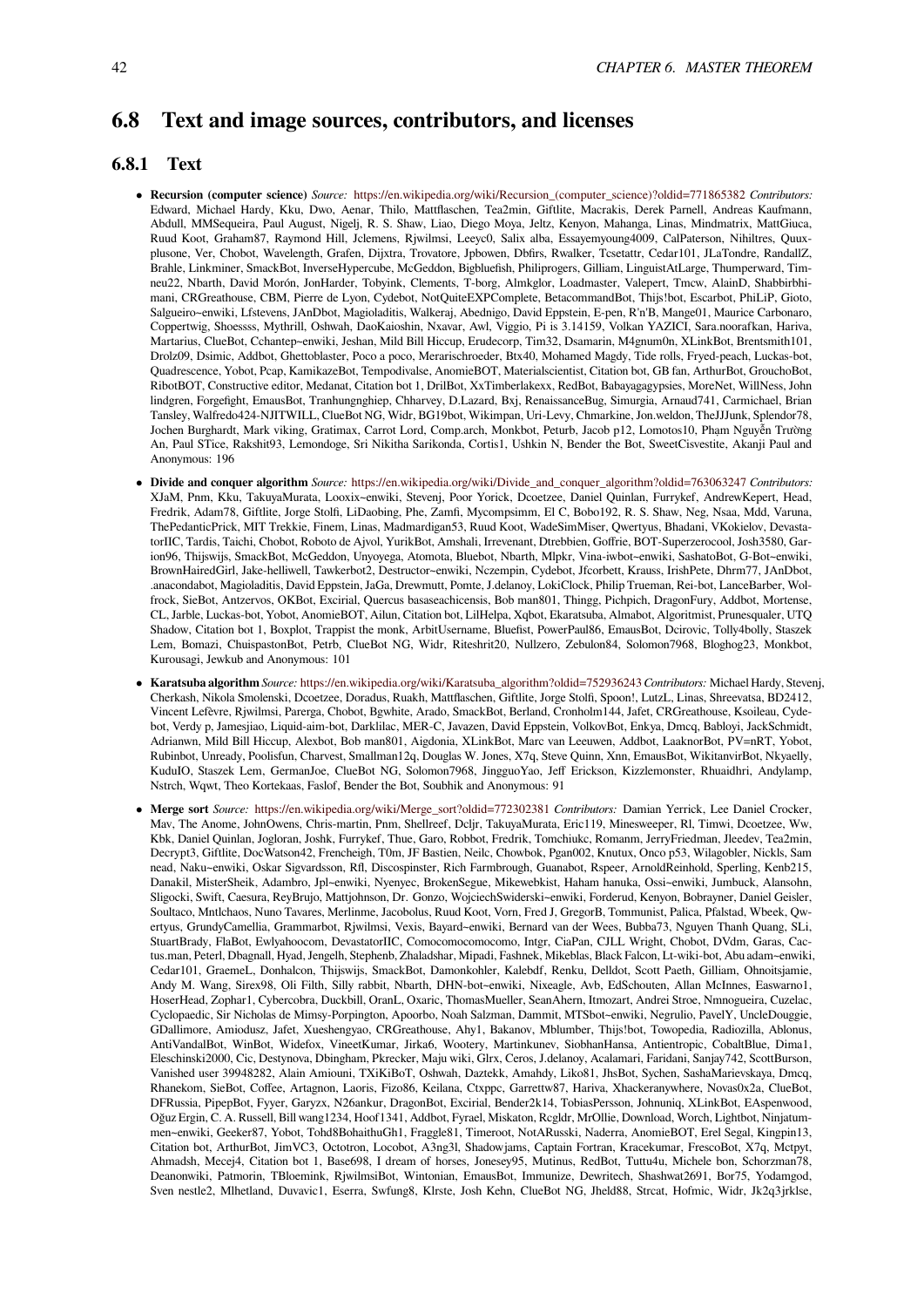Riemann'sZeta, BG19bot, Ravishanker.bit, Emadix, Villaone56, David.moreno72, StarryGrandma, Pratyya Ghosh, Cyberbot II, Colemanfoley, Deepakabhyankar, Sam.ldite, Dexbot, Maeln, Pintoch, Mark viking, Bradleykuszmaul, Apoorva181192, SigbertW, Alcat33, Kaushik0402, MSheshera, Monkbot, Harshitm26, Chris Kirov, Navstar55, Ansuman04, Merocastle, Engheta, Dalton Quinn, Ranværing, Beijingxilu, ScottDNelson, Swrobinson26, Rasmusgude, Shia1993, SS007S, KillerWave, Avichouhan1, Geospizafortis, Shinkevich.robo, KGirlTrucker81, GreenC bot, Fmadd, Marvellous Spider-Man, Nickthequik, Deacon Vorbis, Tompop888, Jlyons24 and Anonymous: 450

- *•* **Strassen algorithm** *Source:* https://en.wikipedia.org/wiki/Strassen\_algorithm?oldid=771028931 *Contributors:* Michael Hardy, Dominus, Cyp, Stevenj, Dcoetzee, Jitse Niesen, Fredrik, Altenmann, Chris Roy, MathMartin, (:Julien:), Bkell, Giftlite, Macrakis, Pmanderson, Andreas Kaufmann, Elwikipedista~enwiki, Gauge, MisterSheik, Phansen, Benbread, Burn, Suruena, [2][2][2], Forderud, Oleg Alexandrov, GregorB, Qwertyus, Rjwilmsi, Who, Fresheneesz, Parerga, Kri, Chobot, Pburka, Iamfscked, WILLY-MART, Paul D. Anderson, Smack-Bot, Hftf, Timotheus Canens, Silly rabbit, Mhym, Rhebus, Andrei.lopatenko, CRGreathouse, Gremagor, Thijs!bot, Headbomb, Xypron, J.delanoy, Thomasda, K.men[in, Facuq, Adam Zivner, VolkovBot, Goelvivek, Jesin, Darkieboy23](https://en.wikipedia.org/wiki/Strassen_algorithm?oldid=771028931)6, Mimihitam, OboeCrack, Alexbot, PixelBot, Aprock, Addbot, HerculeBot, Greg.smith.tor.ca, Yobot, Ptbotgourou, AnomieBOT, Galoubet, Materialscientist, Bhaveshnande, LilHelpa, Xqbot, Miracle Pen, Xnn, Felipe.barreta, EmausBot, John of Reading, ZéroBot, ClueBot NG, Michael P. Barnett, Remococco, Coralium, МетаСкептик12, Rvdgeijn, E8xE8, Anonymous Random Person, Opencooper, Kkpengboy, Bhagat Ram Dhiwar and Anonymous: 75
- *•* **Master theorem** *Source:* https://en.wikipedia.org/wiki/Master\_theorem?oldid=770573251 *Contributors:* Michael Hardy, TakuyaMurata, Eric119, Charles Matthews, Dcoetzee, Jogloran, Wazow~enwiki, Chris-gore, Jleedev, Giftlite, Kainaw, Macrakis, Mobius, Alberto da Calvairate~enwiki, Karl Dickman, TedPavlic, Mathiasl26, Yuval madar, Qutezuce, Rspeer, Sligocki, Snowolf, Krappie, Vedant, Igorpak, Kenyon, LOL, Oliphaunt, Dionyziz, Qwertyus, AySz88, Mathbot, Chobot, Hairy Dude, FauxFaux, Thoreaulylazy, Regnaron~enwiki, Cedar101, Gavinbeatty, Kaisenl, SmackBot, BeteNoir, InverseHypercube, Nbarth, Cybercobra, Dead3y3, Unreal128, Sytelus, Marek69, Seftembr, Magioladitis, D[avid Eppstein, Ratfox, VolkovBot, Geometry guy, Tachikoma's Al](https://en.wikipedia.org/wiki/Master_theorem?oldid=770573251)l Memory, Xvani, Svick, Hariva, Justin W Smith, Zeroin23a, DumZiBoT, Roxy the dog, Addbot, Mpercy, Zahd, LaaknorBot, Luckas-bot, Yobot, Control.valve, Diegusjaimes, MastiBot, Tbhotch, WillNess, Njsg, ZéroBot, Mikechen, ClueBot NG, Wcherowi, Zebasz, Avsmal, Fingolfin2811, Fifth Amendment, François Robere, Ashis Kumar Sahoo, Cosmin21gs, Vivekchanddubey, Lokyung, Drh01, Matiia, Eteethan, Rushilpaul, Xiphoseer, PigeonOfTheNight, Ratneshlit, TheBravosChop, Ayush617, Randerson112358 and Anonymous: 134

#### **6.8.2 Images**

- *•* **File:Ambox\_important.svg** *Source:* https://upload.wikimedia.org/wikipedia/commons/b/b4/Ambox\_important.svg *License:* Public domain *Contributors:* Own work, based off of Image:Ambox scales.svg *Original artist:* Dsmurat (talk **·** contribs)
- *•* **File:IBM\_729\_Tape\_Drives.nasa.jpg** *Source:* https://upload.wikimedia.org/wikipedia/commons/6/6c/IBM\_729\_Tape\_Drives.nasa.jpg *License:* Public domain *Contributors:* http://en.wikipedia.org/wiki/File:IBM\_729\_Tape\_Drives.nasa.jpg Originally uploaded 14:32, 22 August 2004 (UTC) by ArnoldReinhold (talk • contribs) to en:wiki. *Original artist:* NASA
- *•* **File:Internet\_map\_1024.jpg** *Source:* [https](https://upload.wikimedia.org/wikipedia/commons/b/b4/Ambox_important.svg)[://upload.wikimedia.org](//commons.wikimedia.org/wiki/File:Ambox_scales.svg)[/wikipedia/com](https://upload.wikimedia.org/wikipedia/commons/b/b4/Ambox_important.svg)[mons/d/d](//commons.wikimedia.org/wiki/User:Dsmurat)[2/Int](//commons.wikimedia.org/wiki/User_talk:Dsmurat)[e](https://upload.wikimedia.org/wikipedia/commons/b/b4/Ambox_important.svg)[rnet\\_ma](//commons.wikimedia.org/wiki/Special:Contributions/Dsmurat)[p\\_1024.j](https://upload.wikimedia.org/wikipedia/commons/b/b4/Ambox_important.svg)pg *License:* CC BY 2.5 *Contributors:* Originally from the English Wikipedia; description page is/was here. *Original artist:* The Opte Project
- *•* **File:Lock-green.svg** *Source:* https://[upload.wikimedia.org/wikipedia/commons/6/65/Lock-green.svg](http://en.wikipedia.org/wiki/File:IBM_729_Tape_Drives.nasa.jpg) *License:* CC0 *Contributors:* en: File:Free-to-read\_lock\_75.svg *[Original](https://en.wikipedia.org/wiki/User:ArnoldReinhold)a[rtist:](https://en.wikipedia.org/wiki/User_talk:ArnoldReinhold)* [User:Tra](https://en.wikipedia.org/wiki/Special:Contributions/ArnoldReinhold)ppist the monk
- *•* **File:Merge-sort-example-300px.gif** *Source:* [https://upload.wikimedia.org/wikipedia/commons/c/cc/Merge-sort-exam](https://upload.wikimedia.org/wikipedia/commons/d/d2/Internet_map_1024.jpg)ple-300px.gif *License:* CC BY-SA 3.0 *Contributors:* [Own work](https://en.wikipedia.org/wiki/Main_Page) *Original artist:* Swfung8
- *•* **File:Merge\_sort\_algorithm\_diagram.svg** *Source:* [https://upload.wikimedia.org/wikipedia/commons/](https://upload.wikimedia.org/wikipedia/commons/6/65/Lock-green.svg)e/e6/Merge\_sort\_algorithm\_[diag](https://en.wikipedia.org/wiki/File:Free-to-read_lock_75.svg)ram. svg *License:* [Public domain](https://en.wikipedia.org/wiki/File:Free-to-read_lock_75.svg) *Contributors:* Tran[sferred from](//commons.wikimedia.org/w/index.php?title=User:Trappist_the_monk&action=edit&redlink=1) en.wikipedia to Commons by Eric Bauman using CommonsHelper. *Original artist:* VineetKumar at English Wikipedia
- *•* **File:Merge\_sort\_animation2.gif** *Source:* htt[ps://upload.wiki](https://upload.wikimedia.org/wikipedia/commons/c/cc/Merge-sort-example-300px.gif)[media.or](//commons.wikimedia.org/w/index.php?title=User:Swfung8&action=edit&redlink=1)[g/wikipedia/commons/c/c5/Merge\\_sort\\_animation2.gif](https://upload.wikimedia.org/wikipedia/commons/c/cc/Merge-sort-example-300px.gif) *License:* CC BY-SA 2.5 *Contributors:* en.wikipedia *Original artist:* CobaltBlue
- *•* **[File](https://upload.wikimedia.org/wikipedia/commons/e/e6/Merge_sort_algorithm_diagram.svg):Question\_book-new.svg** *Source:* https://uploa[d.wiki](https://upload.wikimedia.org/wikipedia/commons/e/e6/Merge_sort_algorithm_diagram.svg)[media.org/wi](//en.wikipedia.org)[kipedia/en/9/99/](https://upload.wikimedia.org/wikipedia/commons/e/e6/Merge_sort_algorithm_diagram.svg)[Question\\_boo](//commons.wikimedia.org/w/index.php?title=User:Eric_Bauman&action=edit&redlink=1)[k-new.svg](https://upload.wikimedia.org/wikipedia/commons/e/e6/Merge_sort_algorithm_diagram.svg) *[License:](https://tools.wmflabs.org/commonshelper/)* Cc-by-sa-3.0 *Contri[butors:](https://en.wikipedia.org/wiki/User:VineetKumar)*

Created from scratch in Adobe Illustrator. Based on [Image:Question book.png](https://upload.wikimedia.org/wikipedia/commons/c/c5/Merge_sort_animation2.gif) created by User:Equazcion *Original artist:* Tkgd2007

- *•* **File:Recursive1.svg** *Source:* https://upl[oad.wikimedia.org/wikipedia/commons/a/a7/Recursive1.svg](https://upload.wikimedia.org/wikipedia/en/9/99/Question_book-new.svg) *License:* CC0 *Contributors:* <a href='//commons. wikimedia.org/wiki/File:RecursiveFunction1\_execution.png' class='image'><img alt='RecursiveFunction1 execution.png' src='https://upload. wikimedia.org/wikipedia/commons/8/8a/Recursive[Function1\\_execution.png](//en.wikipedia.org/wiki/File:Question_book.png)' width='34[9](//en.wikipedia.org/wiki/User:Equazcion)' [height=](//en.wikipedia.org/wiki/User:Equazcion)'[151](//en.wikipedia.org/wiki/User:Equazcion)' [d](//en.wikipedia.org/wiki/User:Equazcion)ata-file-width='349' data-fileheight='151' /></a> *Original artist:* User:Maxtremus
- *•* **[File:Recu](//en.wikipedia.org/wiki/User:Tkgd2007)rsive2.svg** *Source:* https://upload.wikimedia.org/wikipedia/commons/f/fe/Recursive2.svg *License:* CC0 *Contributors:* <a href='//commons. wikimedia.org/wiki/File:Rec[ursiveFunction2\\_execution.png' class='image'><img alt='RecursiveFunc](https://upload.wikimedia.org/wikipedia/commons/a/a7/Recursive1.svg)tion2 execution.png' src='https://upload. wikimedia.org/wikipedia/commons/0/0d/RecursiveFunction2\_execution.png' width='349' height='143' data-file-width='349' data-fileheight='143' /></a> *Original artist:* User:Maxtremus
- *•* **File:RecursiveTree.JPG** *Source:* [https://upload.wik](//commons.wikimedia.org/w/index.php?title=User:Maxtremus&action=edit&redlink=1)imedia.org/wikipedia/commons/f/f7/RecursiveTree.JPG *License:* Public domain *Contributors:* Own work *Original artist:* [Brentsmith101](https://upload.wikimedia.org/wikipedia/commons/f/fe/Recursive2.svg)
- *•* **File:Strassen\_algorithm.svg** *Source:* https://upload.wikimedia.org/wikipedia/commons/2/2e/Strassen\_algorithm.svg *License:* CC BY-SA 3.0 *Contributors:* Own work *Ori[ginal artist:](//commons.wikimedia.org/w/index.php?title=User:Maxtremus&action=edit&redlink=1)* Cyp
- *•* **File:Tower\_of\_Hanoi.jpeg** *Source:* [https://upload.wikimedia.org/wikipedia/commons/0/07/Tower\\_of\\_Hano](https://upload.wikimedia.org/wikipedia/commons/f/f7/RecursiveTree.JPG)i.jpeg *License:* CC-BY-SA-3.0 *Contributors:* ? *Original artist:* ?
- *•* **File:Wikibooks-logo-en-noslogan.svg** *Source:* [https://upload.wikimedia.org/wikipedia/commons/d/df/Wikibooks-l](https://upload.wikimedia.org/wikipedia/commons/2/2e/Strassen_algorithm.svg)ogo-en-noslogan. svg *License:* CC BY-SA 3.0 *Contributors:* Own [work](//commons.wikimedia.org/wiki/User:Cyp) *Original artist:* User:Bastique, User:Ramac et al.